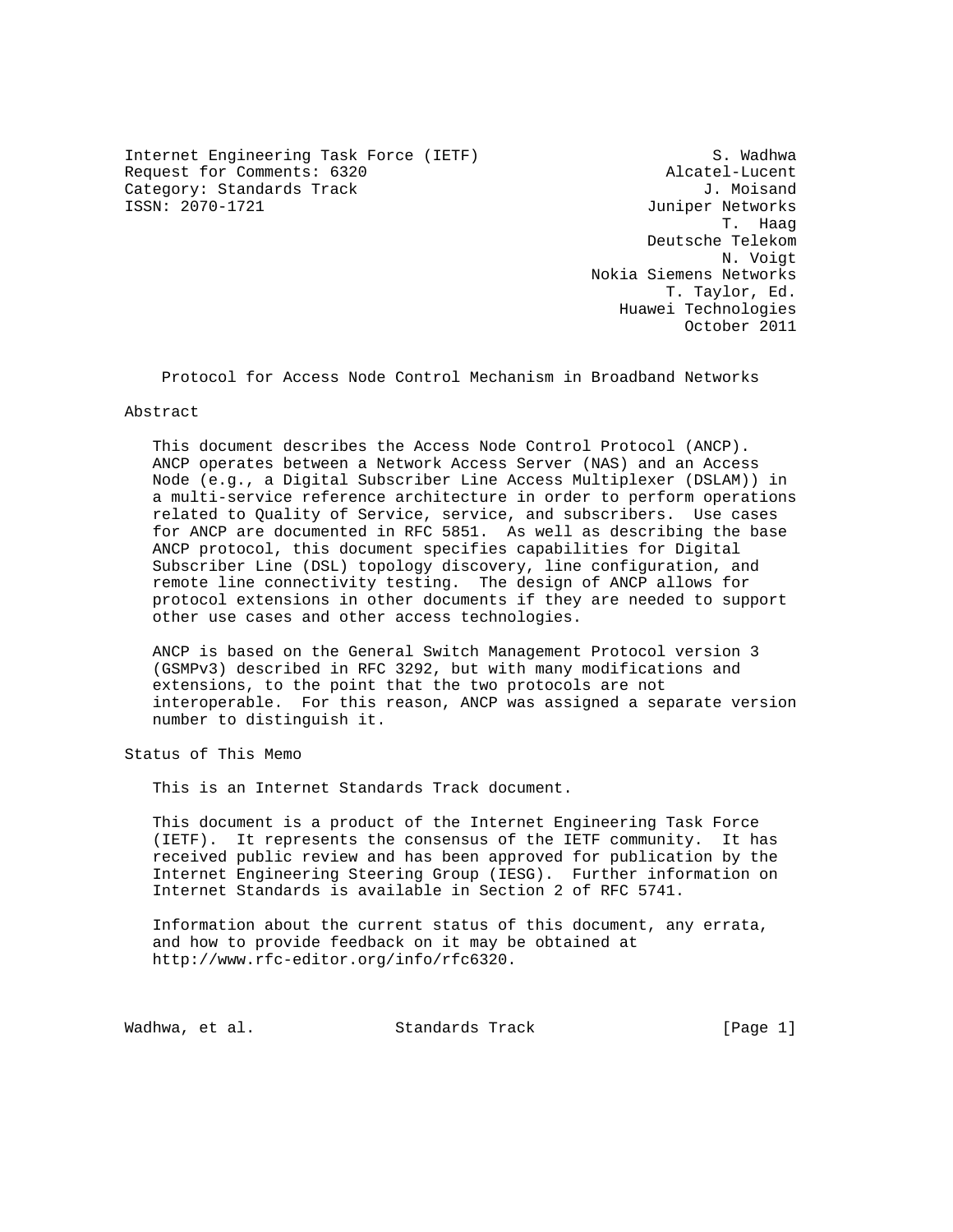Copyright Notice

 Copyright (c) 2011 IETF Trust and the persons identified as the document authors. All rights reserved.

 This document is subject to BCP 78 and the IETF Trust's Legal Provisions Relating to IETF Documents

 (http://trustee.ietf.org/license-info) in effect on the date of publication of this document. Please review these documents carefully, as they describe your rights and restrictions with respect to this document. Code Components extracted from this document must include Simplified BSD License text as described in Section 4.e of the Trust Legal Provisions and are provided without warranty as described in the Simplified BSD License.

 This document may contain material from IETF Documents or IETF Contributions published or made publicly available before November 10, 2008. The person(s) controlling the copyright in some of this material may not have granted the IETF Trust the right to allow modifications of such material outside the IETF Standards Process. Without obtaining an adequate license from the person(s) controlling the copyright in such materials, this document may not be modified outside the IETF Standards Process, and derivative works of it may not be created outside the IETF Standards Process, except to format it for publication as an RFC or to translate it into languages other than English.

# Table of Contents

|  | 3. Access Node Control Protocol -- General Aspects 10      |
|--|------------------------------------------------------------|
|  |                                                            |
|  |                                                            |
|  |                                                            |
|  | 3.4. Treatment of Reserved and Unused Fields 12            |
|  |                                                            |
|  | 3.5.1. ANCP Adjacency Message Format 12                    |
|  | 3.5.2. ANCP Adjacency Procedures 18                        |
|  |                                                            |
|  |                                                            |
|  | $3.6.2$ . The ANCP Message Body 36                         |
|  | 3.7. General Principles for the Design of ANCP Messages 37 |
|  |                                                            |

Wadhwa, et al. Standards Track [Page 2]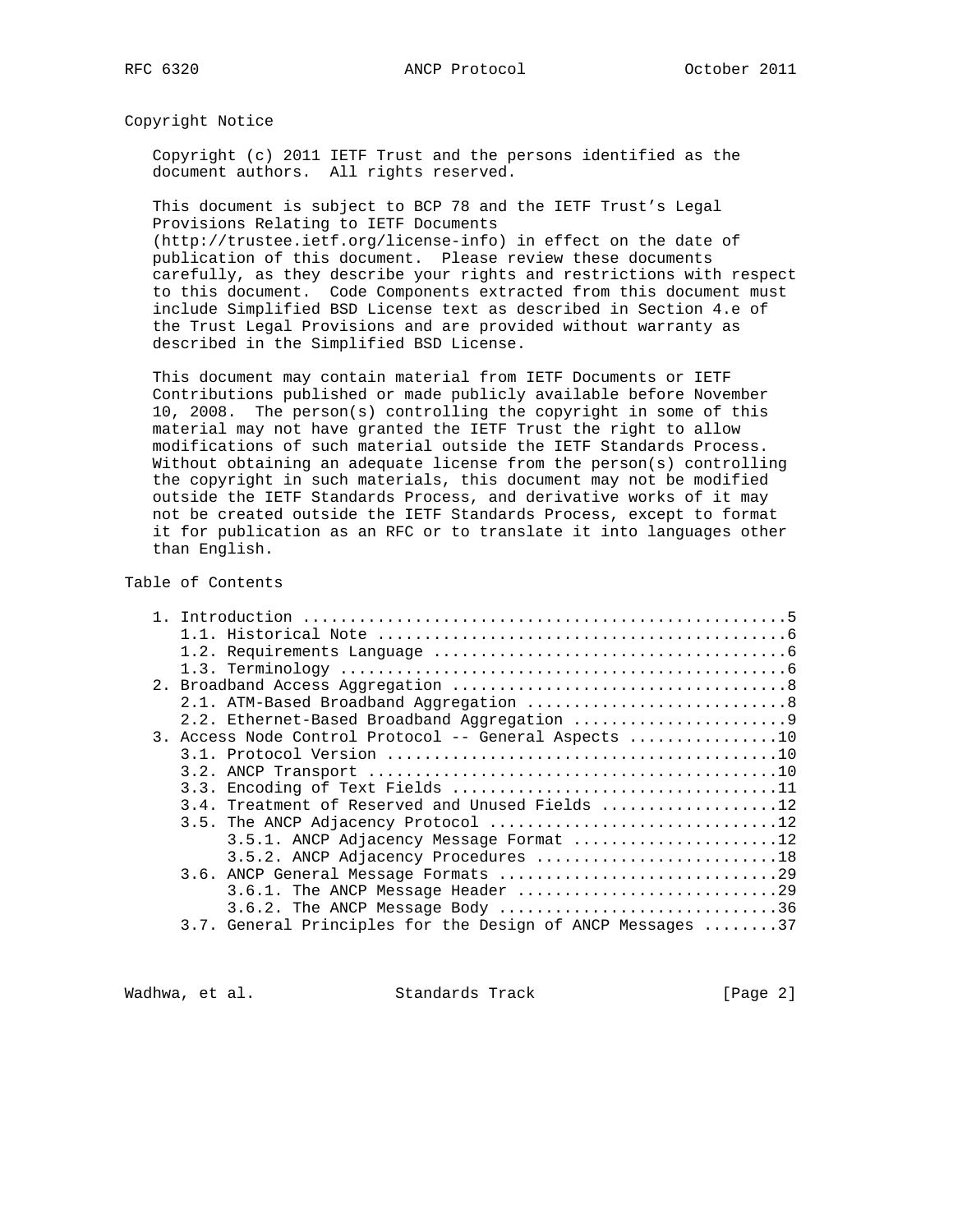| 4. Generally Useful ANCP Messages and TLVs 38                     |  |
|-------------------------------------------------------------------|--|
|                                                                   |  |
|                                                                   |  |
|                                                                   |  |
|                                                                   |  |
|                                                                   |  |
| 5. Introduction to ANCP Capabilities for Digital                  |  |
|                                                                   |  |
| 5.1. DSL Access Line Identification 44                            |  |
| 5.1.1. Control Context (Informative) 44                           |  |
| 5.1.2. TLVs for DSL Access Line Identification 45                 |  |
| 6. ANCP-Based DSL Topology Discovery 48                           |  |
| 6.1. Control Context (Informative) 48                             |  |
|                                                                   |  |
|                                                                   |  |
| 6.2.1. Protocol Requirements on the AN Side 50                    |  |
| 6.2.2. Protocol Requirements on the NAS Side 50                   |  |
| 6.3. ANCP Port Up and Port Down Event Message Descriptions  51    |  |
|                                                                   |  |
| 6.4.1. Procedures on the AN Side 52                               |  |
| 6.4.2. Procedures on the NAS Side 53                              |  |
| 6.5. TLVs for DSL Line Attributes 53                              |  |
| 6.5.1. DSL-Line-Attributes TLV 53                                 |  |
|                                                                   |  |
| 6.5.3. Actual-Net-Data-Rate-Upstream TLV 54                       |  |
| 6.5.4. Actual-Net-Data-Rate-Downstream TLV 54                     |  |
| 6.5.5. Minimum-Net-Data-Rate-Upstream TLV 55                      |  |
| 6.5.6. Minimum-Net-Data-Rate-Downstream TLV 55                    |  |
| 6.5.7. Attainable-Net-Data-Rate-Upstream TLV 55                   |  |
| 6.5.8. Attainable-Net-Data-Rate-Downstream TLV 55                 |  |
| 6.5.9. Maximum-Net-Data-Rate-Upstream TLV 56                      |  |
| 6.5.10. Maximum-Net-Data-Rate-Downstream TLV 56                   |  |
| 6.5.11. Minimum-Net-Low-Power-Data-Rate-Upstream TLV 56           |  |
| 6.5.12. Minimum-Net-Low-Power-Data-Rate-Downstream TLV 56         |  |
| 6.5.13. Maximum-Interleaving-Delay-Upstream TLV 57                |  |
| 6.5.14. Actual-Interleaving-Delay-Upstream TLV 57                 |  |
| 6.5.15. Maximum-Interleaving-Delay-Downstream TLV 57              |  |
| 6.5.16. Actual-Interleaving-Delay-Downstream 57                   |  |
| $6.5.17.$ DSL-Line-State TLV 58                                   |  |
| 6.5.18. Access-Loop-Encapsulation TLV 58                          |  |
| 7. ANCP-Based DSL Line Configuration 59                           |  |
| 7.1. Control Context (Informative) 59                             |  |
|                                                                   |  |
| 7.2.1. Protocol Requirements on the NAS Side  61                  |  |
|                                                                   |  |
|                                                                   |  |
| 7.3. ANCP Port Management (Line Configuration) Message Format  62 |  |
|                                                                   |  |
|                                                                   |  |
|                                                                   |  |

Wadhwa, et al. Standards Track [Page 3]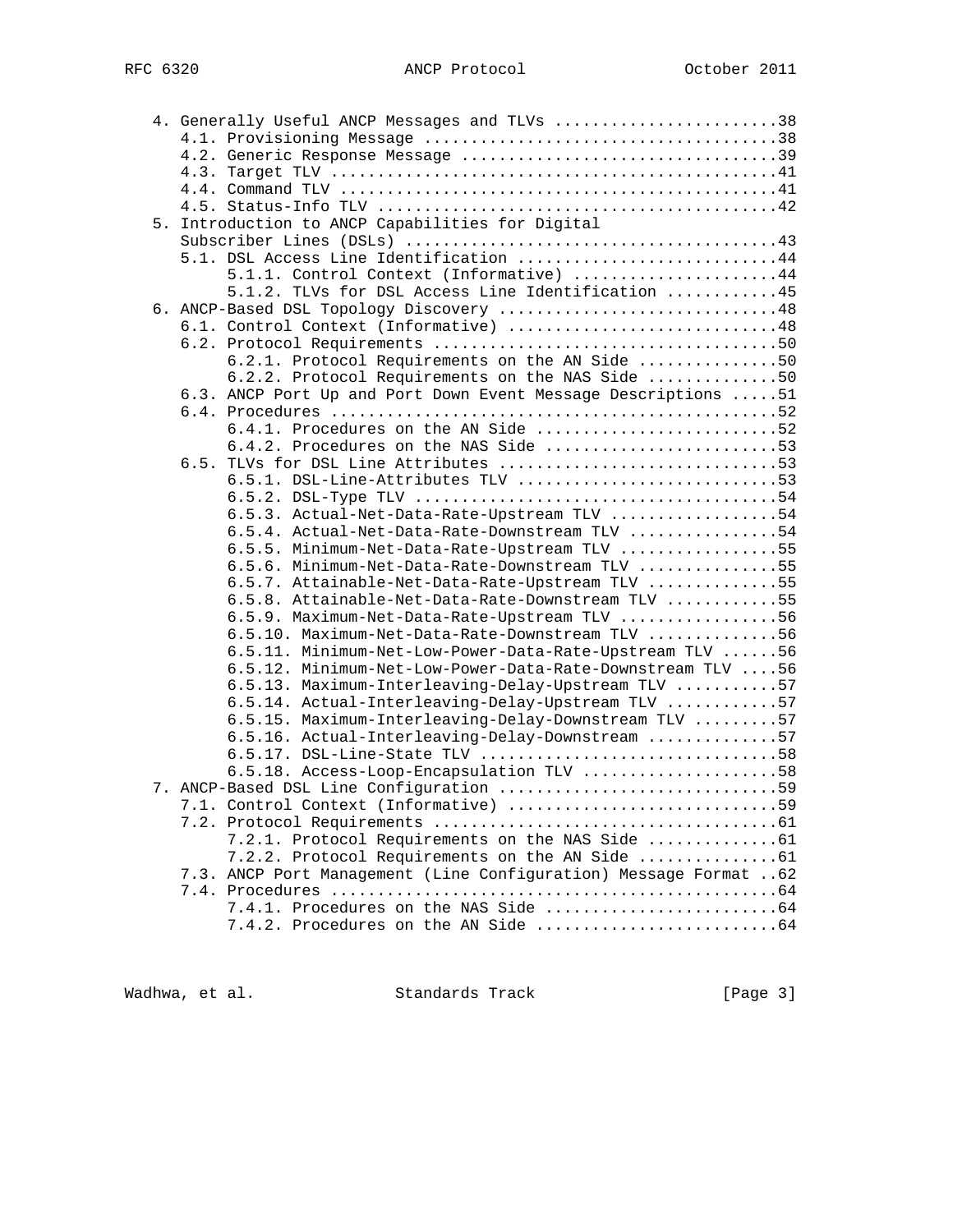# RFC 6320 ANCP Protocol October 2011

|  | 8. ANCP-Based DSL Remote Line Connectivity Testing 65  |  |
|--|--------------------------------------------------------|--|
|  |                                                        |  |
|  |                                                        |  |
|  | 8.2.1. Protocol Requirements on the NAS Side 66        |  |
|  | 8.2.2. Protocol Requirements on the AN Side 66         |  |
|  |                                                        |  |
|  |                                                        |  |
|  |                                                        |  |
|  |                                                        |  |
|  | 8.5. TLVs for the DSL Line Remote Connectivity Testing |  |
|  |                                                        |  |
|  |                                                        |  |
|  |                                                        |  |
|  | 8.5.3. OAM-Loopback-Test-Response-String TLV 71        |  |
|  |                                                        |  |
|  |                                                        |  |
|  |                                                        |  |
|  |                                                        |  |
|  | 10.3. ANCP Port Management Function Registry 74        |  |
|  |                                                        |  |
|  |                                                        |  |
|  |                                                        |  |
|  |                                                        |  |
|  | 10.8. Joint GSMP / ANCP Version Registry 77            |  |
|  |                                                        |  |
|  |                                                        |  |
|  |                                                        |  |
|  |                                                        |  |
|  |                                                        |  |
|  |                                                        |  |

Wadhwa, et al. Standards Track [Page 4]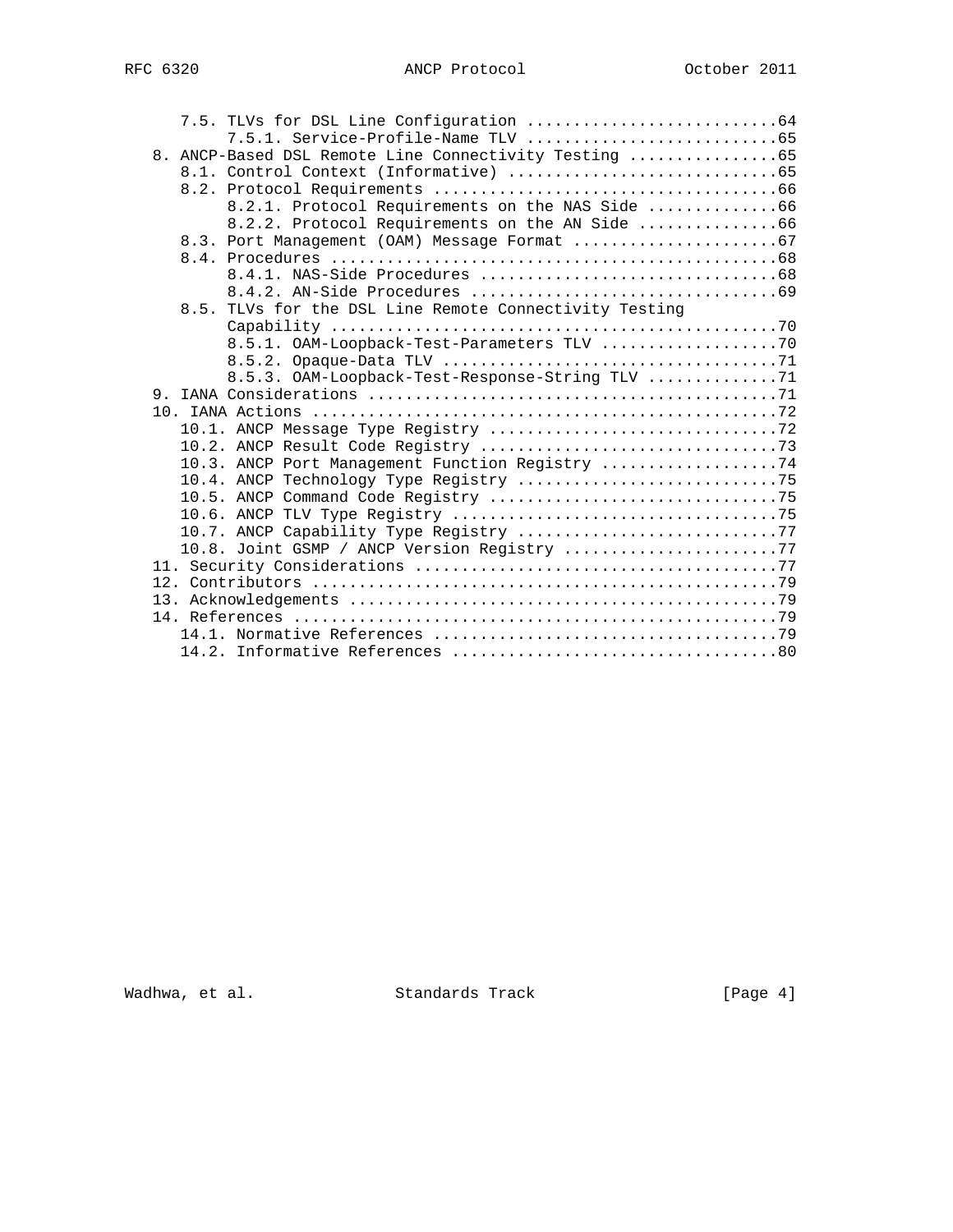# 1. Introduction

 This document defines a new protocol, the Access Node Control Protocol (ANCP), to realize a control plane between a service oriented layer 3 edge device (the Network Access Server, NAS) and a layer 2 Access Node (e.g., Digital Subscriber Line Access Multiplexer, DSLAM) in order to perform operations related to quality of service (QoS), services, and subscriptions. The requirements for ANCP and the context within which it operates are described in [RFC5851].

 ANCP provides its services to control applications operating in the AN and NAS, respectively. This relationship is shown in Figure 1. Specification of the control applications is beyond the scope of this document, but informative partial descriptions are provided as necessary to give a context for the operation of the protocol.



Figure 1: Architectural Context for the Access Node Control Protocol

 At various points in this document, information flows between the control applications and ANCP are described. The purpose of such descriptions is to clarify the boundary between this specification and, for example, [TR-147]. There is no intention to place limits on the degree to which the control application and the protocol implementation are integrated.

 This specification specifies ANCP transport over TCP/IP. TCP encapsulation for ANCP is as defined in Section 3.2.

The organization of this document is as follows:

- o Sections 1.2 and 1.3 introduce some terminology that will be useful in understanding the rest of the document.
- o Section 2 provides a description of the access networks within which ANCP will typically be deployed.

| [Page 5]<br>Wadhwa, et al.<br>Standards Track |
|-----------------------------------------------|
|                                               |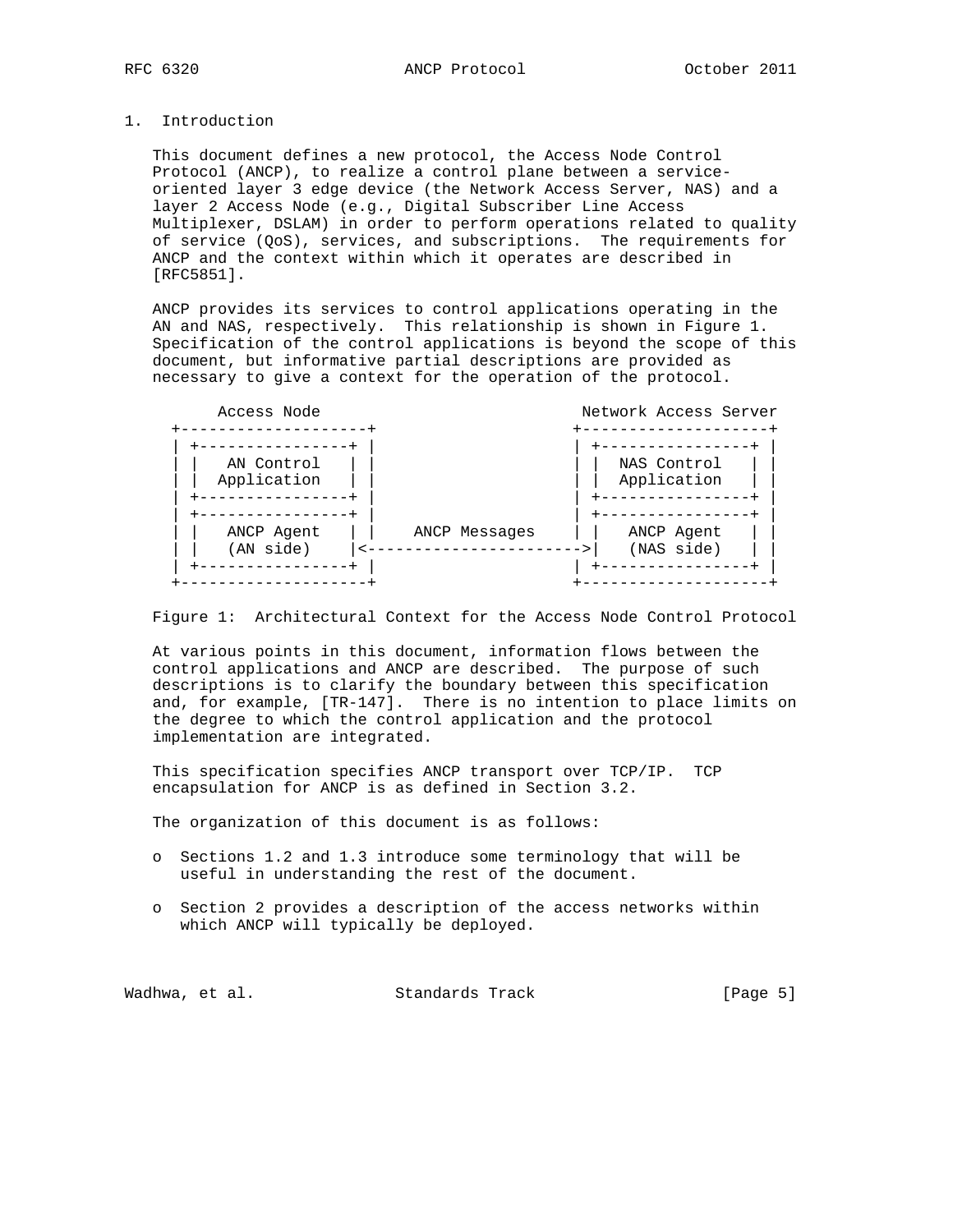- o Section 3 specifies generally applicable aspects of ANCP.
- o Section 4 specifies some messages and TLVs intended for use by multiple capabilities spanning multiple technologies.
- o Section 5 and the three following sections describe and specify the ANCP implementation of three capabilities applicable to the control of DSL access technology: topology discovery, line configuration, and remote line connectivity testing.
- o Section 9 is the IANA Considerations section. This section defines a number of new ANCP-specific registries as well as the joint GSMP/ANCP version registry mentioned below.
- o Section 11 addresses security considerations relating to ANCP, beginning with the requirements stated in [RFC5713].

#### 1.1. Historical Note

 Initial implementations of the protocol that became ANCP were based on the General Switch Management Protocol version 3 (GSMPv3) [RFC3292]. The ANCP charter required the Working Group to develop its protocol based on these implementations. In the end, ANCP introduced so many extensions and modifications to GSMPv3 that the two protocols are not interoperable. Nevertheless, although this specification has no normative dependencies on [RFC3292], the mark of ANCP's origins can be seen in the various unused fields within the ANCP message header.

 Early in ANCP's development, the decision was made to use the same TCP port and encapsulation as GSMPv3, and by the time ANCP was finished, it was too late to reverse that decision because of existing implementations. As a result, it is necessary to have a way for an ANCP peer to quickly distinguish ANCP from GSMP during initial adjacency negotiations. This has been provided by a joint registry of GSMP and ANCP version numbers. GSMP has version numbers 1 through 3. ANCP has the initial version number 50.

# 1.2. Requirements Language

 The key words "MUST", "MUST NOT", "REQUIRED", "SHALL", "SHALL NOT", "SHOULD", "SHOULD NOT", "RECOMMENDED", "MAY", and "OPTIONAL" in this document are to be interpreted as described in [RFC2119].

#### 1.3. Terminology

 This section repeats some definitions from [RFC5851], but it also adds definitions for terms used only in this document.

Wadhwa, et al. Standards Track [Page 6]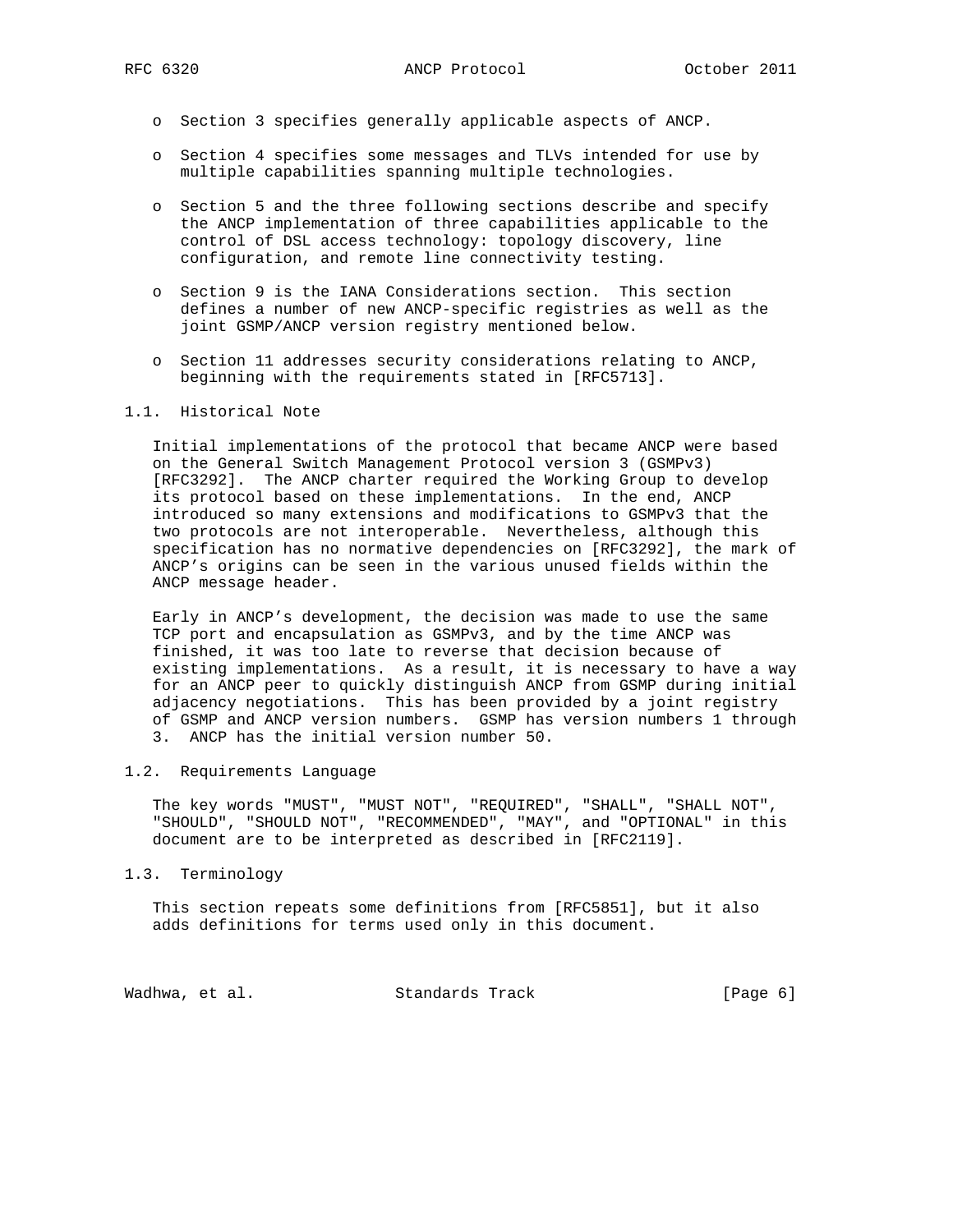- Access Node (AN): [RFC5851] Network device, usually located at a service provider central office or street cabinet that terminates access (local) loop connections from subscribers. In case the access loop is a Digital Subscriber Line (DSL), the Access Node provides DSL signal termination and is referred to as a DSL Access Multiplexer (DSLAM).
- Network Access Server (NAS): [RFC5851] Network element that aggregates subscriber traffic from a number of Access Nodes. The NAS is an enforcement point for policy management and IP QoS in the access network. It is also referred to as a Broadband Network Gateway (BNG) or Broadband Remote Access Server (BRAS).
- Home Gateway (HGW): Network element that connects subscriber devices to the Access Node and the access network. In the case of DSL, the Home Gateway is a DSL network termination that may operate either as a layer 2 bridge or as a layer 3 router. In the latter case, such a device is also referred to as a Routing Gateway (RG).
- ANCP agent: A logical entity that implements ANCP in the Access Node (AN-side) or NAS (NAS-side).
- Access Node control adjacency: (modified from [RFC5851]) The relationship between the AN-side ANCP agent and the NAS-side ANCP agent for the purpose of exchanging Access Node Control Protocol messages. The adjacency may be either up or down, depending on the result of the Access Node Control adjacency protocol operation.
- ANCP capability: A specific set of ANCP messages, message content, and procedures required to implement a specific use case or set of use cases. Some ANCP capabilities are applicable to just one access technology while others are technology independent. The capabilities applicable to a given ANCP adjacency are negotiated during adjacency startup.
- Type-Length-Value (TLV): A data structure consisting of a 16-bit type field, a sixteen-bit length field, and a variable-length value field padded to the nearest 32-bit word boundary, as described in Section 3.6.2. The value field of a TLV can contain other TLVs. An IANA registry is maintained for values of the ANCP TLV Type field.
- Net data rate: [RFC5851] Defined by ITU-T G.993.2 [G.993.2], Section 3.39, i.e., the portion of the total data rate that can be used to transmit user information (e.g., ATM cells or Ethernet frames). It excludes overhead that pertains to the physical transmission mechanism (e.g., trellis coding in the case of DSL). It includes

Wadhwa, et al. Standards Track [Page 7]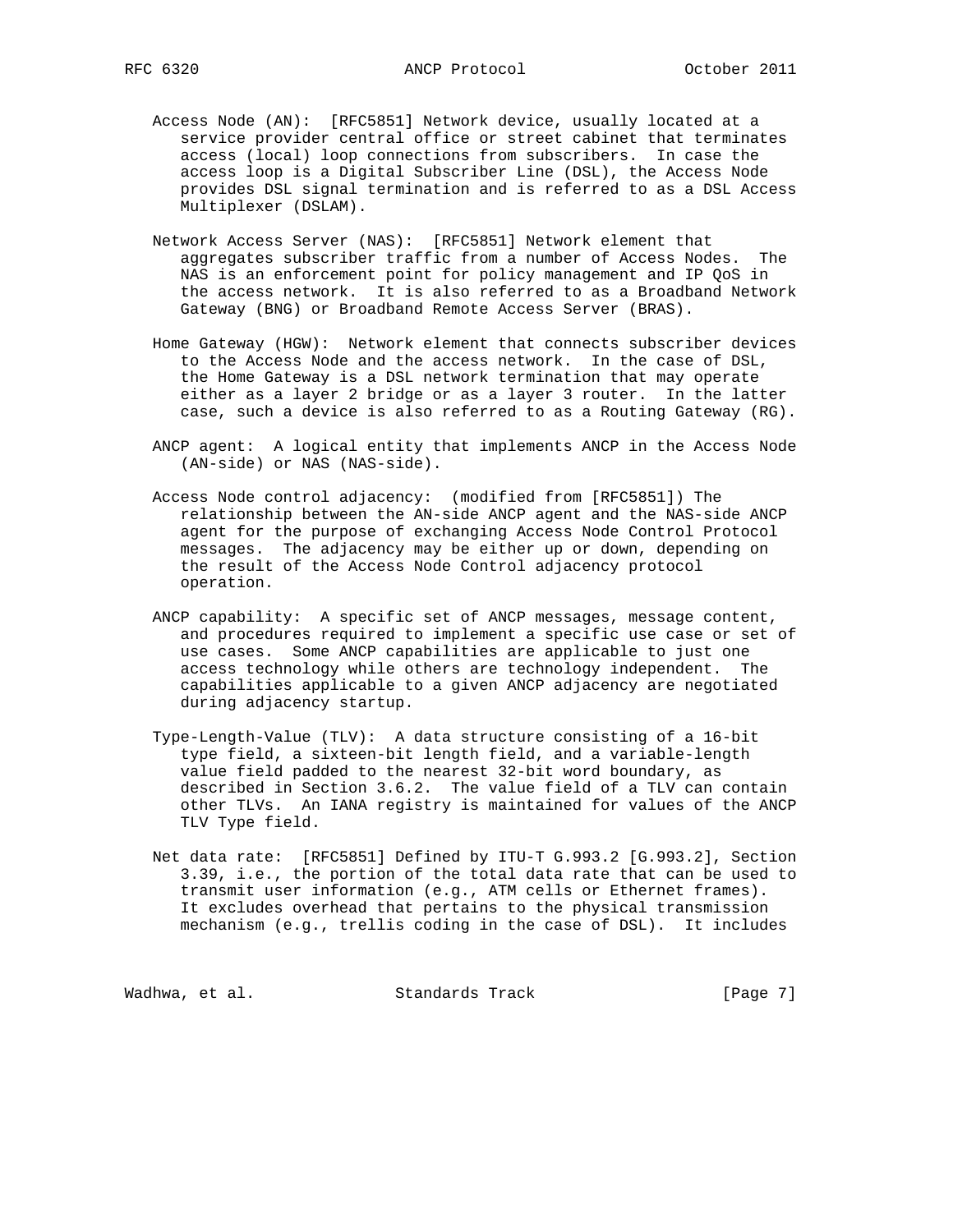TPS-TC (Transport Protocol Specific - Transmission Convergence) encapsulation; this is zero for ATM encapsulation and non-zero for 64/65 encapsulation.

- Line rate: [RFC5851] Defined by ITU-T G.993.2. It contains the complete overhead including Reed-Solomon and trellis coding.
- DSL multi-pair bonding: Method for bonding (or aggregating) multiple xDSL access lines into a single bidirectional logical link, henceforth referred to in this document as "DSL bonded circuit". DSL "multi-pair" bonding allows an operator to combine the data rates on two or more copper pairs, and deliver the aggregate data rate to a single customer. ITU-T recommendations G.998.1 [G.998.1] and G.998.2 [G.998.2], respectively, describe ATM- and Ethernet-based multi-pair bonding.
- 2. Broadband Access Aggregation
- 2.1. ATM-Based Broadband Aggregation

 The end-to-end DSL network consists of network service provider (NSP) and application service provider (ASP) networks, regional/access network, and customer premises network. Figure 2 shows ATM broadband access network components.

 The regional/access network consists of the regional network, Network Access Server (NAS), and the access network as shown in Figure 2. Its primary function is to provide end-to-end transport between the customer premises and the NSP or ASP.

 The Access Node terminates the DSL signal. It may be in the form of a DSLAM in the central office, a remote DSLAM, or a Remote Access Multiplexer (RAM). The Access Node is the first point in the network where traffic on multiple DSL access lines will be aggregated onto a single network.

 The NAS performs multiple functions in the network. The NAS is the aggregation point for subscriber traffic. It provides aggregation capabilities (e.g., IP, PPP, ATM) between the Regional/Access Network and the NSP or ASP. These include traditional ATM-based offerings and newer, more native IP-based services. This includes support for Point-to-Point Protocol over ATM (PPPoA) and PPP over Ethernet (PPPoE), as well as direct IP services encapsulated over an appropriate layer 2 transport.

 Beyond aggregation, the NAS is also the enforcement point for policy management and IP QoS in the regional/access networks. To allow IP QoS support over an existing non-IP-aware layer 2 access network

Wadhwa, et al. Standards Track [Page 8]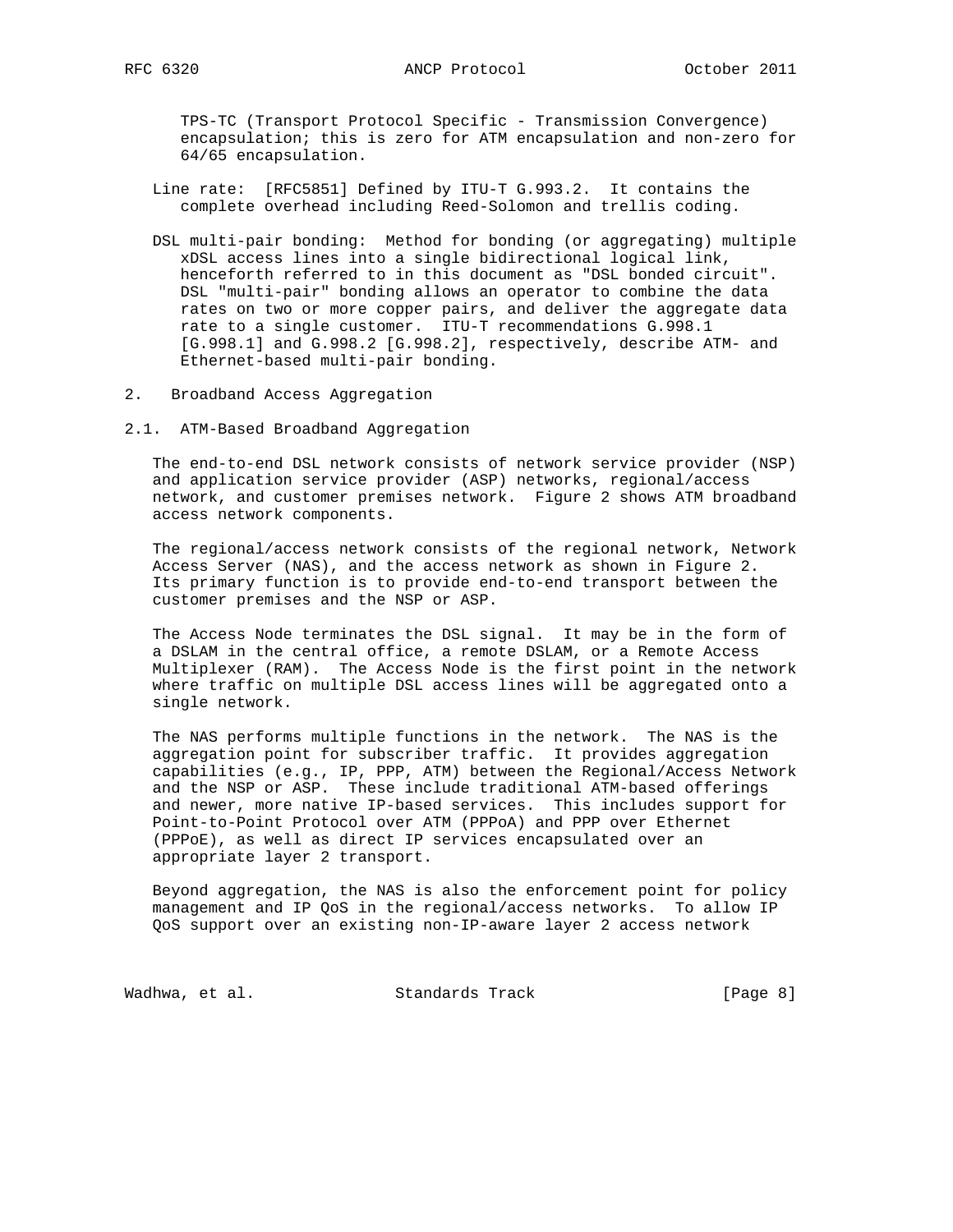without using multiple layer 2 QoS classes, a mechanism based on hierarchical scheduling is used. This mechanism, defined in [TR-059], preserves IP QoS over the ATM network between the NAS and the Routing Gateway (RG) at the edge of the subscriber network, by carefully controlling downstream traffic in the NAS, so that significant queuing and congestion do not occur farther down the ATM network. This is achieved by using a Diffserv-aware hierarchical scheduler in the NAS that will account for downstream trunk bandwidths and DSL synchronization rates.

 [RFC5851] provides detailed definitions of the functions of each network element in the broadband reference architecture.



NAS: Network Access Server

Figure 2: ATM Broadband Aggregation Topology

# 2.2. Ethernet-Based Broadband Aggregation

 The Ethernet aggregation network architecture builds on the Ethernet bridging/switching concepts defined in IEEE 802. The Ethernet aggregation network provides traffic aggregation, class of service distinction, and customer separation and traceability. VLAN tagging, defined in [IEEE802.1Q] and enhanced by [IEEE802.1ad], is used as the standard virtualization mechanism in the Ethernet aggregation network. The aggregation devices are "provider edge bridges" defined in [IEEE802.1ad].

 Stacked VLAN tags provide one possible way to create an equivalent of "virtual paths" and "virtual circuits" in the aggregation network. The "outer" VLAN can be used to create a form of "virtual path"

Wadhwa, et al. Standards Track [Page 9]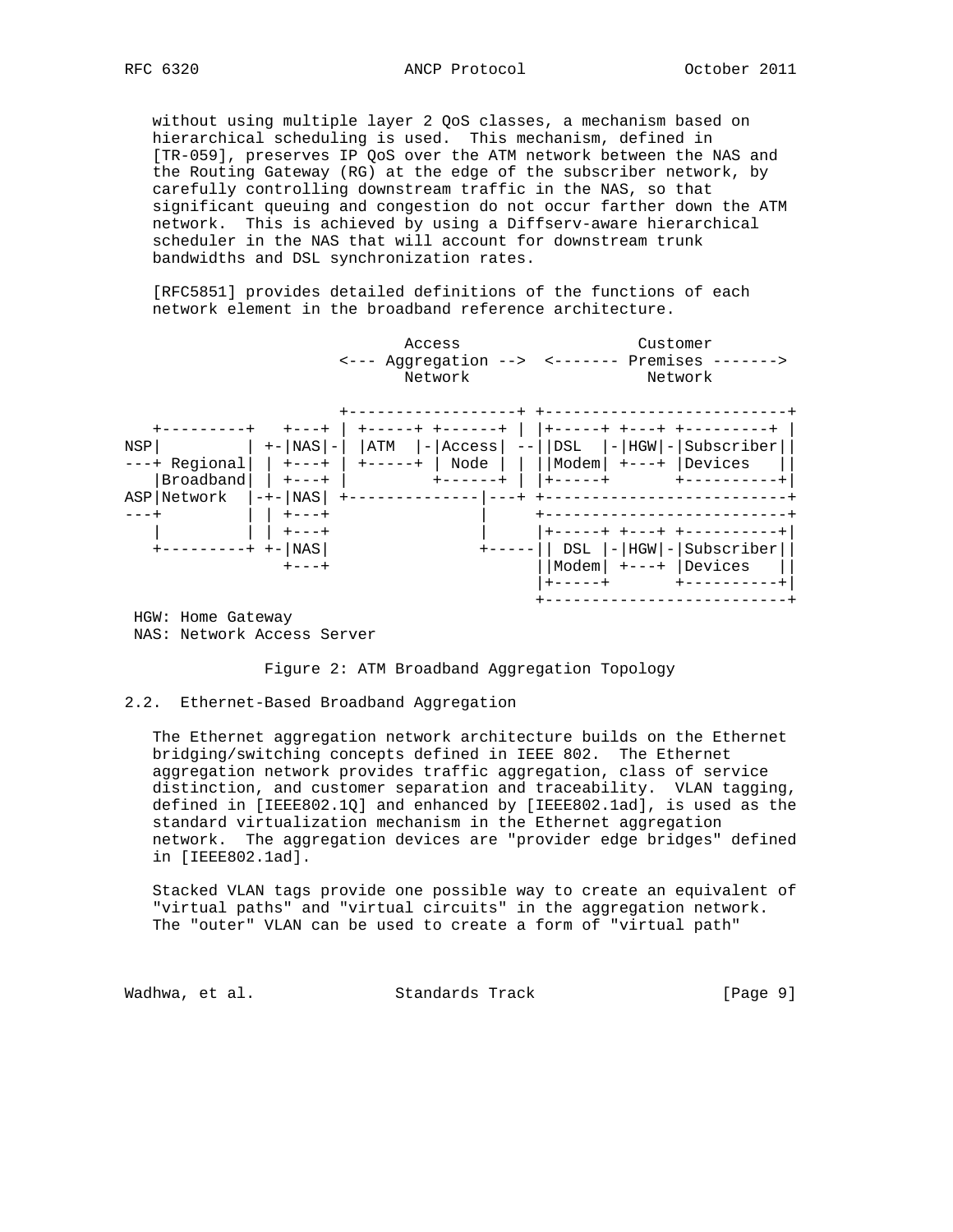between a given DSLAM and a given NAS. "Inner" VLAN tags create a form of "virtual circuit" on a per-DSL-line basis. This is the 1:1 VLAN allocation model. An alternative model is to bridge sessions from multiple subscribers behind a DSLAM into a single VLAN in the aggregation network. This is the N:1 VLAN allocation model. Section 1.6 of [TR-101] provides brief definitions of these two models, while Section 2.5.1 describes them in more detail.

3. Access Node Control Protocol -- General Aspects

 This section specifies aspects of the Access Node Control Protocol (ANCP) that are generally applicable.

3.1. Protocol Version

 ANCP messages contain an 8-bit protocol version field. For the protocol version specified in this document, the value of that field MUST be set to 50.

3.2. ANCP Transport

 This document specifies the use of TCP / IPsec+IKEv2 / IP for transport of ANCP messages. For further discussion of the use of IPsec and IKEv2, see Section 11. The present section deals with the TCP aspects. Other specifications may introduce additional transports in the future.

 In the case of ATM access, a separate permanent virtual circuit (PVC) that is a control channel and is capable of transporting IP MAY be configured between the NAS and the AN for ANCP messages.

 In the case of an Ethernet access/aggregation network, a typical practice is to send the Access Node Control Protocol messages over a dedicated Ethernet virtual LAN (VLAN) using a separate VLAN identifier (VLAN ID).

 When transported over TCP, ANCP messages MUST use an encapsulation consisting of a 4-byte header field prepended to the ANCP message as shown in Figure 3.

Wadhwa, et al. Standards Track [Page 10]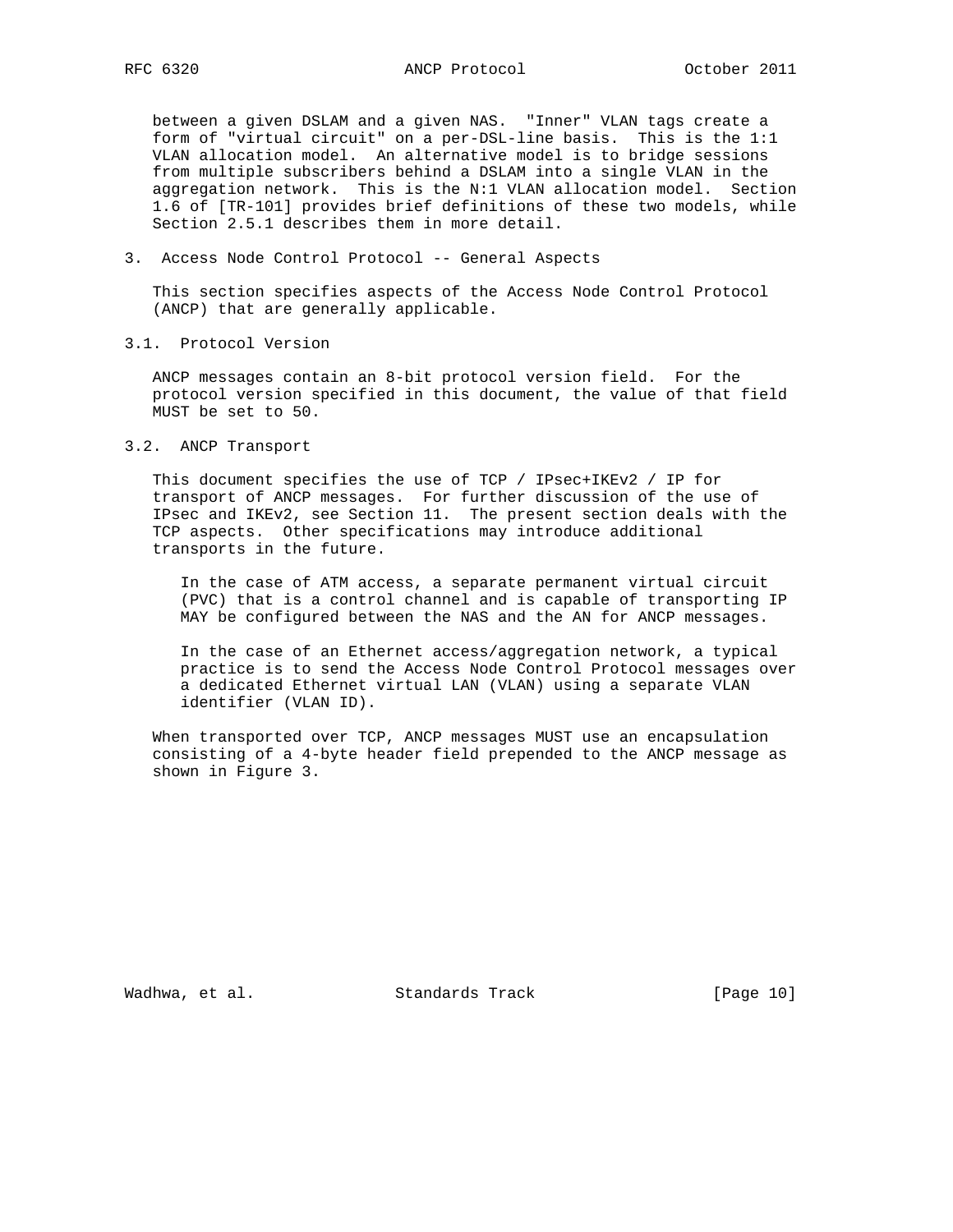$0$  1 2 3 0 1 2 3 4 5 6 7 8 9 0 1 2 3 4 5 6 7 8 9 0 1 2 3 4 5 6 7 8 9 0 1 +-+-+-+-+-+-+-+-+-+-+-+-+-+-+-+-+-+-+-+-+-+-+-+-+-+-+-+-+-+-+-+-+ Identifier (0x880C) | Length |-+-+-+-+-+-+-+-+-+-+-+-+-+-+-+-+-+-+-+-+-+-+-+-+-+-+-+-+-+-+-+-+ | | ANCP Message | | +-+-+-+-+-+-+-+-+-+-+-+-+-+-+-+-+-+-+-+-+-+-+-+-+-+-+-+-+-+-+-+-+

Figure 3: Encapsulation of ANCP Messages over TCP/IP

The fields of the encapsulating header are as follows:

 Identifier (16 bits): This identifies a GSMP or ANCP message. It MUST be set to 0x880C.

 Length (16 bits): Total length of the ANCP message in bytes, not including the 4-byte encapsulating header.

 The Access Node MUST initiate the TCP session to the NAS, using destination port 6068.

 This is necessary to avoid static address provisioning on the NAS for all the ANs that are being served by the NAS. It is easier to configure a given AN with the single IP address of the NAS that serves the AN.

 The NAS MUST listen on port 6068 for incoming connections from the Access Nodes.

 In the event of an ANCP transport protocol failure, all pending ANCP messages destined to the disconnected recipient SHOULD be discarded until the transport connection is re-established.

3.3. Encoding of Text Fields

 In ANCP, all text fields use UTF-8 encoding [RFC3629]. Note that US- ASCII characters have the same representation when coded as UTF-8 as they do when coded according to [US\_ASCII].

 When extracting text fields from a message, the ANCP agent MUST NOT assume that the fields are zero-terminated.

Wadhwa, et al. Standards Track [Page 11]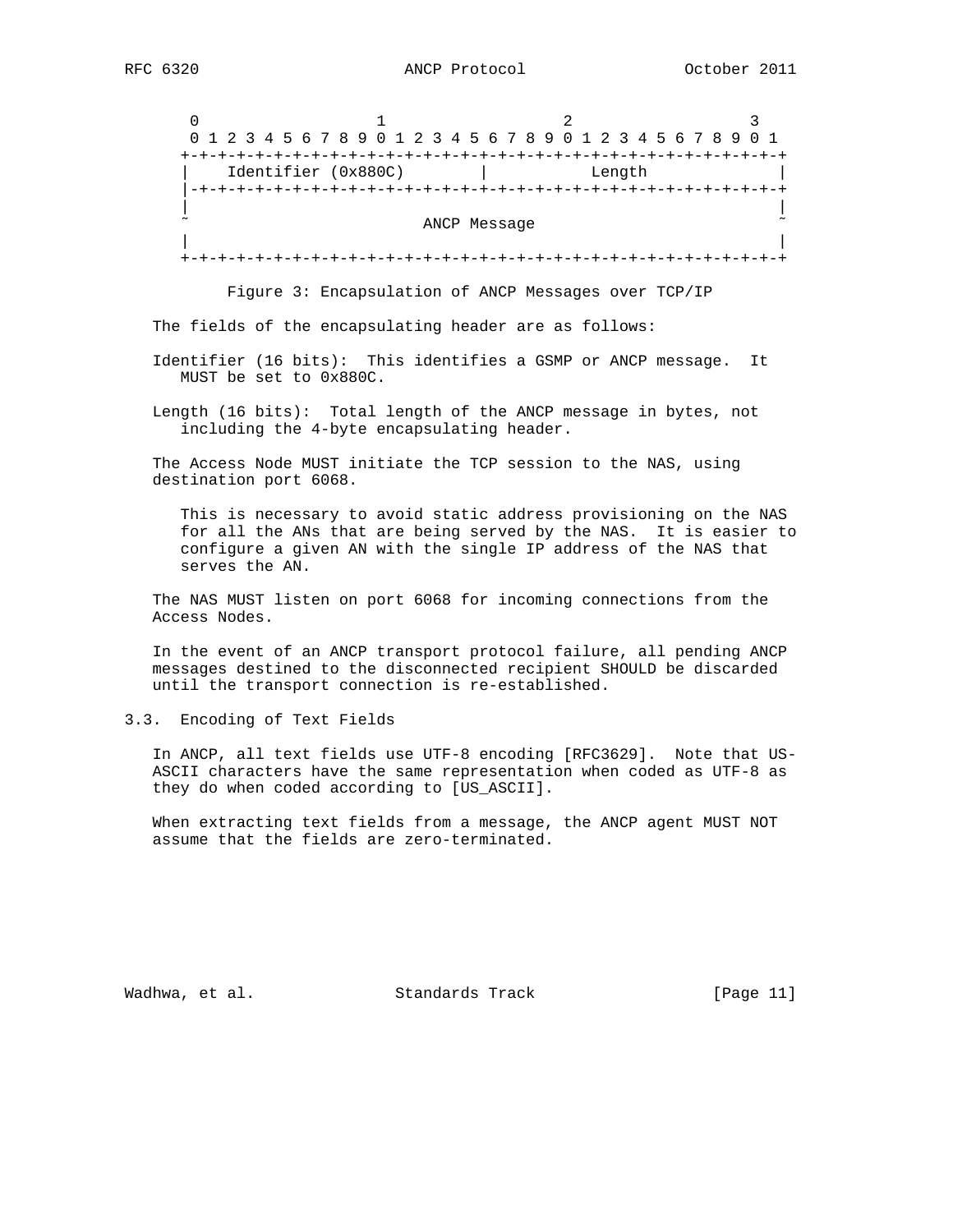3.4. Treatment of Reserved and Unused Fields

 ANCP messages contain a number of fields that are unused or reserved. Some fields are always unused (typically because they were inherited from GSMPv3 but are not useful in the ANCP context). Others are reserved in the current specification, but are provided for flexibility in future extensions to ANCP. Both reserved and unused fields MUST be set to zeroes by the sender and MUST be ignored by the receiver.

 Unused bits in a flag field are shown in figures as 'x'. The above requirement (sender set to zero, receiver ignore) applies to such unused bits.

3.5. The ANCP Adjacency Protocol

 ANCP uses the adjacency protocol to synchronize the NAS and Access Nodes and maintain the ANCP session. After the TCP connection is established, adjacency protocol messages MUST be exchanged as specified in this section. ANCP messages other than adjacency protocol messages MUST NOT be sent until the adjacency protocol has achieved synchronization.

3.5.1. ANCP Adjacency Message Format

The ANCP adjacency message format is shown in Figure 4 below.

Wadhwa, et al. Standards Track [Page 12]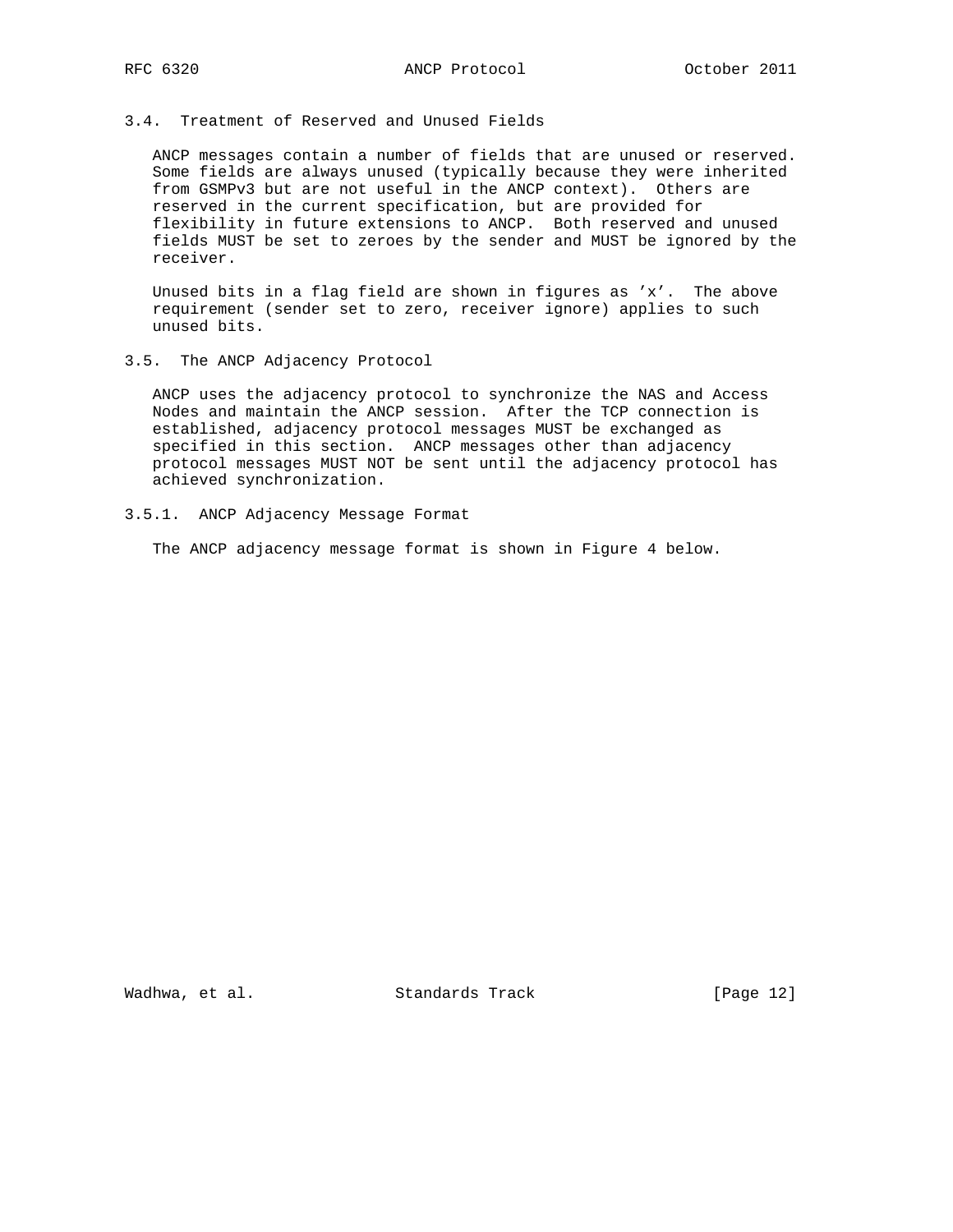$0$  1 2 3 0 1 2 3 4 5 6 7 8 9 0 1 2 3 4 5 6 7 8 9 0 1 2 3 4 5 6 7 8 9 0 1 +-+-+-+-+-+-+-+-+-+-+-+-+-+-+-+-+-+-+-+-+-+-+-+-+-+-+-+-+-+-+-+-+ | Version | Message Type | Timer |M| Code | +-+-+-+-+-+-+-+-+-+-+-+-+-+-+-+-+-+-+-+-+-+-+-+-+-+-+-+-+-+-+-+-+ Sender Name + +-+-+-+-+-+-+-+-+-+-+-+-+-+-+-+-+ | | | +-+-+-+-+-+-+-+-+-+-+-+-+-+-+-+-+ + Receiver Name +-+-+-+-+-+-+-+-+-+-+-+-+-+-+-+-+-+-+-+-+-+-+-+-+-+-+-+-+-+-+-+-+ Sender Port +-+-+-+-+-+-+-+-+-+-+-+-+-+-+-+-+-+-+-+-+-+-+-+-+-+-+-+-+-+-+-+-+ Receiver Port +-+-+-+-+-+-+-+-+-+-+-+-+-+-+-+-+-+-+-+-+-+-+-+-+-+-+-+-+-+-+-+-+  $|$  PType  $|$  P Flag  $|$  +-+-+-+-+-+-+-+-+-+-+-+-+-+-+-+-+-+-+-+-+-+-+-+-+-+-+-+-+-+-+-+-+ | Partition ID | Receiver Instance +-+-+-+-+-+-+-+-+-+-+-+-+-+-+-+-+-+-+-+-+-+-+-+-+-+-+-+-+-+-+-+-+ | Reserved | # of Caps | Total Length +-+-+-+-+-+-+-+-+-+-+-+-+-+-+-+-+-+-+-+-+-+-+-+-+-+-+-+-+-+-+-+-+ | | Capability Fields | | +-+-+-+-+-+-+-+-+-+-+-+-+-+-+-+-+-+-+-+-+-+-+-+-+-+-+-+-+-+-+-+-+

Figure 4: ANCP Adjacency Message Format

The fields of the ANCP adjacency message are as follows:

 Version (8 bits): ANCP version, which is subject to negotiation. This is the key parameter by means of which ANCP messages can be distinguished from GSMP messages received over the same port.

Message Type (8 bits): Always has value 10 (adjacency protocol).

- Timer (8 bits): The Timer field is used to negotiate the timer value used in the adjacency protocol with the peer. The timer specifies the nominal time between periodic adjacency protocol messages. It is a constant for the duration of an ANCP session. The Timer field is specified in units of 100 ms, with a default value of 250 (i.e., 25 seconds).
- M flag (1 bit): Used in the SYN message to prevent the NAS from synchronizing with another NAS and the AN from synchronizing with another AN. In the SYN message, it is always set to 1 by the NAS and to 0 by the AN. In other adjacency message types, it is always set to 0 by the sender and ignored by the receiver.

Wadhwa, et al. Standards Track [Page 13]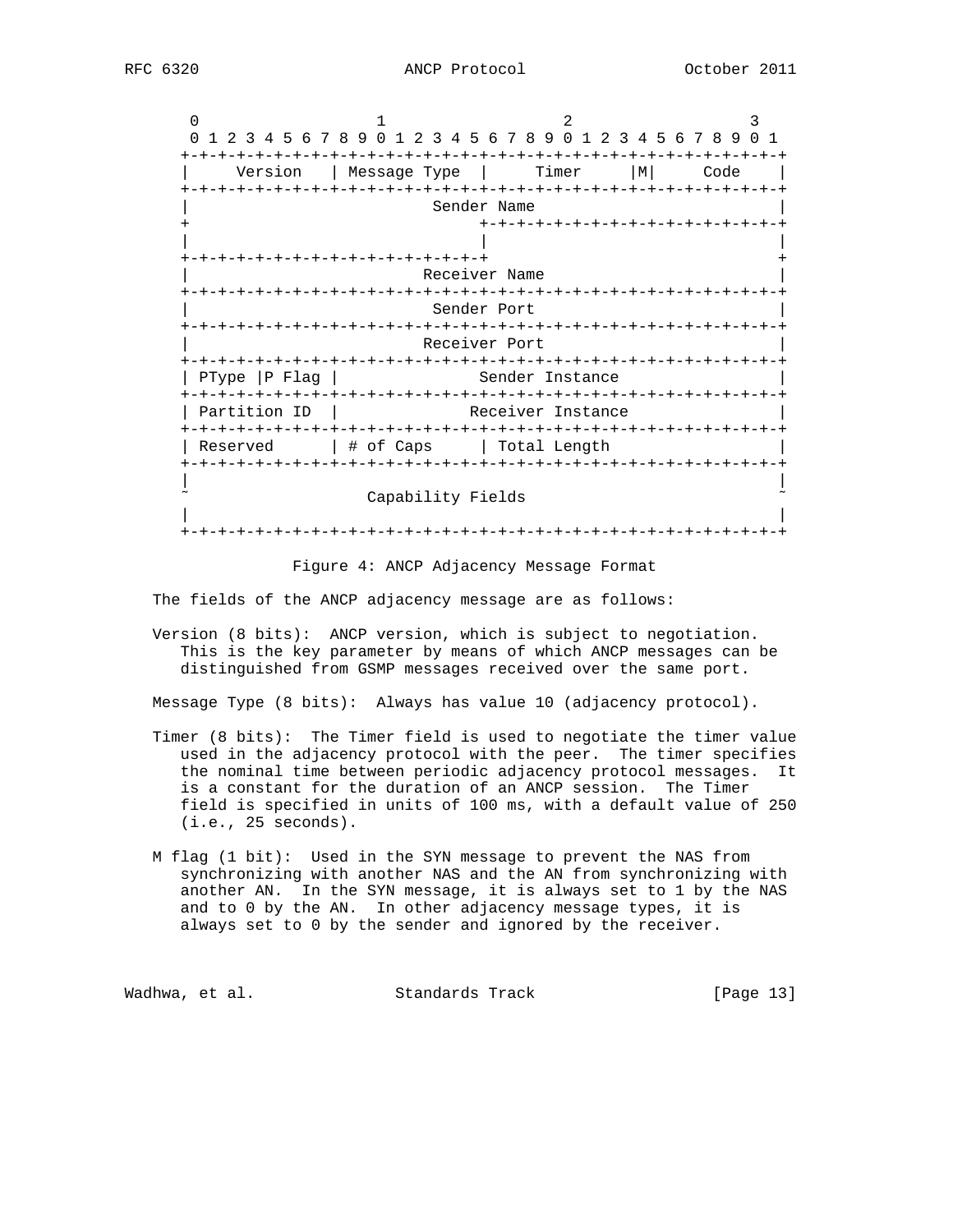Code (7 bits): The adjacency protocol message type. It MUST have one of the following values:

 $Code = 1: SYN;$  $Code = 2: SYNACK;$ Code =  $3: ACK;$ Code = 4: RSTACK.

- Sender Name (48 bits): For the SYN, SYNACK, and ACK messages, is the identifier of the entity sending the message. The Sender Name is a 48-bit quantity that is unique within the operational context of the device. A 48-bit IEEE 802 Media Access Control (MAC) address, if available, may be used for the Sender Name. If the Ethernet encapsulation is used, the Sender Name MUST be the Source Address from the MAC header. For the RSTACK message, the Sender Name field is set to the value of the Receiver Name field from the incoming message that caused the RSTACK message to be generated.
- Receiver Name (48 bits) For the SYN, SYNACK, and ACK messages, is the name of the entity that the sender of the message believes is at the far end of the link. If the sender of the message does not know the name of the entity at the far end of the link, this field SHOULD be set to zero. For the RSTACK message, the Receiver Name field is set to the value of the Sender Name field from the incoming message that caused the RSTACK message to be generated.
- Sender Port (32 bits): For the SYN, SYNACK, and ACK messages, is the local port number of the link across which the message is being sent. For the RSTACK message, the Sender Port field is set to the value of the Receiver Port field from the incoming message that caused the RSTACK message to be generated.
- Receiver Port (32 bits): For the SYN, SYNACK, and ACK messages, is what the sender believes is the local port number for the link, allocated by the entity at the far end of the link. If the sender of the message does not know the port number at the far end of the link, this field SHOULD be set to zero. For the RSTACK message, the Receiver Port field is set to the value of the Sender Port field from the incoming message that caused the RSTACK message to be generated.

 PType (4 bits): PType is used to specify if partitions are used and how the Partition ID is negotiated.

Wadhwa, et al. Standards Track [Page 14]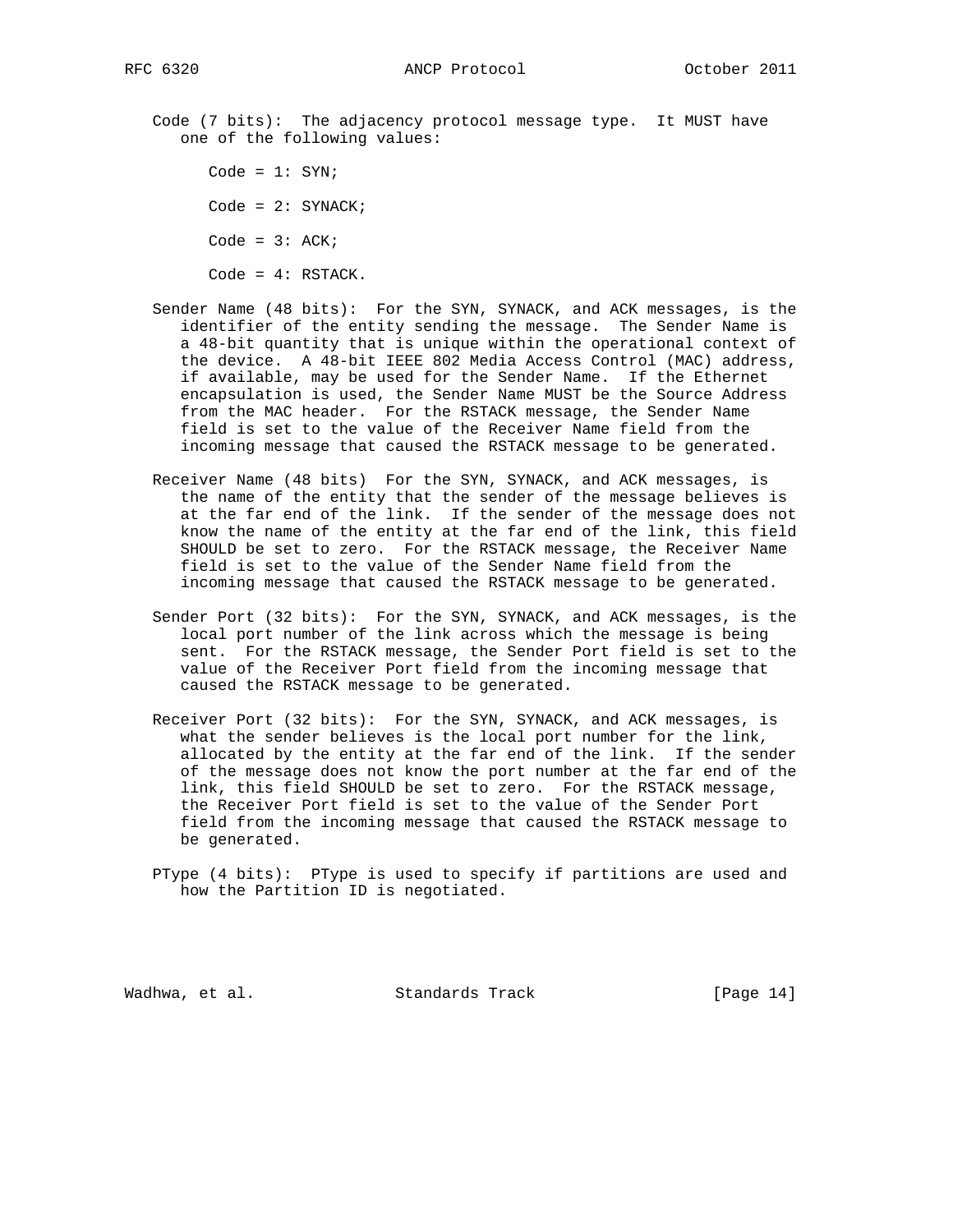Type of partition being requested:

- 0 no partition;
- 1 fixed partition request;
- 2 fixed partition assigned.

P Flag (4 bits): Used to indicate the type of partition request.

1 - new adjacency;

2 - recovered adjacency.

 In case of a conflict between the peers' views of the value of the P Flag, the lower value is used.

- Sender Instance (24 bits): For the SYN, SYNACK, and ACK messages, is the sender's instance number for the link to the peer. It is used to detect when the link comes back up after going down or when the identity of the entity at the other end of the link changes. The instance number is a 24-bit number that is guaranteed to be unique within the recent past and to change when the link or node comes back up after going down. Zero is not a valid instance number. For the RSTACK message, the Sender Instance field is set to the value of the Receiver Instance field from the incoming message that caused the RSTACK message to be generated.
- Partition ID (8 bits): Field used to associate the message with a specific partition of the AN. The value of this field is negotiated during the adjacency procedure. The AN makes the final decision, but will consider a request from the NAS. If the AN does not support partitions, the value of this field MUST be 0. Otherwise, it MUST be non-zero.
- Receiver Instance (24 bits): For the SYN, SYNACK, and ACK messages, is what the sender believes is the current instance number for the link, allocated by the entity at the far end of the link. If the sender of the message does not know the current instance number at the far end of the link, this field SHOULD be set to zero. For the RSTACK message, the Receiver Instance field is set to the value of the Sender Instance field from the incoming message that caused the RSTACK message to be generated.
- Reserved (8 bits): Reserved for use by a future version of this specification.

Wadhwa, et al. Standards Track [Page 15]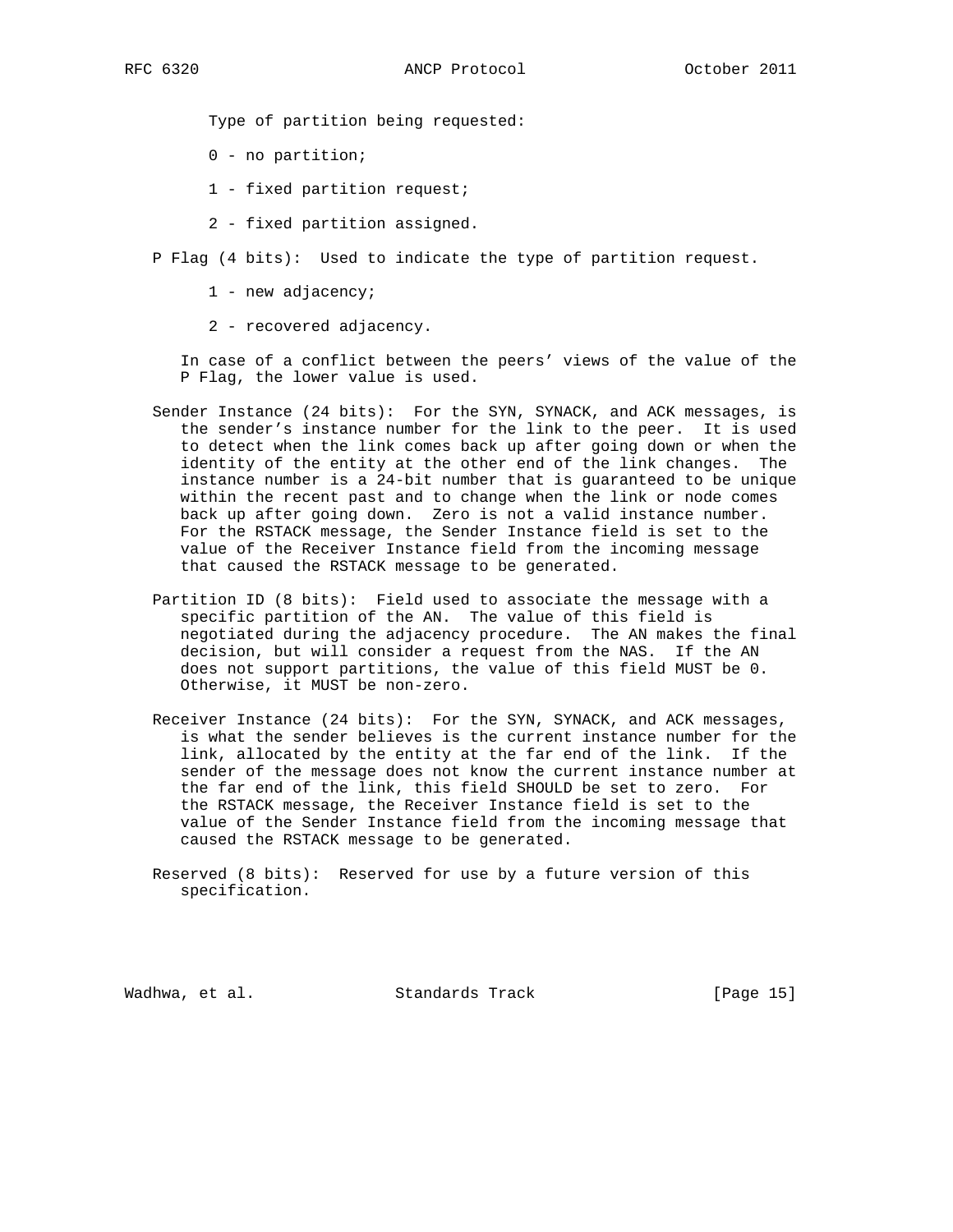- # of Caps (8 bits): Indicates the number of Capability fields that follow.
- Total Length (16 bits): Indicates the total number of bytes occupied by the Capability fields that follow.
- Capability Fields: Each Capability field indicates one ANCP capability supported by the sender of the adjacency message. Negotiation of a common set of capabilities to be supported within the ANCP session is described below. The detailed format of a Capability field is shown in Figure 5 and described below.

 $0$  1 2 3 0 1 2 3 4 5 6 7 8 9 0 1 2 3 4 5 6 7 8 9 0 1 2 3 4 5 6 7 8 9 0 1 +-+-+-+-+-+-+-+-+-+-+-+-+-+-+-+-+-+-+-+-+-+-+-+-+-+-+-+-+-+-+-+-+ | Capability Type | Capability Length | +-+-+-+-+-+-+-+-+-+-+-+-+-+-+-+-+-+-+-+-+-+-+-+-+-+-+-+-+-+-+-+-+ | | ˜ ˜ Capability Data +-+-+-+-+-+-+-+-+-+-+-+-+-+-+-+-+-+-+-+-+-+-+-+-+-+-+-+-+-+-+-+-+

Figure 5: Capability Field

The sub-fields of this structure are as follows:

- Capability Type (16 bits): Indicates the specific capability supported. An IANA registry exists for values of this sub-field. The values specified by this document are listed below.
- Capability Length (16 bits): The number of bytes of data contained in the Capability Data sub-field, excluding padding. If the definition of a particular capability includes no capability data, the value of the Capability Length sub-field is zero.
- Capability Data (as indicated by Capability Length): Contains data associated with the capability as specified for that capability. If the definition of a particular capability includes no capability data, the Capability Data sub-field is absent (has zero length). Otherwise, the Capability Data sub-field MUST be padded with zeroes as required to terminate on a 4-byte word boundary. The possibility of specifying capability data provides the flexibility to advertise more than the mere presence or absence of a capability if needed.

Wadhwa, et al. Standards Track (Page 16)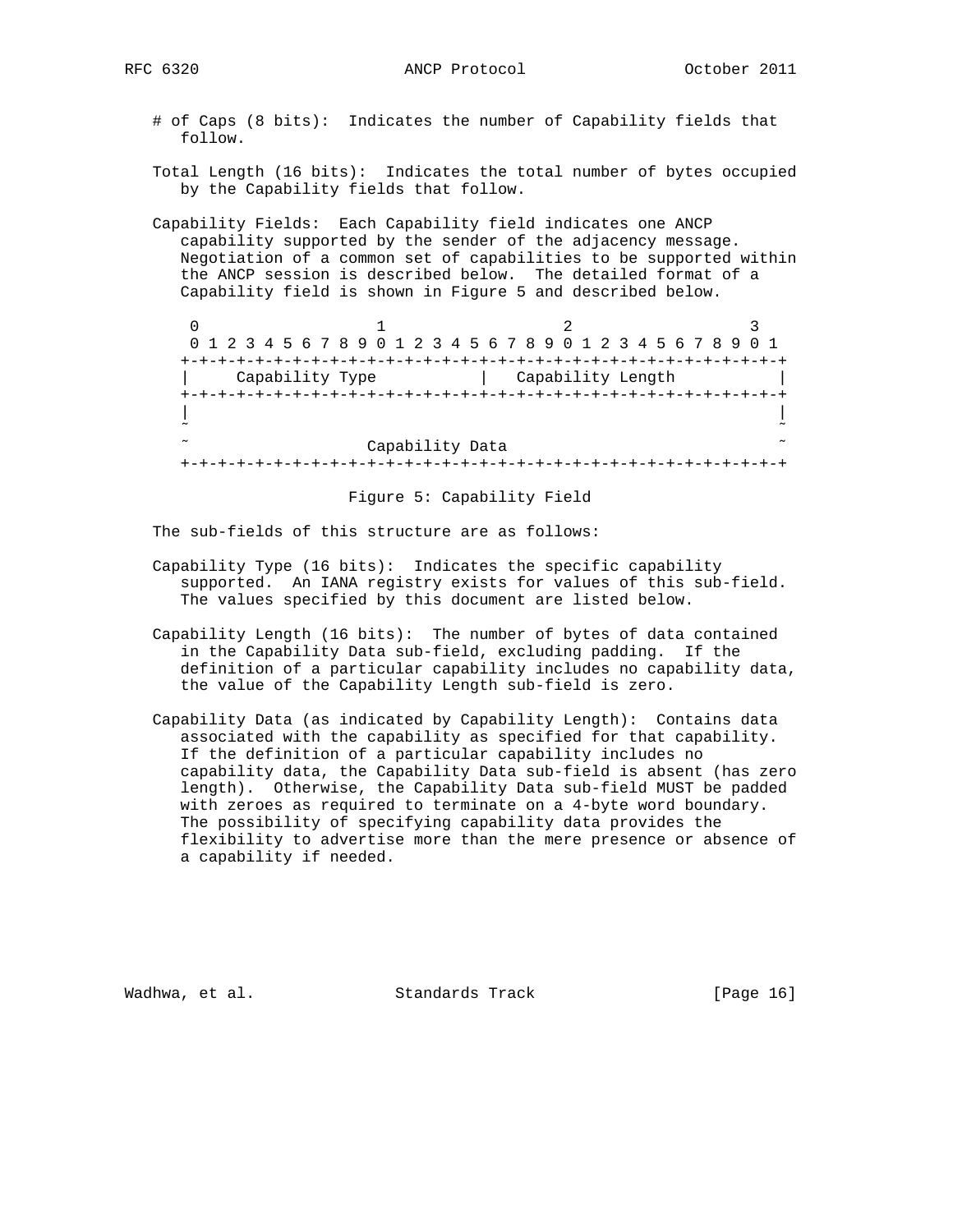The following capabilities are defined for ANCP as applied to DSL access: o Capability Type: DSL Topology Discovery = 0x01 Access technology: DSL Length (in bytes): 0 Capability Data: NULL For the detailed protocol specification of this capability, see Section 6. o Capability Type: DSL Line Configuration = 0x02 Access technology: DSL Length (in bytes): 0 Capability Data: NULL For the detailed protocol specification of this capability, see Section 7. o Capability Type: DSL Remote Line Connectivity Testing = 0x04 Access technology: DSL Length (in bytes): 0

Capability Data: NULL

 For the detailed protocol specification of this capability, see Section 8.

 In addition to the adjacency messages whose format is shown in Figure 6, ANCP adjacency procedures use the Adjacency Update message (Figure 6) to inform other NASs controlling the same AN partition when a particular NAS joins or loses an adjacency with that partition.

Wadhwa, et al. Standards Track [Page 17]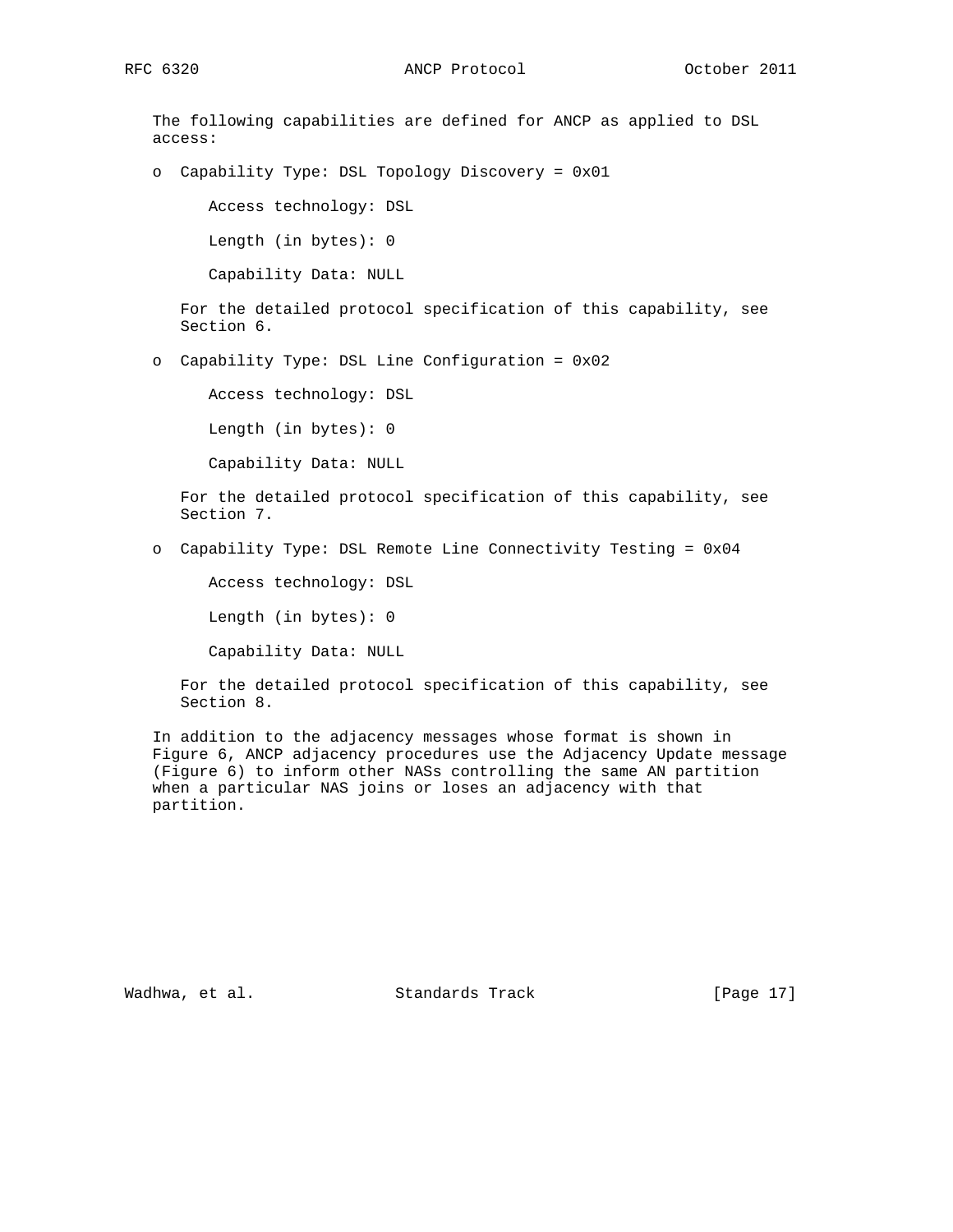|              |                       | 0 1 2 3 4 5 6 7 8 9 0 1 2 3 4 5 6 7 8 9 0 1 2 3 4 5 6 7 8 9 0 1 |  |
|--------------|-----------------------|-----------------------------------------------------------------|--|
|              |                       |                                                                 |  |
| Version      | Message Type   Result | Code                                                            |  |
|              |                       |                                                                 |  |
| Partition ID |                       | Transaction Identifier                                          |  |
|              |                       |                                                                 |  |
|              | SubMessage Number     | Length                                                          |  |
|              |                       |                                                                 |  |

#### Figure 6: The Adjacency Update Message

 The Adjacency Update message is identical to the general ANCP message header described in Section 3.6, but the field settings are in part specific to the Adjacency Update message. The fields in this message are as follows:

 Version (8 bits): The ANCP version negotiated and running in this adjacency.

Message Type (8 bits): Always 85.

Result (4 bits): Set to Ignore (0).

- Code (12 bits): Set to the total number of adjacencies currently established on this partition, from the point of view of the AN.
- Partition ID (8 bits): The partition identifier of the partition for which this notification is being sent.

Transaction Identifier (24 bits): MUST be set to 0.

 I (1 bit), SubMessage number (15 bits): Set as described in Section 3.6.1.7.

Length (16 bits): Set as described in Section 3.6.1.8.

#### 3.5.2. ANCP Adjacency Procedures

3.5.2.1. Overview

 The ANCP adjacency protocol operates symmetrically between the NAS and the AN. In the absence of errors or race conditions, each peer sends a SYN message, receives a SYNACK message in acknowledgement, and completes the establishment of the adjacency by sending an ACK message. Through this exchange, each peer learns the values of the Name, Port, and Instance parameters identifying the other peer, and

Wadhwa, et al. Standards Track [Page 18]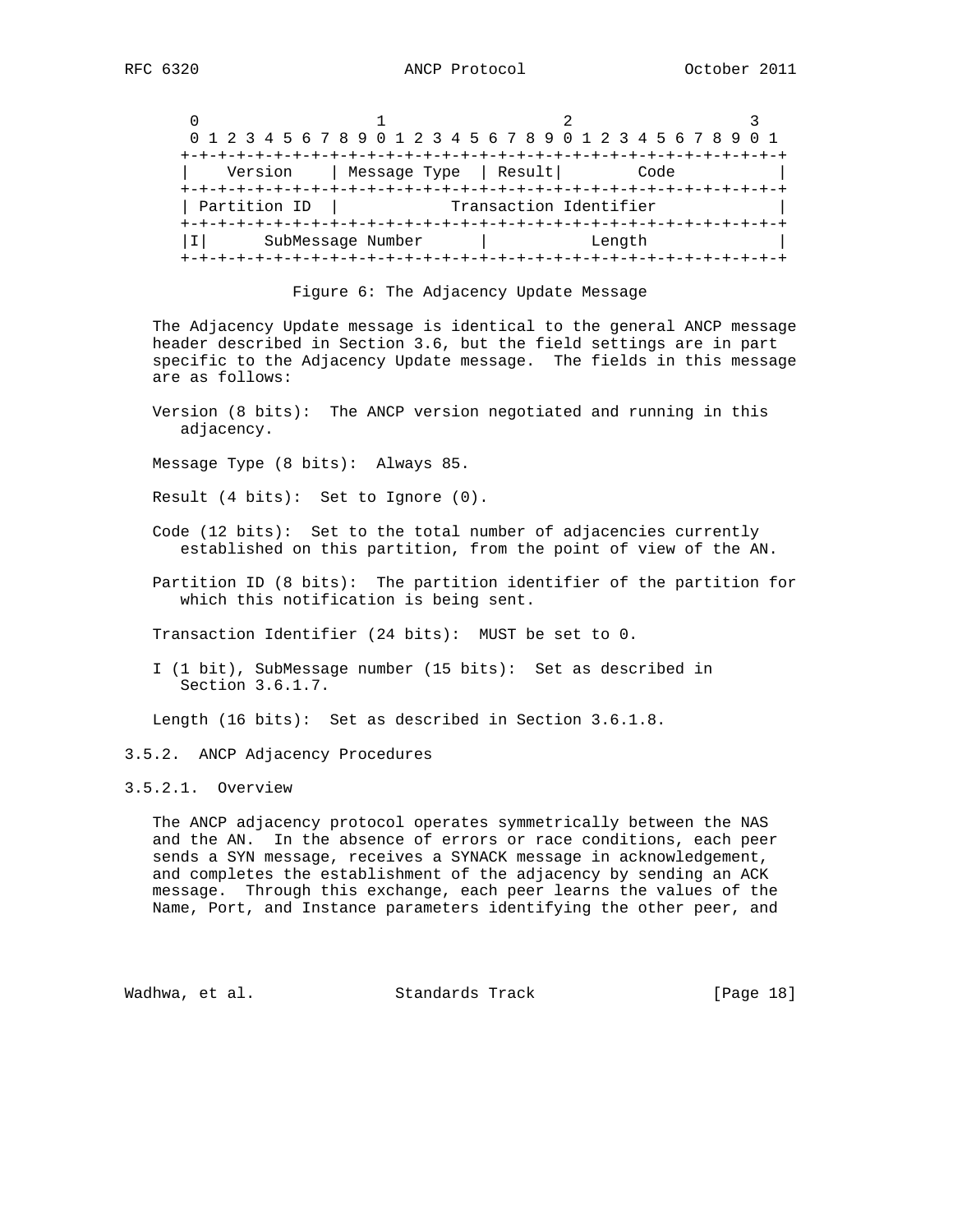the two peers negotiate the values of the Version, Timer, P Flag, and Partition ID parameters and the set of capabilities that the adjacency will support.

 Once the adjacency has been established, its liveness is periodically tested. The peers engage in an ACK message exchange at a frequency determined by the negotiated value of the Timer field.

 If an inconsistency, loss of contact, or protocol violation is detected, the detecting peer can force a restart of the synchronization process by sending an RSTACK message to the other end.

 Once an adjacency has been established, if more than one NAS has established an adjacency to the same partition, then the AN sends an Adjacency Update message to each such NAS to let it know how many established adjacencies the partition currently supports. Similarly, if an adjacency is lost, the AN sends an Adjacency Update message to each of the remaining adjacent NASs to let them know about the change in status.

3.5.2.2. Adjacency Protocol State Machine

 The adjacency protocol is described by the following rules and state tables. It begins with the sending of a SYN by each end as soon as the transport connection has been established. If at any point the operations A, B, C, or "Verify Adjacent State" defined below detect a mismatch, a log SHOULD be generated, identifying the fields concerned and the expected and received values for each.

The rules and state tables use the following operations:

- o The "Record Adjacency State" operation is defined in Section 3.5.2.3.2.
- o The "Verify Adjacency State" operation consists of verifying that the contents of the incoming SYNACK message match the adjacency state values previously recorded.
- o The procedure "Reset the link" is defined as:
	- 1. Generate a new instance number for the link.
	- 2. Delete the peer verifier (set to zero the values of Sender Instance, Sender Port, and Sender Name previously stored by the "Record Adjacency State" operation).
	- 3. Send a SYN message (Section 3.5.2.3.1).

Wadhwa, et al. Standards Track [Page 19]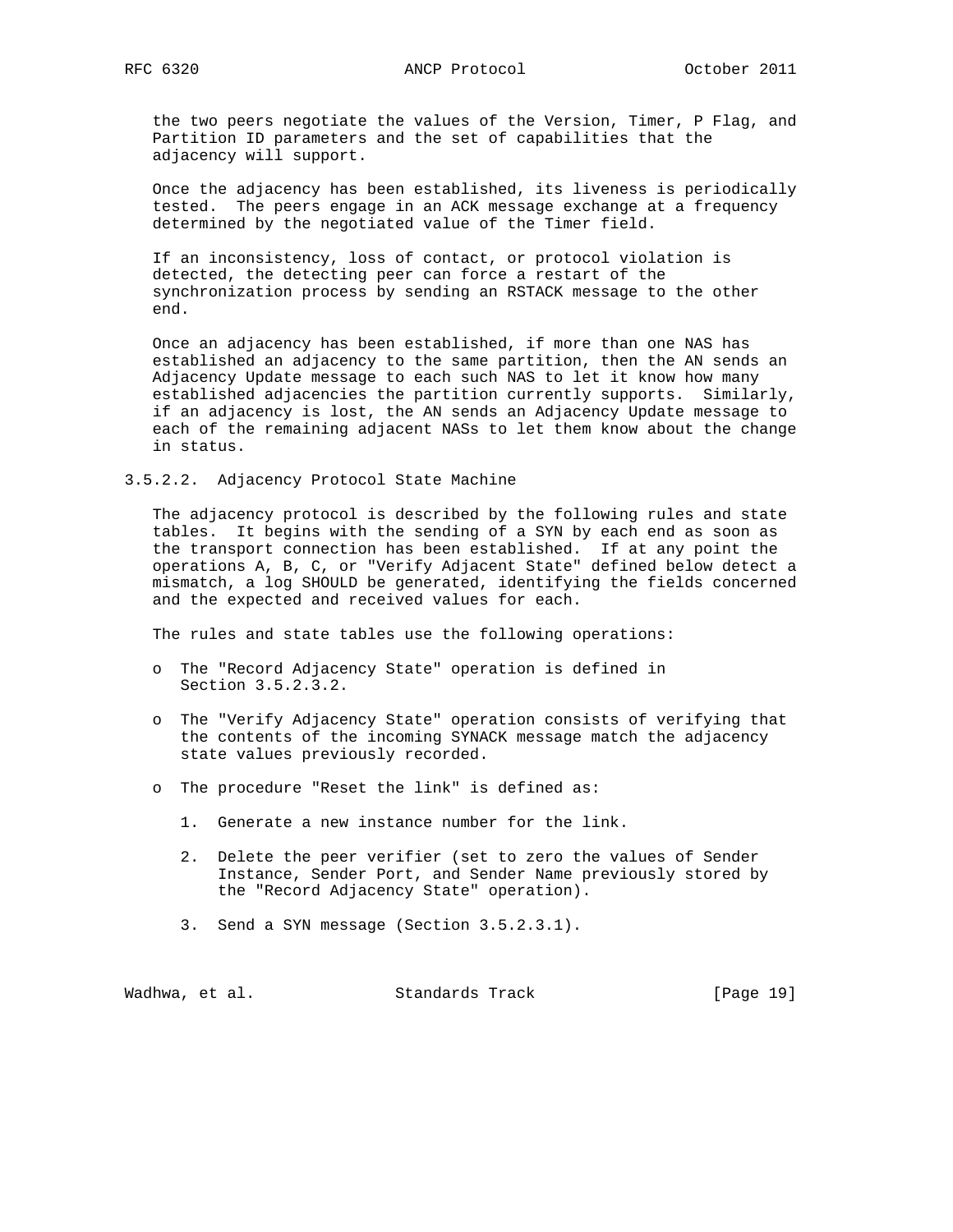- 4. Enter the SYNSENT state.
- o The state tables use the following Boolean terms and operators.
	- A. The Sender Instance in the incoming message matches the value stored from a previous message by the "Record Adjacency State" operation.
	- B. The Sender Instance, Sender Port, Sender Name, and Partition ID fields in the incoming message match the values stored from a previous message by the "Record Adjacency State" operation.
	- C. The Receiver Instance, Receiver Port, Receiver Name, and Partition ID fields in the incoming message match the values of the Sender Instance, Sender Port, Sender Name, and Partition ID currently sent in outgoing SYN, SYNACK, and ACK messages, except that the NAS always accepts the Partition ID value presented to it in a SYN or SYNACK message.

"&&" Represents the logical AND operation.

"||" Represents the logical OR operation.

"!" Represents the logical negation (NOT) operation.

 o A timer is required for the periodic generation of SYN, SYNACK, and ACK messages. The value of the timer is negotiated in the Timer field. The period of the timer is unspecified, but a value of 25 seconds is suggested. Note that since ANCP uses a reliable transport protocol, the timer is unlikely to expire in any state other than ESTAB.

 There are two independent events: the timer expires, and a packet arrives. The processing rules for these events are:

 Timer Expires: Reset Timer If state = SYNSENT Send SYN If state = SYNRCVD Send SYNACK If state = ESTAB Send ACK

Wadhwa, et al. Standards Track [Page 20]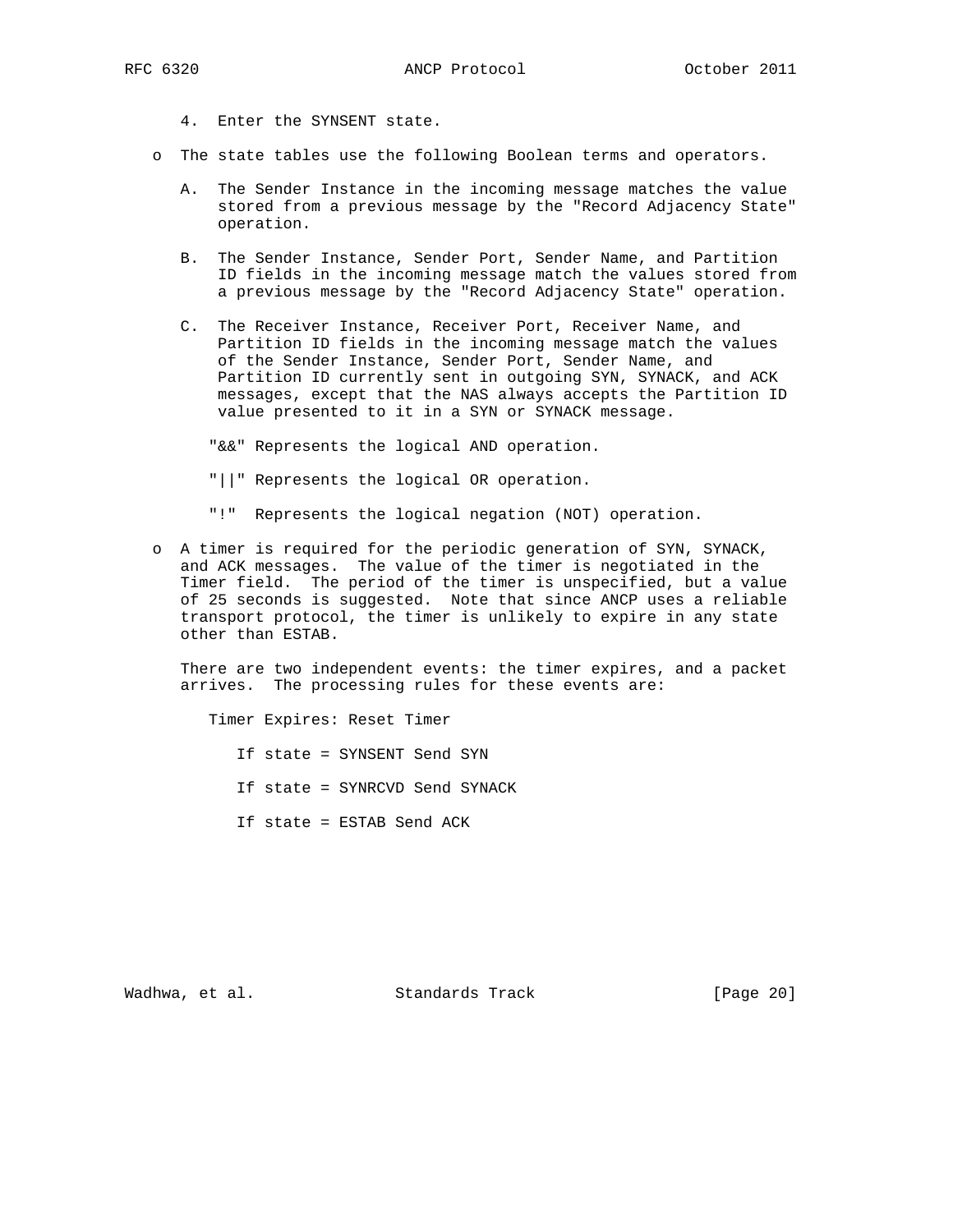RFC 6320 ANCP Protocol October 2011

Packet Arrives:

If incoming message is an RSTACK:

If (A && C && !SYNSENT) Reset the link

Else discard the message.

If incoming message is a SYN, SYNACK, or ACK:

Response defined by the following state tables.

 If incoming message is any other ANCP message and state != ESTAB:

Discard incoming message.

If state = SYNSENT Send SYN (Note 1)

If state = SYNRCVD Send SYNACK (Note 1)

 Note 1: No more than two SYN or SYNACK messages should be sent within any time period of length defined by the timer.

- o State synchronization across a link is considered to be achieved when the protocol reaches the ESTAB state. All ANCP messages, other than adjacency protocol messages, that are received before synchronization is achieved will be discarded.
- 3.5.2.2.1. State Tables

State: SYNSENT

| Condition                       | Action                            | New State |
|---------------------------------|-----------------------------------|-----------|
| ================<br>SYNACK && C | Update Peer Verifier; Send ACK    | ESTAB     |
| SYNACK && !C                    | Send RSTACK                       | SYNSENT   |
| SYN                             | Update Peer Verifier; Send SYNACK | SYNRCVD   |
| ACK                             | Send RSTACK                       | SYNSENT   |

Wadhwa, et al. Standards Track [Page 21]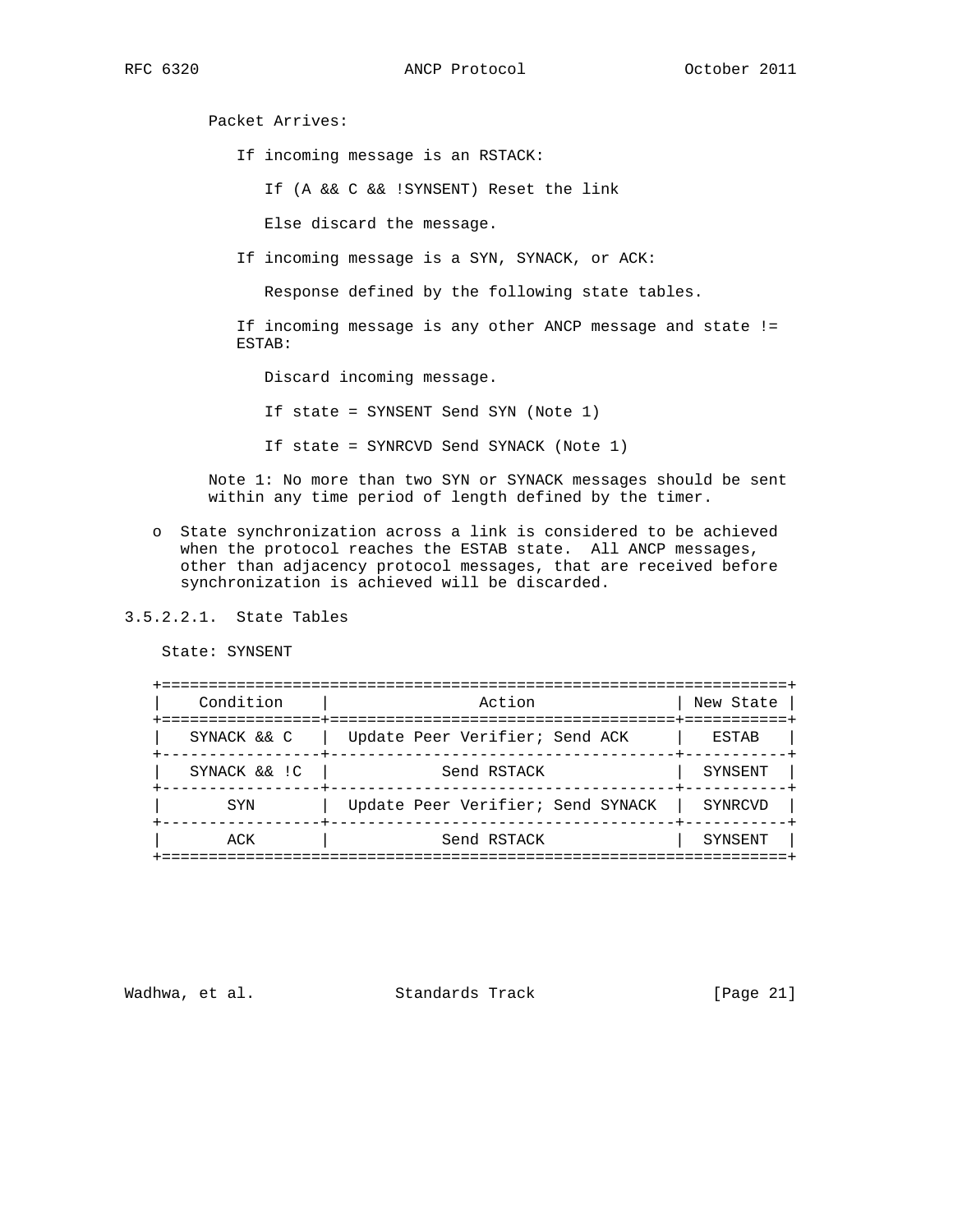State: SYNRCVD

| Condition                                        | Action                              | New State |
|--------------------------------------------------|-------------------------------------|-----------|
| . = = = = = = = = = = = = = = = +<br>SYNACK && C | Verify Adjacency State; Send ACK    | ESTAB     |
| SYNACK && !C                                     | Send RSTACK                         | SYNRCVD   |
| <b>SYN</b>                                       | Record Adjacency State; Send SYNACK | SYNRCVD   |
| ACK && B && C                                    | Send ACK                            | ESTAB     |
| $ACK$ & $( B $ & $ C )$                          | Send RSTACK                         | SYNRCVD   |

State: ESTAB

| Condition       | Action                         | New State               |
|-----------------|--------------------------------|-------------------------|
| SYN    SYNACK   | ---------<br>Send ACK (Note 2) | ===+==========<br>ESTAB |
| ACK && B && C   | Send ACK (Note 3)              | ESTAB                   |
| ACK &c&(B &c&C) | Send RSTACK                    | ESTAB                   |

 Note 2: No more than two ACKs should be sent within any time period of length defined by the timer. Thus, one ACK MUST be sent every time the timer expires. In addition, one further ACK may be sent between timer expirations if the incoming message is a SYN or SYNACK. This additional ACK allows the adjacency protocol to reach synchronization more quickly.

 Note 3: No more than one ACK should be sent within any time period of length defined by the timer.

3.5.2.3. The Adjacency Protocol SYN Message

3.5.2.3.1. Action by the Sender

 The SYN message is sent in accordance with the state tables just described. The sender sets the individual fields as follows:

Wadhwa, et al. Standards Track [Page 22]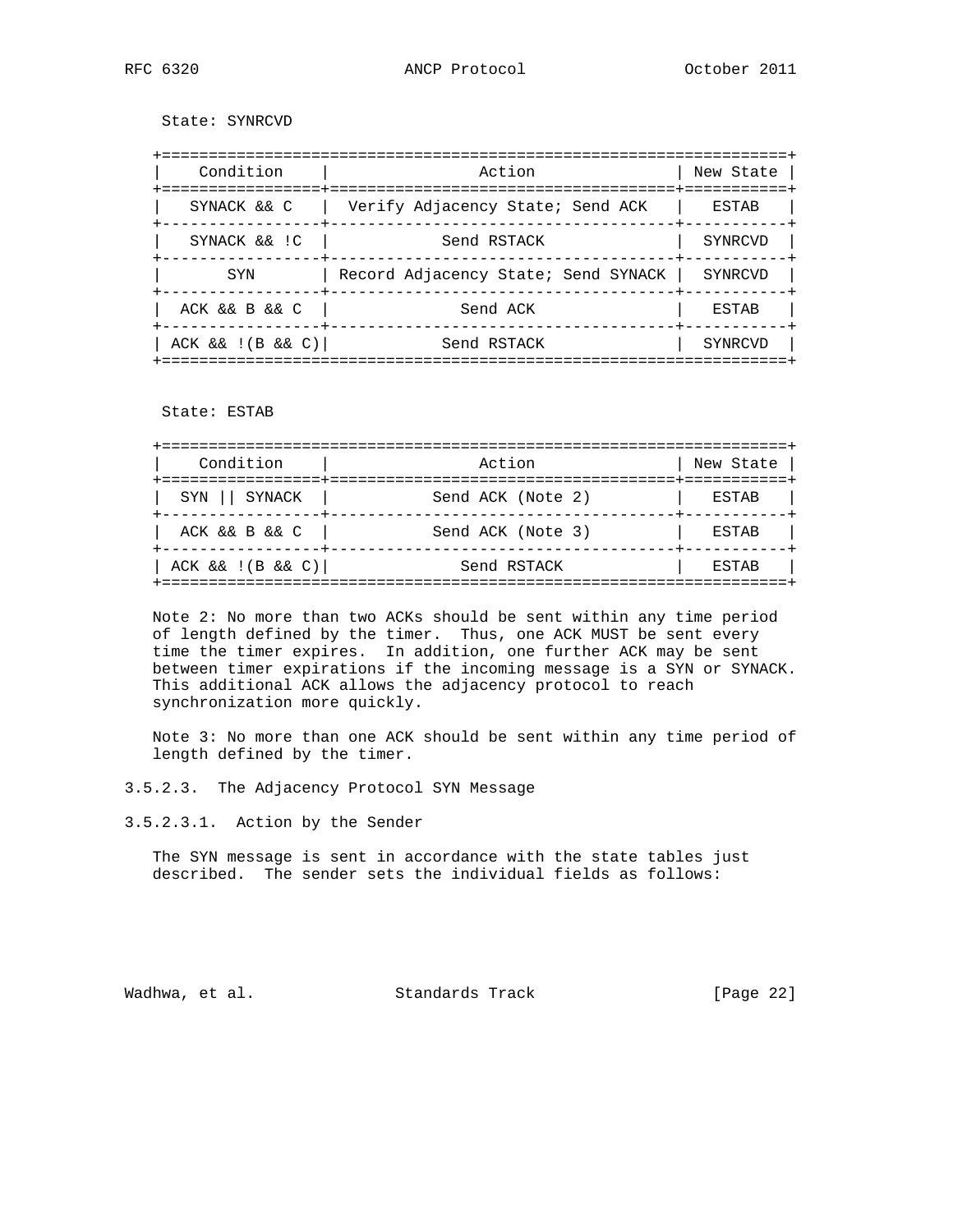RFC 6320 ANCP Protocol October 2011

 Version: SHOULD be set to the highest version of ANCP that the sender supports.

Message Type: MUST be set to 10.

 Timer: SHOULD be set to the value configured in the AN or NAS sending the message.

M Flag: MUST be set to 1 by the NAS, and 0 by the AN.

Code: MUST be set to 1 (SYN).

Sender Name: Set as described in Section 3.5.1.

Receiver Name: SHOULD be set to 0.

Sender Port: Set as described in Section 3.5.1.

Receiver Port: SHOULD be set to 0.

PType: Set according to the following rules:

Settings by the AN:

0 - the AN does not support partitions;

 2 - the value of Partition ID contained in this message is assigned to the current partition.

Settings by the NAS:

 0 - the NAS leaves the decision on partitioning to the AN (RECOMMENDED setting);

 1 - the NAS requests that the AN use the value of Partition ID contained in this message for the current partition. The NAS MAY use this setting even if it has already received a SYN message from the AN, provided that the AN has indicated support for partitions. The NAS MUST be prepared to use whatever value it receives in a subsequent SYN or SYNACK message, even if this differs from the requested value.

 P Flag: Set to the mode of adjacency setup (new adjacency vs. recovered adjacency) requested by the sender. Warning: setting P Flag=1 runs the risk of state mismatch because ANCP does not provide the means for the NAS to audit the current state of the AN.

Wadhwa, et al. Standards Track [Page 23]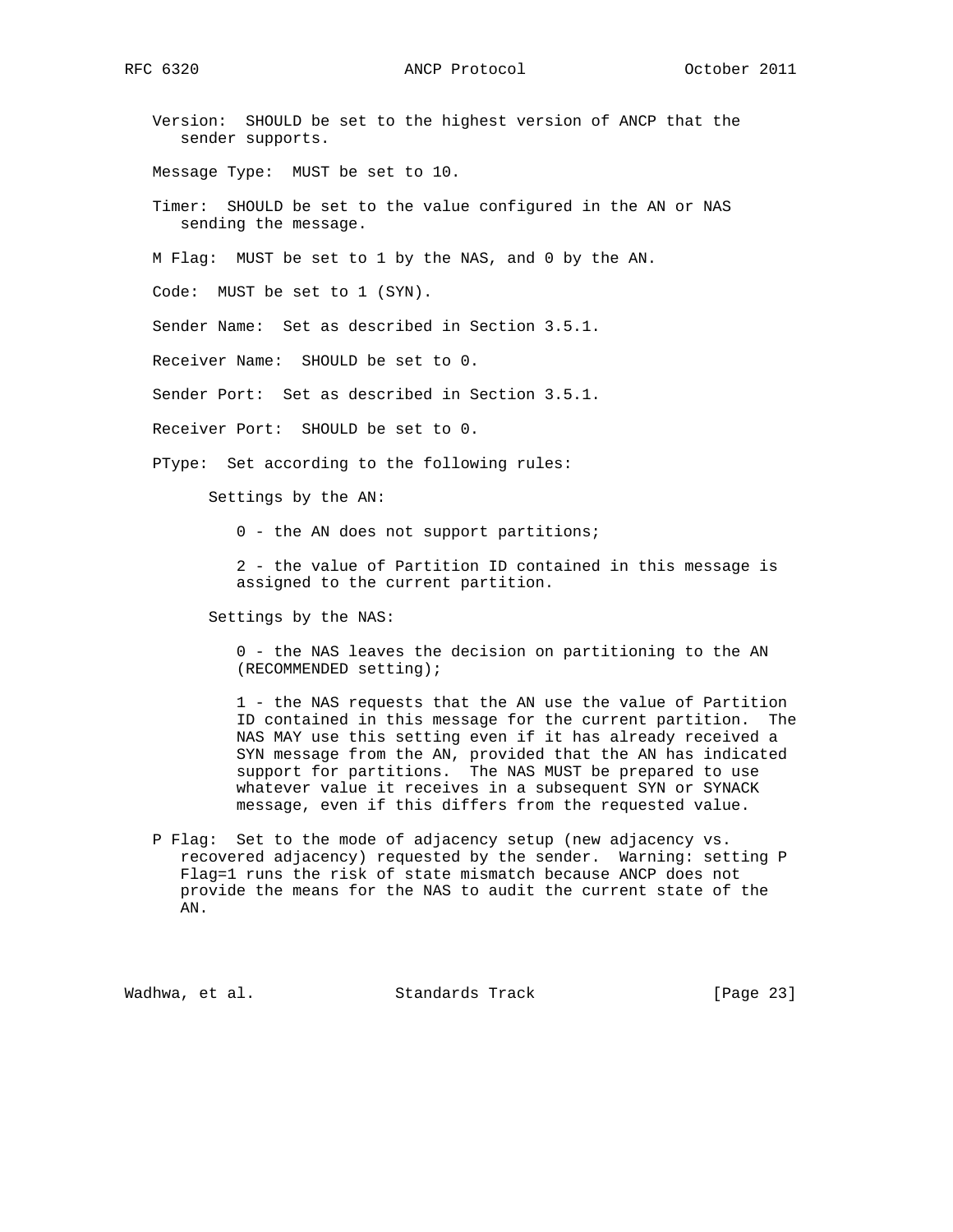RFC 6320 ANCP Protocol October 2011

Sender Instance: Set as described in Section 3.5.1.

- Partition ID: MUST be set to 0 if PType=0; otherwise, set to the assigned or requested partition identifier value.
- Receiver Instance: SHOULD be set to 0.
- # of Caps: MUST be set to the number of Capability fields that follow.
- Total Length: MUST be set to the total number of bytes in the Capability fields that follow.
- Capability Fields: One Capability field MUST be present for each ANCP capability for which the sender wishes to advertise support.

3.5.2.3.2. Action by the Receiver

 Upon receiving a validly formed SYN message, the receiver first checks the value of the Version field. If this value is not within the range of ANCP versions that the receiver supports, the message MUST be silently ignored. Similarly, the message is silently ignored if the M flag is 0 and the receiver is an AN or if the M flag is 1 and the receiver is a NAS. If these checks are passed and the receiver is in ESTAB state, it returns an ACK (as indicated by the ESTAB state table in Section 3.5.2.2.1). The contents of the ACK MUST reflect the adjacency state as previously recorded by the receiver.

 Otherwise, the receiver MUST perform the "Record Adjacency State" operation by recording the following fields:

- Version: The supported Version value received in the SYN message. This value MUST be used for all subsequent ANCP messages sent during the life of the adjacency.
- Timer: The larger of the Timer value received in the SYN message and the value with which the receiver is configured.
- Sender Name: The value of the Sender Name field in the SYN message just received.
- Receiver Name: The value used by the receiver in the Sender Name field of SYN, SYNACK, and ACK messages it sends in this adjacency.

Wadhwa, et al. Standards Track [Page 24]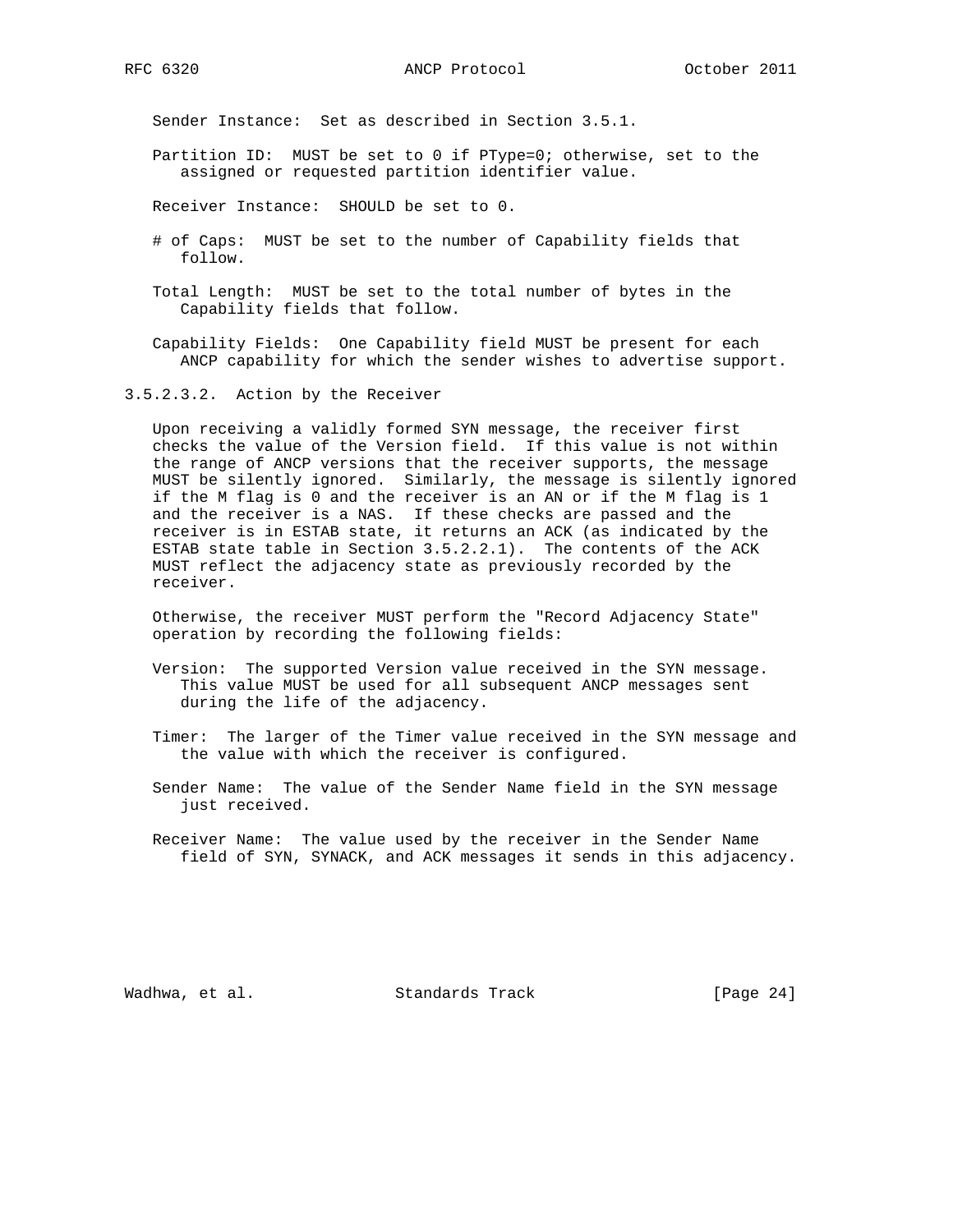Sender Port: The value of the Sender Port field in the SYN message just received.

- Receiver Port: The value used by the receiver in the Sender Port field of SYN, SYNACK, and ACK messages it sends in this adjacency.
- Sender Instance: The value of the Sender Instance field in the SYN message just received.
- P Flag: The lesser of the value determined by local policy and the value received in the SYN message. That is, preference is given to "0 - New adjacency" if there is a conflict.
- Partition ID: If the SYN receiver is the AN, this is set to 0 if the AN does not support partitions or to the non-zero value of the partition identifier it chooses to assign otherwise. If the SYN receiver is the NAS, this is set to the value of the Partition ID field copied from the SYN.
- Receiver Instance: The value used by the receiver in the Sender Instance field of SYN, SYNACK, and ACK messages it sends in this adjacency.
- Capabilities: The set of ANCP capabilities that were offered in the SYN and are supported by the receiver.
- 3.5.2.4. The Adjacency Protocol SYNACK Message
- 3.5.2.4.1. Action by the Sender

 The SYNACK is sent in response to a successfully received SYN message, as indicated by the state tables. The Version, Timer, P Flag, and Partition ID fields MUST be populated with the values recorded as part of adjacency state. The # of Caps, Total Length, and Capability fields MUST also be populated in accordance with the Capabilities recorded as part of adjacency state. The remaining fields of the SYNACK message MUST be populated as follows:

Message Type: MUST be 10.

M flag: MUST be set to 0.

Code: MUST be 2 (SYNACK).

 PType: MUST be 0 if the Partition ID value is 0 or 2 if the Partition ID value is non-zero.

Wadhwa, et al. Standards Track [Page 25]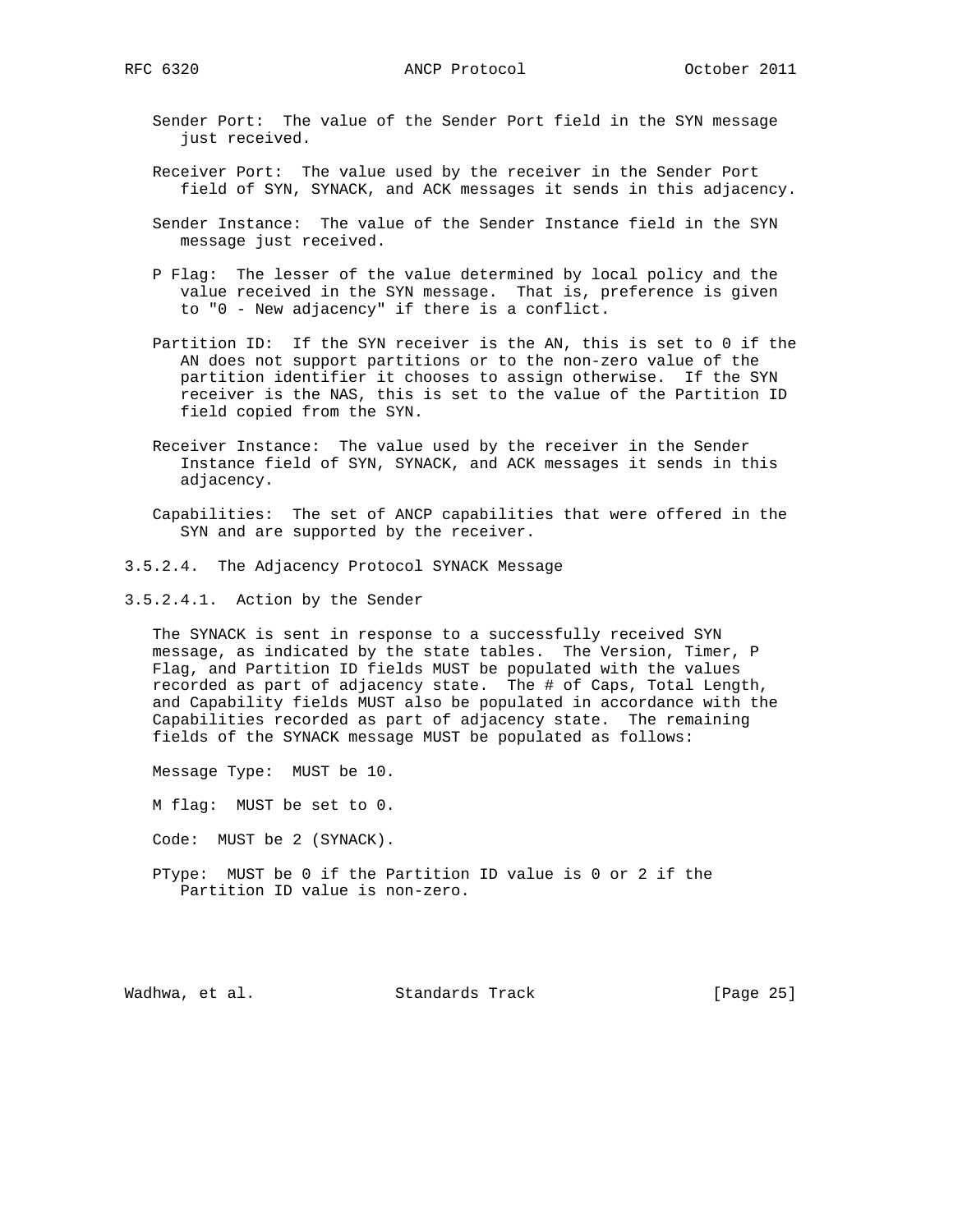- Sender Name: MUST be set to the Receiver Name value recorded as part of adjacency state.
- Receiver Name: MUST be set to the Sender Name value recorded as part of adjacency state.
- Sender Port: MUST be set to the Receiver Port value recorded as part of adjacency state.
- Receiver Port: MUST be set to the Sender Port value recorded as part of adjacency state.
- Sender Instance: MUST be set to the Receiver Instance value recorded as part of adjacency state.
- Receiver Instance: MUST be set to the Sender Instance value recorded as part of adjacency state.

 If the set of capabilities recorded in the adjacency state is empty, then after sending the SYNACK the sender MUST raise an alarm to management, halt the adjacency procedure, and tear down the TCP session if it is not being used by another adjacency. The sender MAY also terminate the IPsec security association if no other adjacency is using it.

3.5.2.4.2. Action by the Receiver

 As indicated by the state tables, the receiver of a SYNACK first checks that the Receiver Name, Receiver Port, and Receiver Instance values match the Sender Name, Sender Port, and Sender Instance values it sent in SYN message that is being acknowledged. The AN also checks that the PType and Partition ID match. If any of these checks fail, the receiver sends an RSTACK as described in Section 3.5.2.6.1.

 The receiver next checks whether the set of capabilities provided in the SYNACK is empty. If so, the receiver MUST raise an alarm to management and halt the adjacency procedure.

 Assuming that the SYNACK passes these checks, two cases arise. The first possibility is that the receiver has already recorded adjacency state. This will occur if the SYNACK is received while the receiver is in SYNRCVD state. In this case, the Version, Timer, Sender Name, Sender Port, Sender Instance, P Flag, and capability-related fields in the SYNACK MUST match those recorded as part of adjacency state. If a mismatch is detected, the receiver sends an RSTACK. This is the "Verify Adjacency State" procedure shown in the SYNRCVD state table.

Wadhwa, et al. Standards Track [Page 26]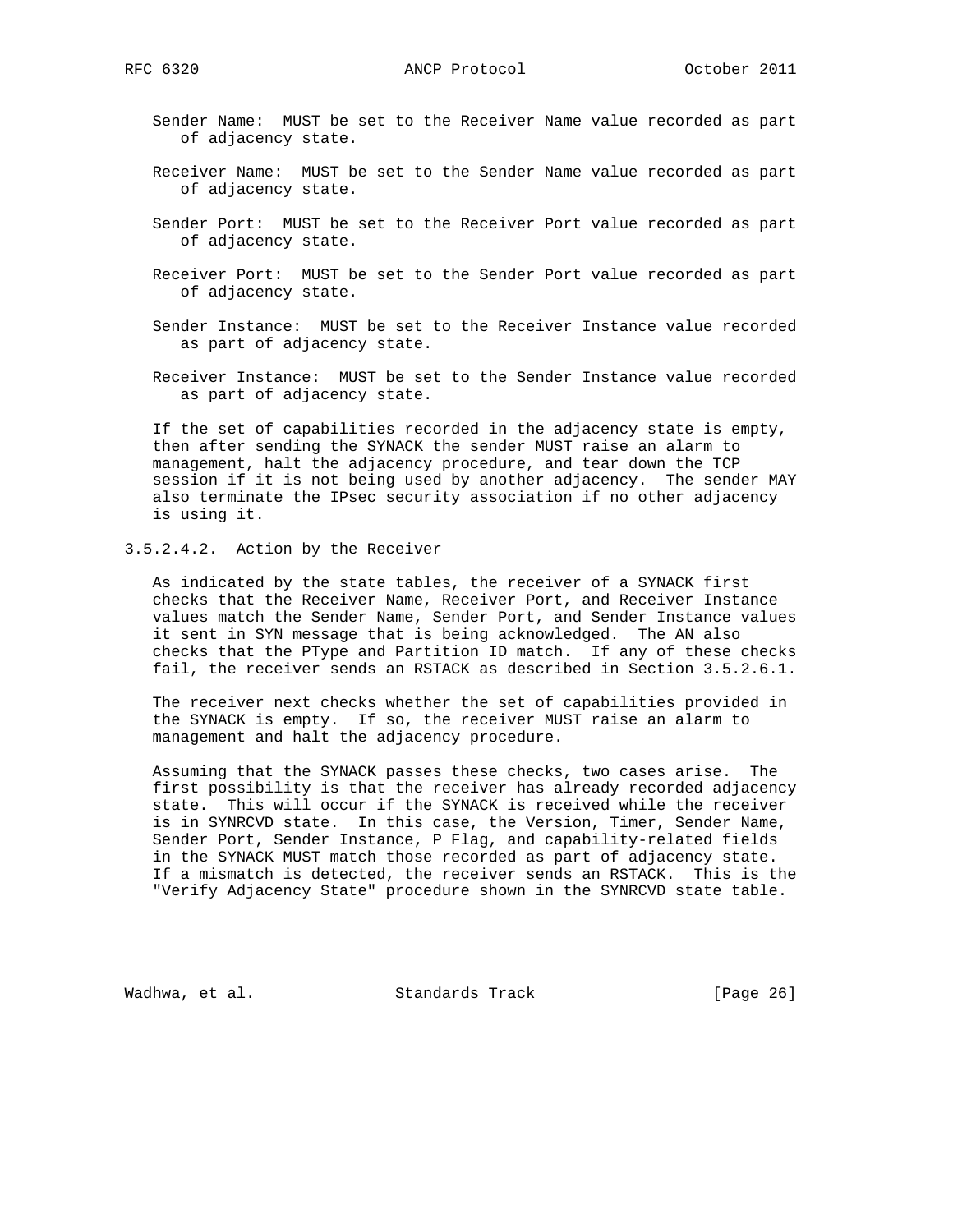If, on the other hand, the SYNACK is received while the receiver is in SYNSENT state, the receiver MUST record session state as described in Section 3.5.2.3.2.

 In either case, if the receiver is the NAS, it MUST accept the Partition ID value provided in the SYNACK, updating its recorded adjacency state if necessary.

3.5.2.5. The Adjacency Protocol ACK Message

3.5.2.5.1. Actions by the Sender

 As indicated by the state tables, the ACK message is sent in a number of different circumstances. The main-line usages are as a response to SYNACK, leading directly to the ESTAB state, and as a periodic test of liveness once the ESTAB state has been reached.

 The sender MUST populate the ACK from recorded adjacency state, exactly as described in Section 3.5.2.4.1. The only difference is that Code MUST be set to 3 (ACK).

3.5.2.5.2. Actions by the Receiver

 The required actions by the receiver are specified by the state tables. In addition to the checks B and C, the receiver SHOULD verify that the remaining contents of the ACK match the recorded adjacency state at the receiver. If that check fails, the receiver MUST send an RSTACK as described in Section 3.5.2.6.1.

 Once the adjacency has been established, either peer can initiate the ACK exchange that tests for liveness. To meet the restrictions on ACK frequency laid down in the notes to the state tables, it is desirable that only one such exchange occur during any one interval. Hence, if a peer receives an ACK when in ESTAB state, it MUST reply to that ACK as directed by the state tables, but SHOULD NOT initiate another ACK exchange in the same interval. To meet this objective, the receiver MUST reset its timer when it receives an ACK while in ESTAB state.

 It is, of course, possible that two exchanges happen because of race conditions.

Wadhwa, et al. Standards Track [Page 27]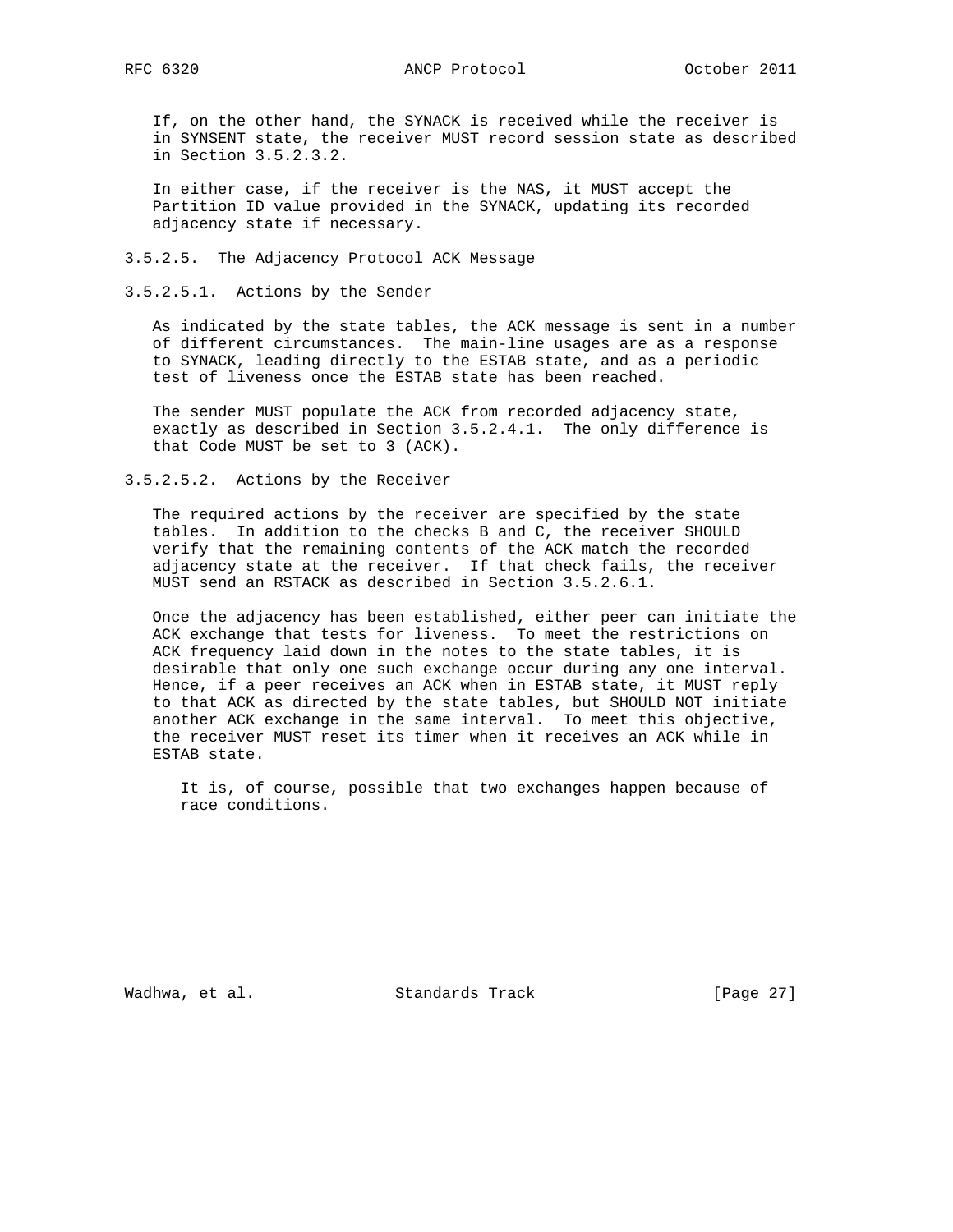3.5.2.6. The Adjacency Protocol RSTACK Message

# 3.5.2.6.1. Action by the Sender

 The RSTACK is sent in response to various error conditions as indicated by the state tables. In general, it leads to a restart of adjacency negotiations (although this takes a few steps when the original sender of the RSTACK is in ESTAB state).

 As indicated in Section 3.5.1, the Sender Name, Port, and Instance fields in the RSTACK MUST be copied from the Receiver, Name, Port, and Instance fields in the message that caused the RSTACK to be sent. Similarly, the Receiver identifier fields in the RSTACK MUST be copied from the corresponding Sender identifier fields in the message that triggered the RSTACK.

 If the sender has recorded adjacency state, the Version, Timer, PType, P Flag, Partition ID, and capability-related fields SHOULD be set based on the recorded adjacency state. Otherwise, they SHOULD be the same as the sender would send in a SYN message. The Message Type MUST be 10, the M flag MUST be 0, and Code MUST be 4 (RSTACK).

3.5.2.6.2. Action by the Receiver

 The receiver of an RSTACK MAY attempt to diagnose the problem that caused the RSTACK to be generated by comparing its own adjacency state with the contents of the RSTACK. However, the primary purpose of the RSTACK is to trigger action as prescribed by Section 3.5.2.2.

3.5.2.7. Loss of Synchronization

 Loss of synchronization MAY be declared if after synchronization is achieved:

- o no valid ANCP messages are received in any period of time in excess of three times the value of the Timer field negotiated in the adjacency protocol messages, or
- o a mismatch in adjacency state is detected.

 In either case, the peer detecting the condition MUST send an RSTACK to the other peer, as directed in Section 3.5.2.6.1, in order to initiate resynchronization.

 While re-establishing synchronization with a controller, a switch SHOULD maintain its connection state, deferring the decision about resetting the state until after synchronization is re-established.

Wadhwa, et al. Standards Track [Page 28]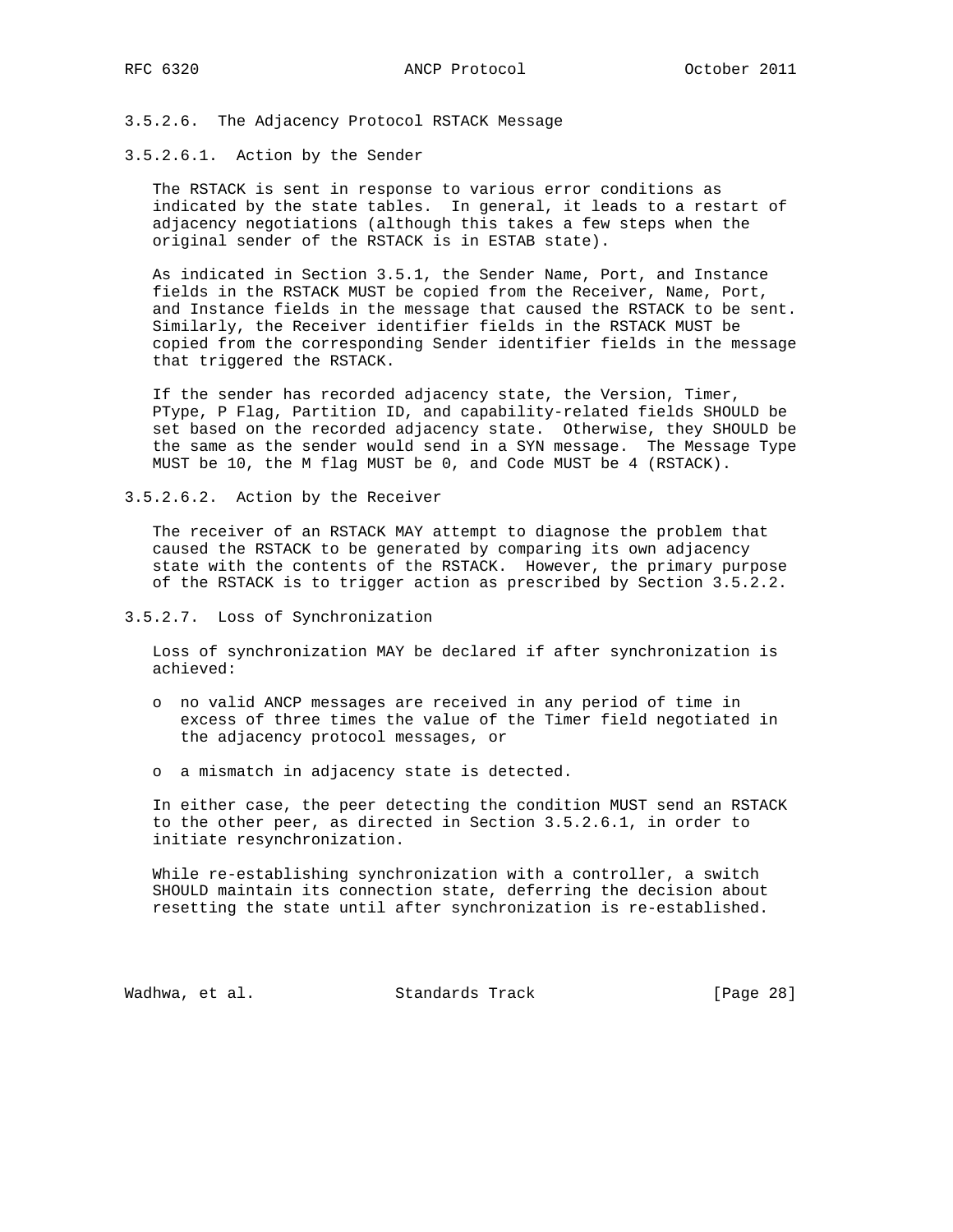Once synchronization is re-established, the decision about resetting the connection state SHOULD be made based on the negotiated value of the P Flag.

3.6. ANCP General Message Formats

 This section describes the general format of ANCP messages other than the adjacency messages. See Figure 7.

 $0$  1 2 3 0 1 2 3 4 5 6 7 8 9 0 1 2 3 4 5 6 7 8 9 0 1 2 3 4 5 6 7 8 9 0 1 +-+-+-+-+-+-+-+-+-+-+-+-+-+-+-+-+-+-+-+-+-+-+-+-+-+-+-+-+-+-+-+-+ Version | Message Type | Result| Result Code +-+-+-+-+-+-+-+-+-+-+-+-+-+-+-+-+-+-+-+-+-+-+-+-+-+-+-+-+-+-+-+-+ | Partition ID | Transaction Identifier +-+-+-+-+-+-+-+-+-+-+-+-+-+-+-+-+-+-+-+-+-+-+-+-+-+-+-+-+-+-+-+-+ |I| SubMessage Number | Length | +-+-+-+-+-+-+-+-+-+-+-+-+-+-+-+-+-+-+-+-+-+-+-+-+-+-+-+-+-+-+-+-+ | | Message Payload | | +-+-+-+-+-+-+-+-+-+-+-+-+-+-+-+-+-+-+-+-+-+-+-+-+-+-+-+-+-+-+-+-+

Figure 7: ANCP General Message Format

3.6.1. The ANCP Message Header

 A complete explanation of the ANCP general message header fields follows.

3.6.1.1. Version Field (8 bits)

 This field carries the version of ANCP that was agreed upon for the session during adjacency negotiation.

3.6.1.2. Message Type Field (8 bits)

 This field indicates the ANCP message type. Message type values are registered in an IANA registry.

3.6.1.3. Result Field (4 bits)

 In request messages, the Result field indicates the circumstances under which a response is required. ANCP specifies what Result value each request message type should have. In responses, the Result field indicates either Success (0x3) or Failure (0x4), as the case may be.

Wadhwa, et al. Standards Track [Page 29]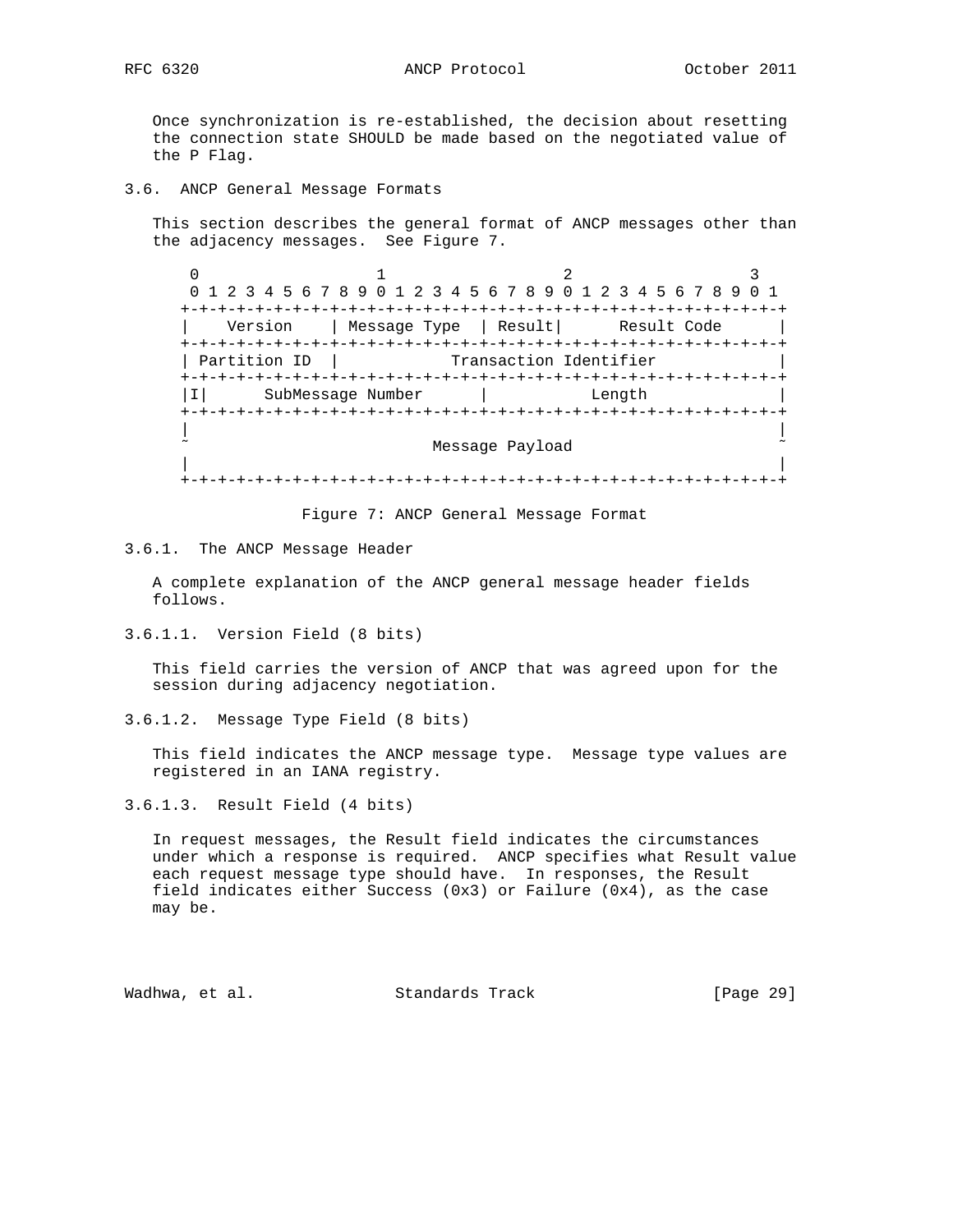Ignore: Res = 0x0 - Treat this field as a "no operation" and follow the response procedures specified for the received message type.

- Nack: Res = 0x1 Result value indicating that a response is expected to the request only in cases of failure caused during the processing of the message contents or of the contained directive(s).
- AckAll: Res = 0x2 Result value indicating that a response to the message is requested in all cases.
- Success: Res = 0x3 Result value indicating that this is a response and that the request was executed successfully. The Result Code field for a successful result is typically 0, but it MAY take on other values as specified for particular message types.
- Failure: Res = 0x4 Result value indicating that this is a response and that the request was not executed successfully. The receiver of the response SHOULD take further action as indicated by the Result Code value and any diagnostic data contained in a Status- Info TLV included in the response.
- 3.6.1.4. Result Code Field (12 bits)

 This field gives further information concerning the result in a response message. It is mostly used to pass an error code in a failure response, but it can also be used to give further information in a success response message or an event message. In a request message, the Result Code field is not used and MUST be set to 0x0 (No result).

 A number of Result Code values are specified below. Specification of additional Result Code values in extensions or updates to this document MUST include the following information:

- o Result Code value;
- o One-line description;
- o Where condition detected (control application or ANCP agent);
- o Further description (if any);
- o Required additional information in the response message;
- o Target (control application or ANCP agent at the peer that sent the original request);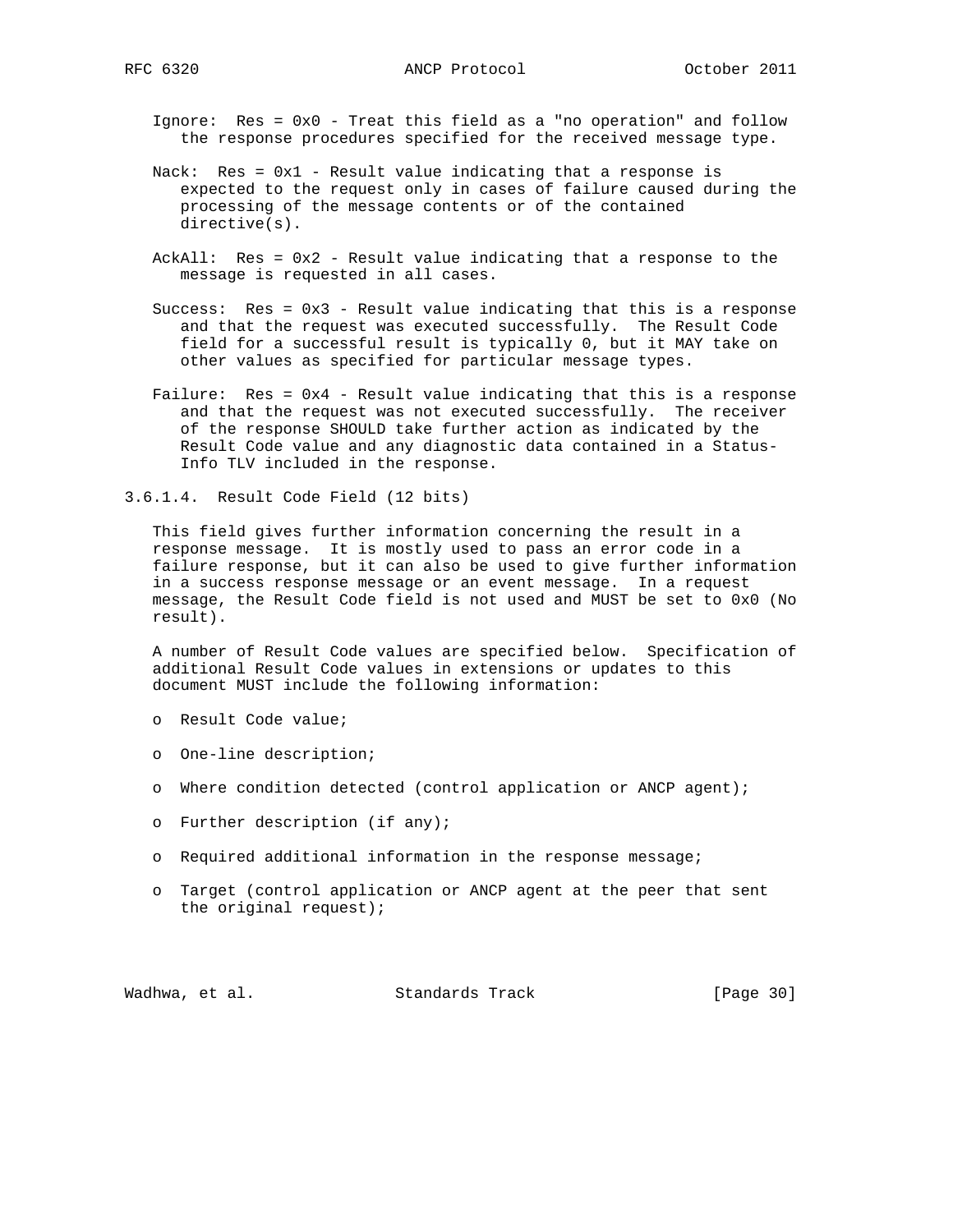o Action RECOMMENDED for the receiving ANCP agent.

 In addition to any suggested action in the text that follows, a count of the number of times a given non-zero Result Code value was received SHOULD be provided for management. Where an action includes the re-sending of a request, a given request SHOULD NOT be re-sent more than once.

This document specifies the following Result Code values.

Result Code value: 0x2

- \* One-line description: Invalid request message
- \* Where condition detected: ANCP agent
- \* Further description: The request was a properly formed message that violates the protocol through its timing or direction of transmission. The most likely reason for this outcome in the field will be a race condition.
- \* Required additional information in the response message: None, if the response message is of the same type as the request. As specified in Section 4.2, if the response message is a Generic Response message.
- \* Target: ANCP agent at the peer that sent the original request
- \* Action RECOMMENDED for the receiving ANCP agent: The original request MAY be re-sent once only after a short delay. Inform the control application with appropriate identification of the failed transaction if the second attempt fails or no second attempt is made.

Result Code value: 0x6

- \* One-line description: One or more of the specified ports are down
- \* Where condition detected: Control application
- \* Further description (if any): This Result Code value indicates a state mismatch between the NAS and AN control applications, possibly due to a race condition.

Wadhwa, et al. Standards Track [Page 31]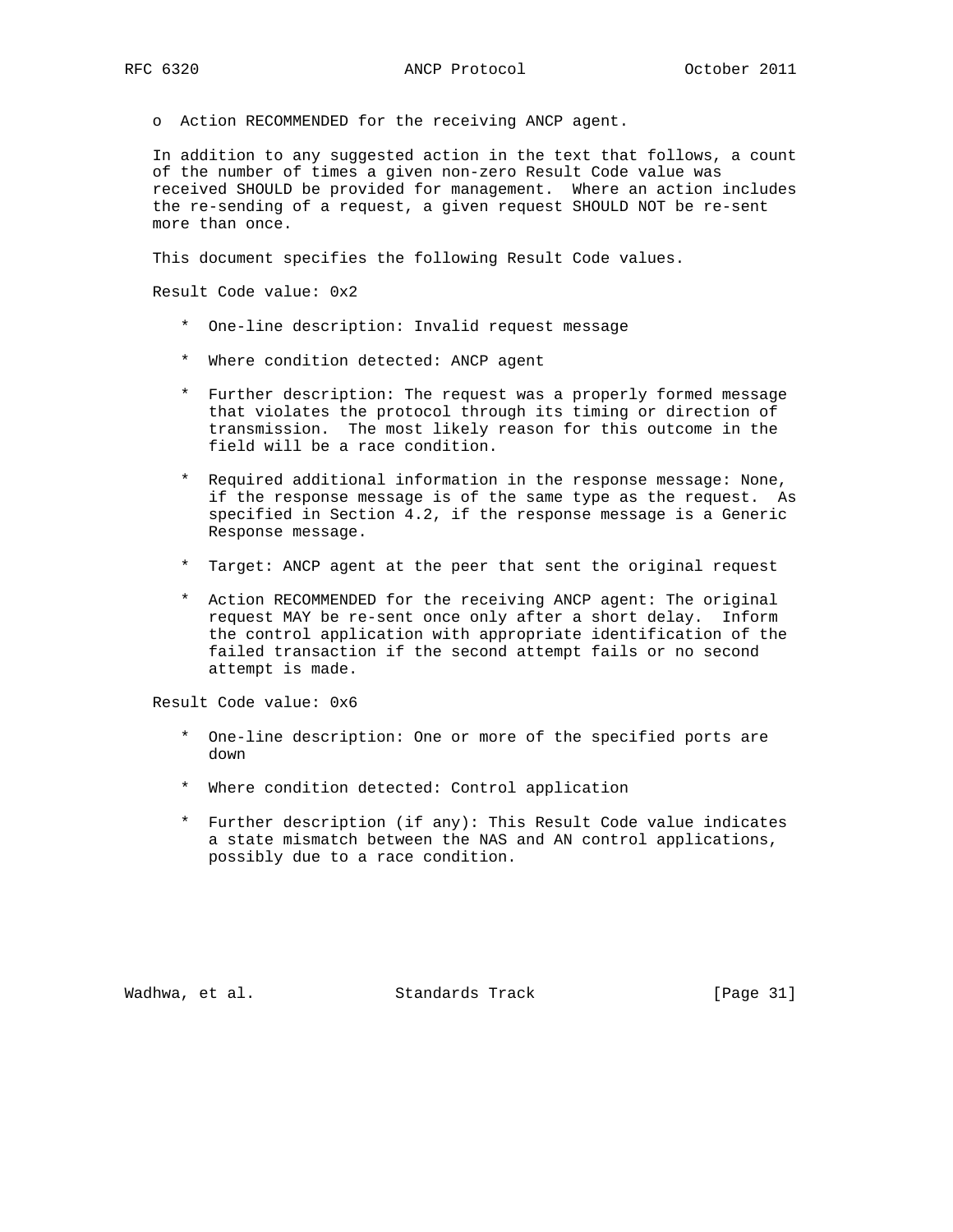- \* Required additional information in the response message: If the request identified multiple access lines or the response is a Generic Response message, then the response MUST contain a Status-Info TLV encapsulating TLV(s) containing the line identifier(s) of the access lines that are not operational.
- \* Target: Control application at the peer that sent the original request
- \* Action RECOMMENDED for the receiving ANCP agent: Indicate the error and forward the line identifier(s) to the control application.

Result Code value: 0x13

- \* One-line description: Out of resources
- \* Where condition detected: ANCP protocol layer or control application
- \* Further description (e.g., memory exhausted): This Result Code value MUST be reported only by the AN, and indicates a condition that is probably unrelated to specific access lines (although it may be related to the specific request).
- \* Required additional information in the response message: None, if the response message is of the same type as the request. As specified in Section 4.2, if the response message is a Generic Response message.
- \* Target: ANCP agent at the peer that sent the original request
- \* Action RECOMMENDED for the receiving ANCP agent: If the NAS receives this Result Code value from multiple requests for the same AN in a short interval, it SHOULD reduce the rate at which it sends requests in proportion to the rate at which requests are failing with Result Code = 19. It MAY retry individual requests. If only a specific request is failing with Result Code = 19, the ANCP agent in the NAS MAY request the control application to decompose the request into simpler components if this is possible.

Result Code value: 0x51

- \* One-line description: Request message type not implemented
- \* Where condition detected: ANCP agent

Wadhwa, et al. Standards Track [Page 32]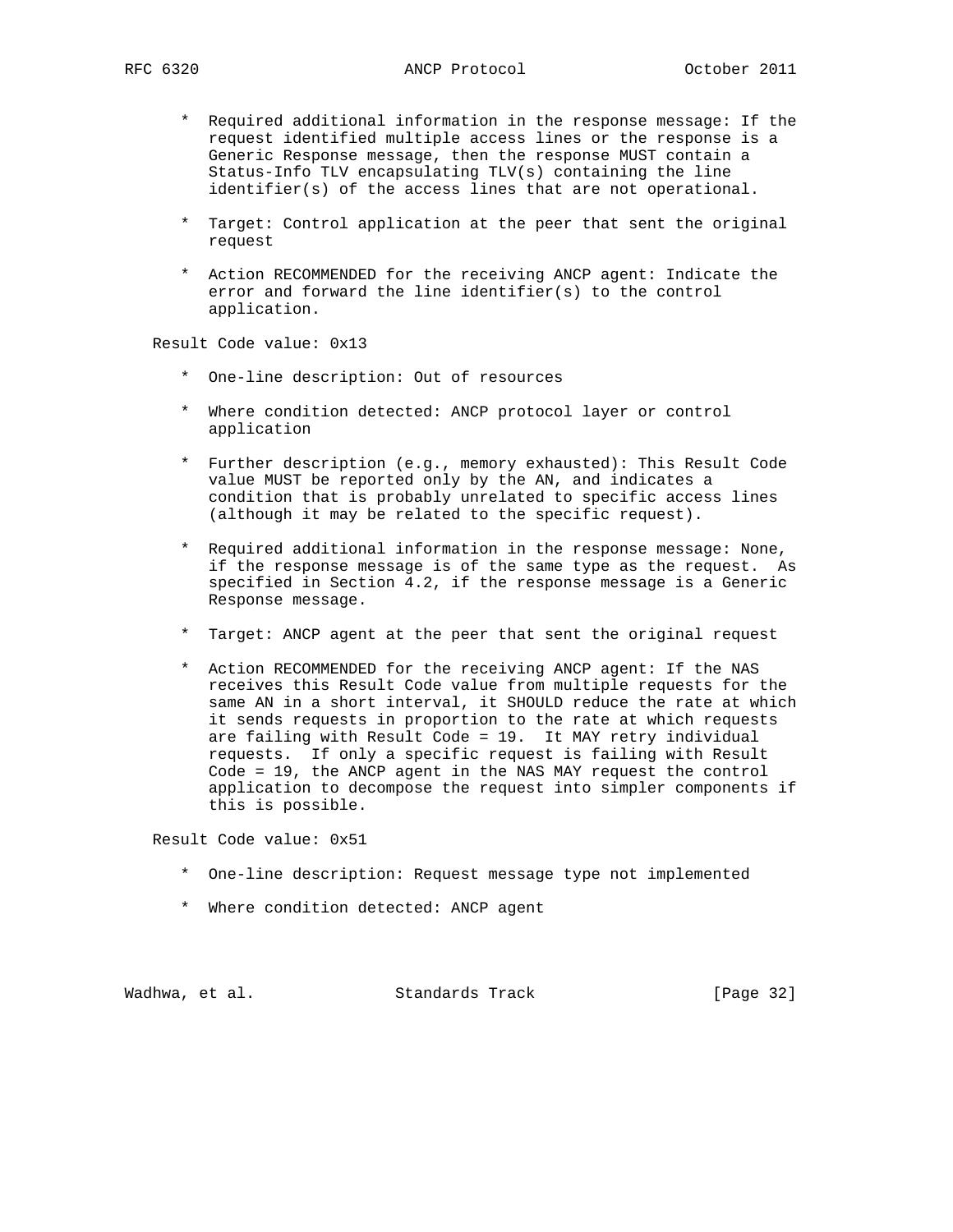- \* Further description: This could indicate a mismatch in protocol version or capability state. It is also possible that support of a specific message is optional within some ANCP capability.
- \* Required additional information in the response message: None, if the response message is of the same type as the request. As specified in Section 4.2, if the response message is a Generic Response message.
- \* Target: ANCP agent at the peer that sent the original request
- \* Action RECOMMENDED for the receiving ANCP agent: If the receiver of this Result Code value expects that support of the message type concerned is mandatory according to the capabilities negotiated for the session, it MAY re-send the message in case the message was corrupted in transit the first time. If that fails, and use of the message type cannot be avoided, the ANCP agent MAY reset the adjacency by sending an RSTACK adjacency message as described in Section 3.5.2.6.1, where Sender and Receiver Name, Port, and Instance are taken from recorded adjacency state. If a reset does not eliminate the problem, the receiving ANCP agent SHOULD raise an alarm to management and then cease to operate.

Result Code value: 0x53

- \* One-line description: Malformed message
- \* Where condition detected: ANCP agent
- \* Further description: This could be the result of corruption in transit, or an error in implementation at one end or the other.
- \* Required additional information in the response message: None, if the response message is of the same type as the request. As specified in Section 4.2, if the response message is a Generic Response message.
- \* Target: ANCP agent at the peer that sent the original request
- \* Action RECOMMENDED for the receiving ANCP agent: The request SHOULD be re-sent once to eliminate the possibility of in transit corruption.

Result Code value: 0x54

\* One-line description: Mandatory TLV missing

Wadhwa, et al. Standards Track [Page 33]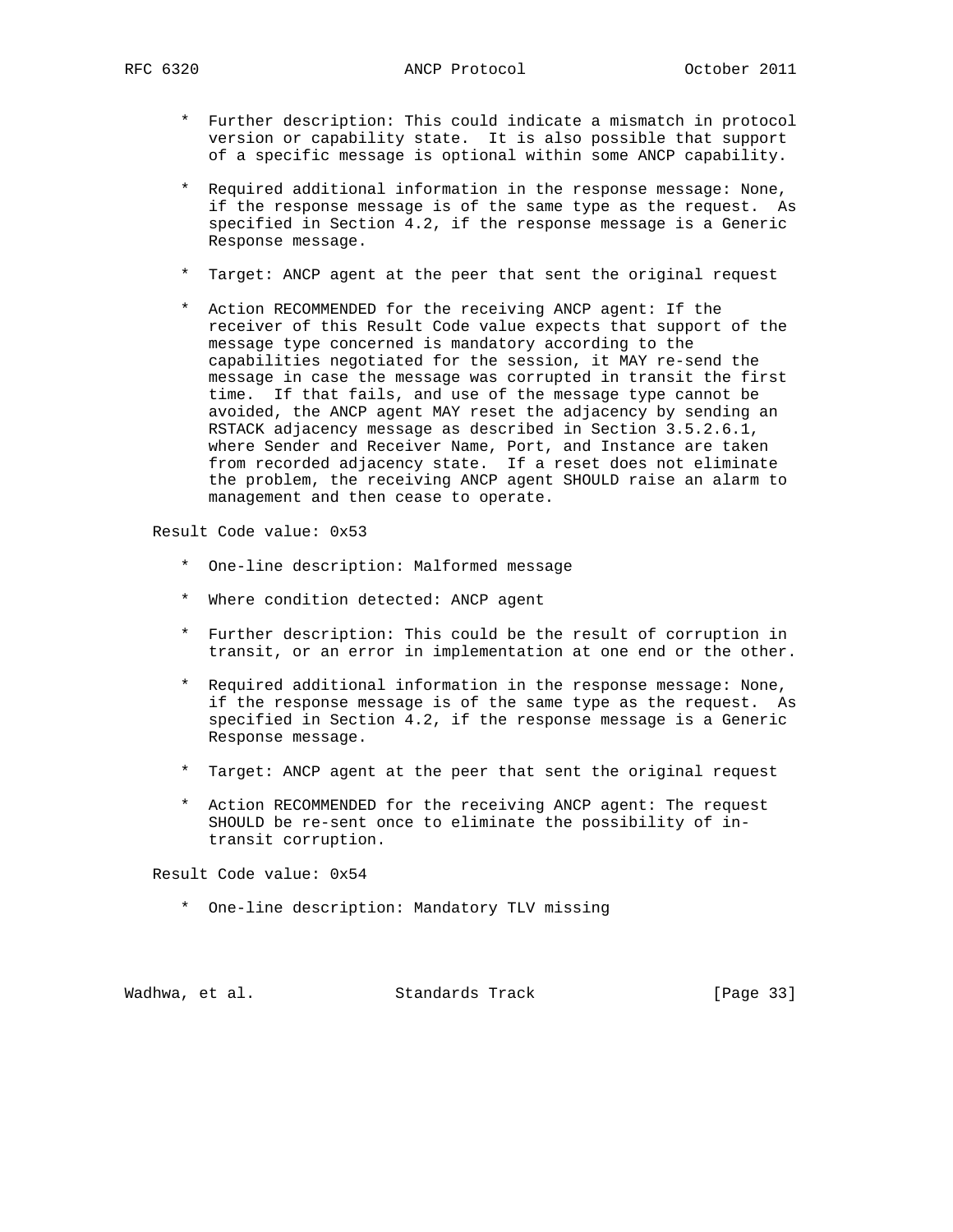- \* Where condition detected: ANCP agent
- \* Further description: None
- \* Required additional information in the response message: The response message MUST contain a Status-Info message that encapsulates an instance of each missing mandatory TLV, where the length is set to zero and the value field is empty (i.e., only the 4-byte TLV header is present).
- \* Target: ANCP agent at the peer that sent the original request
- \* Action RECOMMENDED for the receiving ANCP agent: Re-send the message with the missing TLV(s), if possible. Otherwise, report the error to the control application with an indication of the missing information required to construct the missing TLV(s).

Result Code value: 0x55

- \* One-line description: Invalid TLV contents
- \* Where condition detected: ANCP agent
- \* Further description: The contents of one or more TLVs in the request do not match the specifications provided for the those TLVs.
- \* Required additional information in the response message: The response MUST contain a Status-Info TLV encapsulating the erroneous TLVs copied from the original request.
- \* Target: ANCP agent at the peer that sent the original request
- \* Action RECOMMENDED for the receiving ANCP agent: Correct the error and re-send the request, if possible. Otherwise, report the error to the control application with an indication of the erroneous information associated with the invalid TLV(s).

Result Code value: 0x500

- \* One-line description: One or more of the specified ports do not exist
- \* Where condition detected: Control application

Wadhwa, et al. Standards Track [Page 34]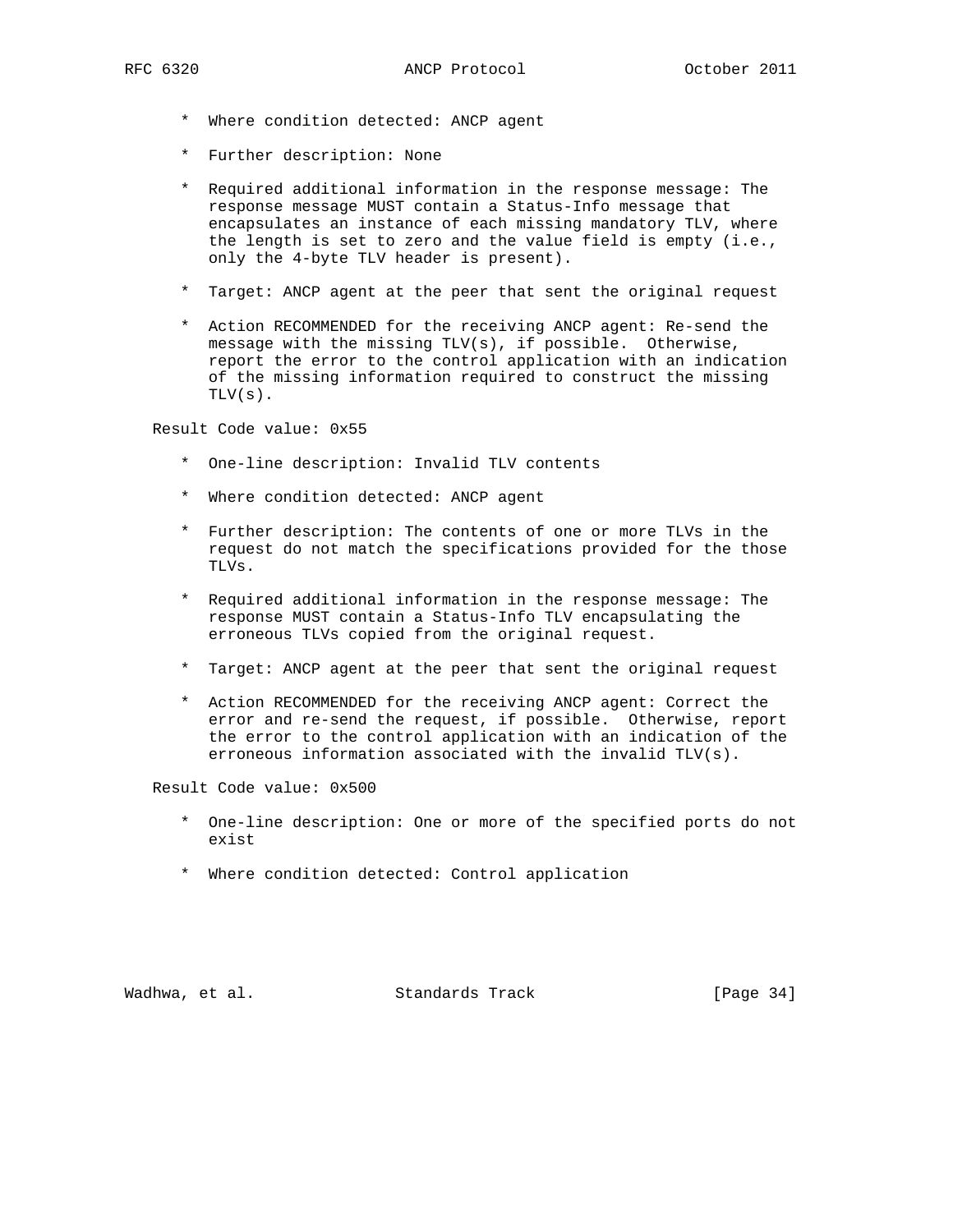- \* Further description (if any): This may indicate a configuration mismatch between the AN and the NAS or Authentication, Authorization, and Accounting (AAA).
- \* Required additional information in the response message: If the request identified multiple access lines or the response is a Generic Response message, then the response MUST contain a Status-Info TLV encapsulating TLV(s) containing the rejected line identifier(s).
- \* Target: Control application at the peer that sent the original request
- \* Action RECOMMENDED for the receiving ANCP agent: Indicate the error and forward the line identifiers to the control application.
- 3.6.1.5. Partition ID (8 bits)

 The Partition ID field MUST contain the value that was negotiated for Partition ID during the adjacency procedure as described above.

3.6.1.6. Transaction ID (24 bits)

 The Transaction ID is set by the sender of a request message to associate a response message with the original request message. Unless otherwise specified for a given message type, the Transaction ID in request messages MUST be set to a value in the range (1, 2^24 - 1). When used in this manner, the Transaction ID sequencing MUST be maintained independently for each message type within each ANCP adjacency. Furthermore, it SHOULD be incremented by 1 for each new message of the given type, cycling back to 1 after running the full range. For event messages, the Transaction ID SHOULD be set to zero.

 Unless otherwise specified, the default behavior for all ANCP responses is that the value of the Transaction ID MUST be copied from the corresponding request message.

3.6.1.7. I Flag and SubMessage Number (1 + 15 bits)

 In GSMPv3, these provide a mechanism for message fragmentation. Because ANCP uses TCP transport, this mechanism is unnecessary. An ANCP agent MUST set the I Flag and subMessage Number fields to 1 to signify "no fragmentation".

Wadhwa, et al. Standards Track [Page 35]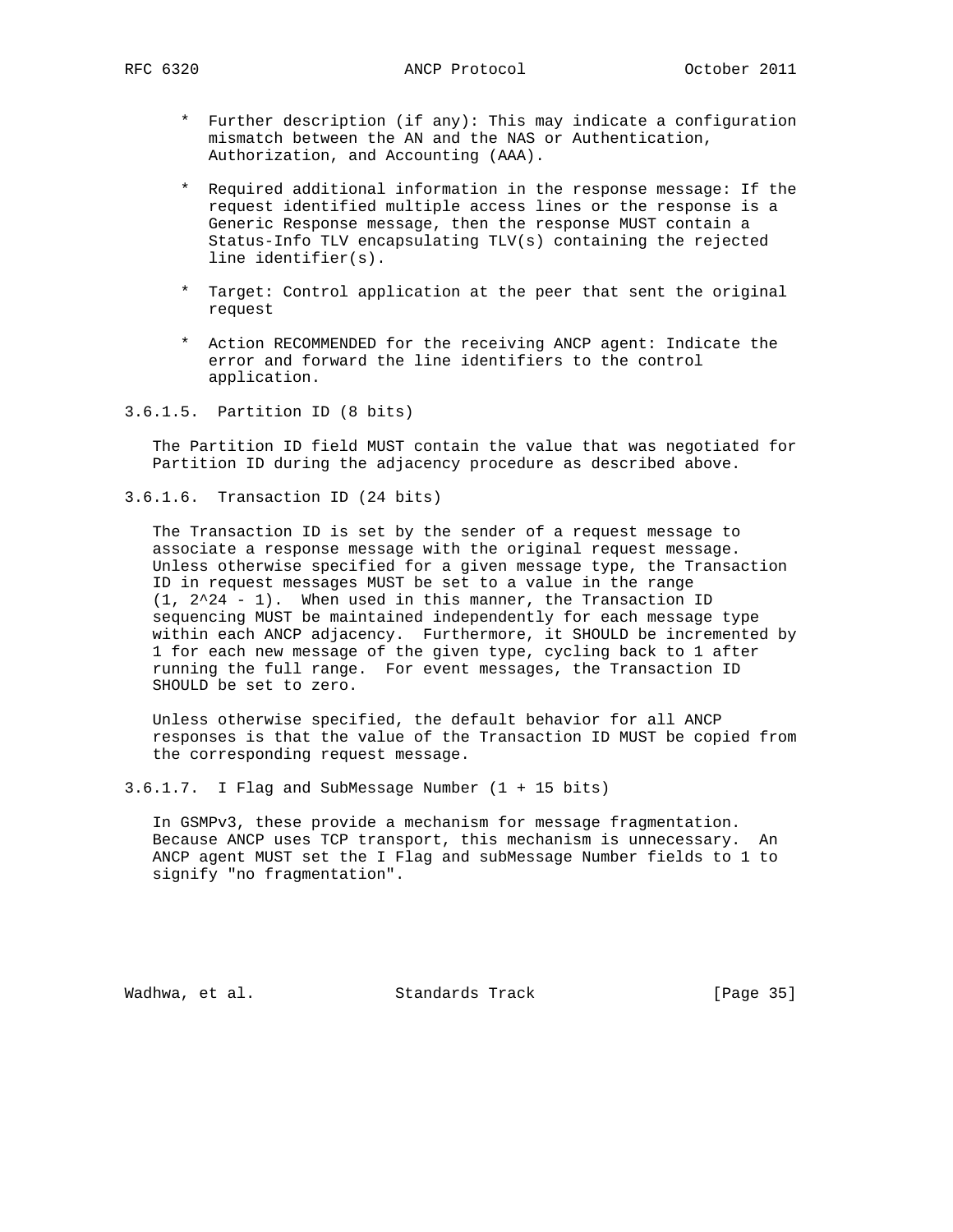3.6.1.8. Length (16 bits)

 This field MUST be set to the length of the ANCP message in bytes, including its header fields and message body but excluding the 4-byte encapsulating header defined in Section 3.2.

3.6.2. The ANCP Message Body

 The detailed contents of the message payload portion of a given ANCP message can vary with the capability in the context of which it is being used. However, the general format consists of zero or more fixed fields, followed by a variable amount of data in the form of Type-Length-Value (TLV) data structures.

The general format of a TLV is shown in Figure 8:

| 0 1 2 3 4 5 6 7 8 9 0 1 2 3 4 5 6 7 8 9 0 1 2 3 4 5 6 7 8 9 0 1 |        |  |  |  |  |  |
|-----------------------------------------------------------------|--------|--|--|--|--|--|
|                                                                 |        |  |  |  |  |  |
| Type (IANA registered)                                          | Length |  |  |  |  |  |
|                                                                 |        |  |  |  |  |  |
|                                                                 |        |  |  |  |  |  |
| Value                                                           |        |  |  |  |  |  |
|                                                                 |        |  |  |  |  |  |
|                                                                 |        |  |  |  |  |  |
|                                                                 |        |  |  |  |  |  |

Figure 8: General TLV Format

The fields of a TLV are defined as follows:

- Type (16 bits): The TLV Type is an unsigned value identifying the TLV type and nature of its contents. An IANA registry has been established for ANCP TLV Type codes.
- Length (16 bits): The number of bytes of data in the Value field of the TLV, excluding any padding required to bring this TLV to a 4-byte word boundary (see "Value" below). If a TLV contains other TLVs, any padding in the contained TLVs MUST be included in the value of Length. Depending on the specification of the TLV, the value of Length can be zero, a constant for all instances of the TLV, or a varying quantity.
- Value (variable): The actual data carried by the TLV, if any. The Value field in each TLV MUST be padded with zeroes as required to align with a 4-byte word boundary. The Value field of a TLV MAY include fixed fields and/or other TLVs.

Wadhwa, et al. Standards Track [Page 36]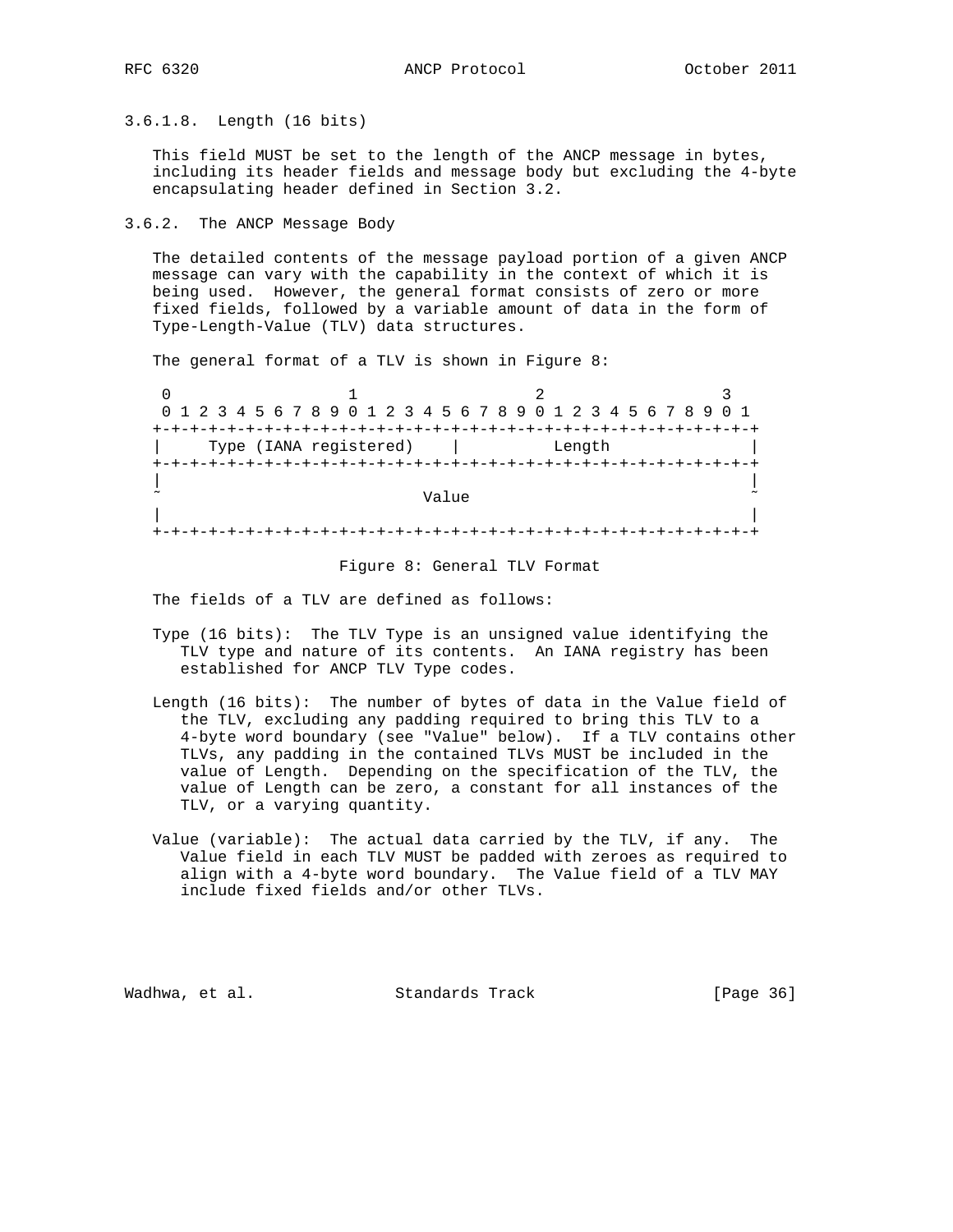Unless otherwise specified, TLVs MAY be added to a message in any order. If the recipient of a message does not understand a particular TLV, it MUST silently ignore it.

A number of TLVs are specified in the remainder of this document.

3.7. General Principles for the Design of ANCP Messages

 ANCP allows for two messaging constructs to support request/response interaction:

- a. The same message type is used for both the request message and the response message. The Result and Result Code field settings are used to differentiate between request and response messages.
- b. The request and response messages use two different message types.

 The first approach is illustrated by the protocol specifications in Section 8.4, the second by specifications in Section 6.4. The purpose of this section is to provide more details about the second approach in order to allow the use of this messaging construct for the development of additional ANCP extensions.

 As Section 3.6 indicated, all ANCP messages other than adjacency messages share a common header format. When the response message type is different from that of the request, the specification of the request message will typically indicate that the Result field is set to Ignore (0x0) and provide procedures indicating explicitly when the receiver should generate a response and what message type it should use.

 The Transaction ID field is used to distinguish between multiple request messages of the same type and to associate a response message to a request. Specifications of ANCP messages for applications not requiring response correlation SHOULD indicate that the Transaction ID MUST be set to zero in requests. Applications that require response correlation SHOULD refer to the Transaction ID behavior described in Section 3.6.1.

 The specification for a response message SHOULD indicate in all cases that the value of the Transaction Identifier MUST be set to that of the corresponding request message. This allows the requester to establish whether or not correlation is needed (by setting a non-zero or zero value for the Transaction ID).

Wadhwa, et al. Standards Track (Page 37)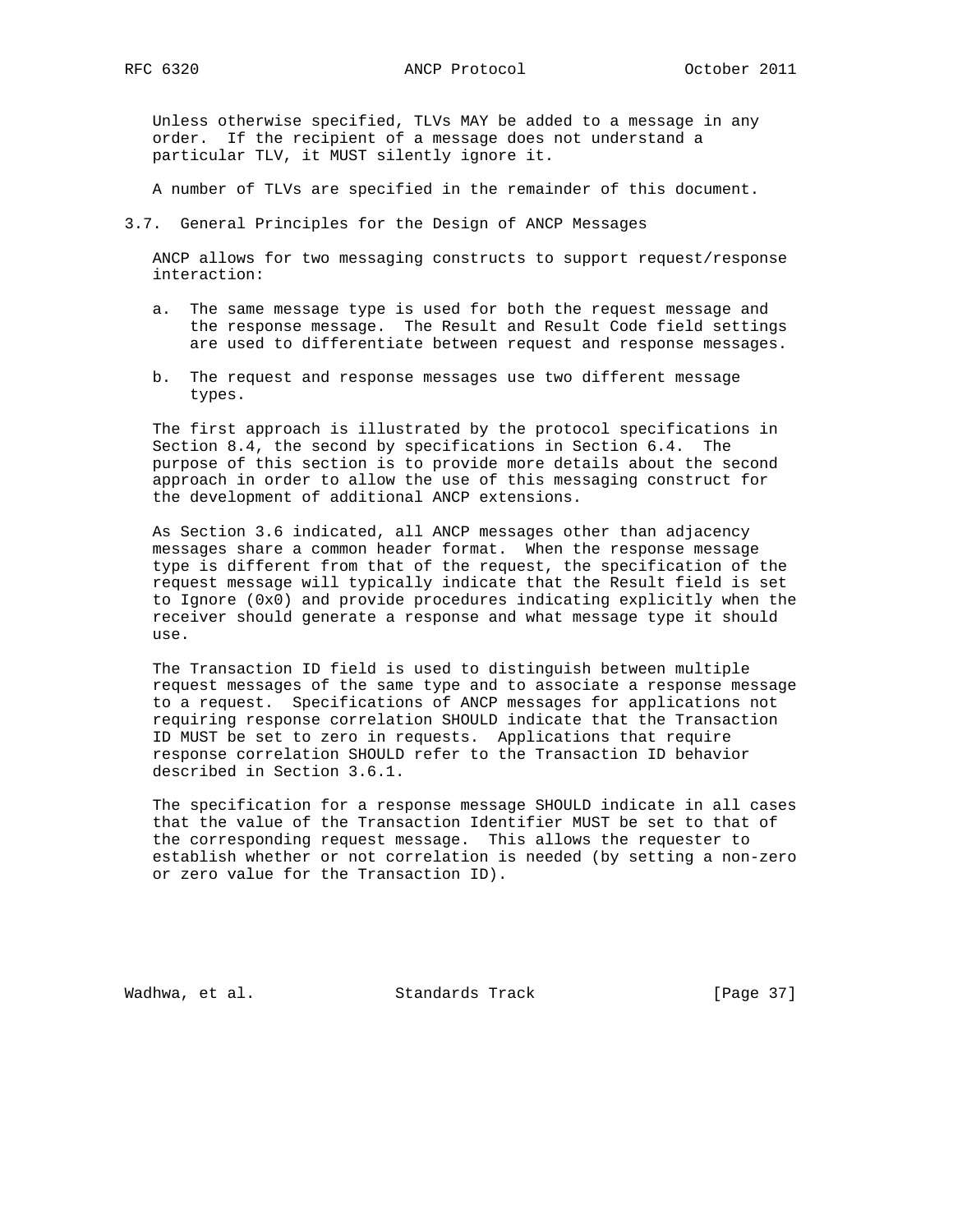- 
- 4. Generally Useful ANCP Messages and TLVs

 This section defines two messages and a number of TLVs that could be useful in multiple capabilities. In some cases, the content is under-specified, with the intention that particular capabilities spell out the remaining details.

4.1. Provisioning Message

 The Provisioning message is sent by the NAS to the AN to provision information of global scope (i.e., not associated with specific access lines) on the AN. The Provisioning message has the format shown in Figure 9. Support of the Provisioning message is OPTIONAL unless the ANCP agent claims support for a capability that requires its use.

0  $1$  2 3 0 1 2 3 4 5 6 7 8 9 0 1 2 3 4 5 6 7 8 9 0 1 2 3 4 5 6 7 8 9 0 1 +-+-+-+-+-+-+-+-+-+-+-+-+-+-+-+-+-+-+-+-+-+-+-+-+-+-+-+-+-+-+-+-+ | TCP/IP Encapsulating Header (Section 3.2) | +-+-+-+-+-+-+-+-+-+-+-+-+-+-+-+-+-+-+-+-+-+-+-+-+-+-+-+-+-+-+-+-+ ANCP General Message Header (Section 3.6.1) | | +-+-+-+-+-+-+-+-+-+-+-+-+-+-+-+-+-+-+-+-+-+-+-+-+-+-+-+-+-+-+-+-+ | |  $\sim$   $\sim$  TLVs  $\sim$  | | +-+-+-+-+-+-+-+-+-+-+-+-+-+-+-+-+-+-+-+-+-+-+-+-+-+-+-+-+-+-+-+-+

 The message header field settings given below are REQUIRED in the Provisioning message. The remaining message header fields MUST be set as specified in Section 3.6.1. Which TLVs to carry in the Provisioning message is specified as part of the specification of the capabilities that use that message. The Provisioning message MAY be used to carry data relating to more than one capability at once, assuming that the capabilities concerned can coexist and have all been negotiated during adjacency establishment.

 Message Type: MUST be set to 93. Result: MUST be set to 0x0 (Ignore). Result Code: MUST be set to zero.

Wadhwa, et al. Standards Track [Page 38]

Figure 9: Format of the Provisioning Message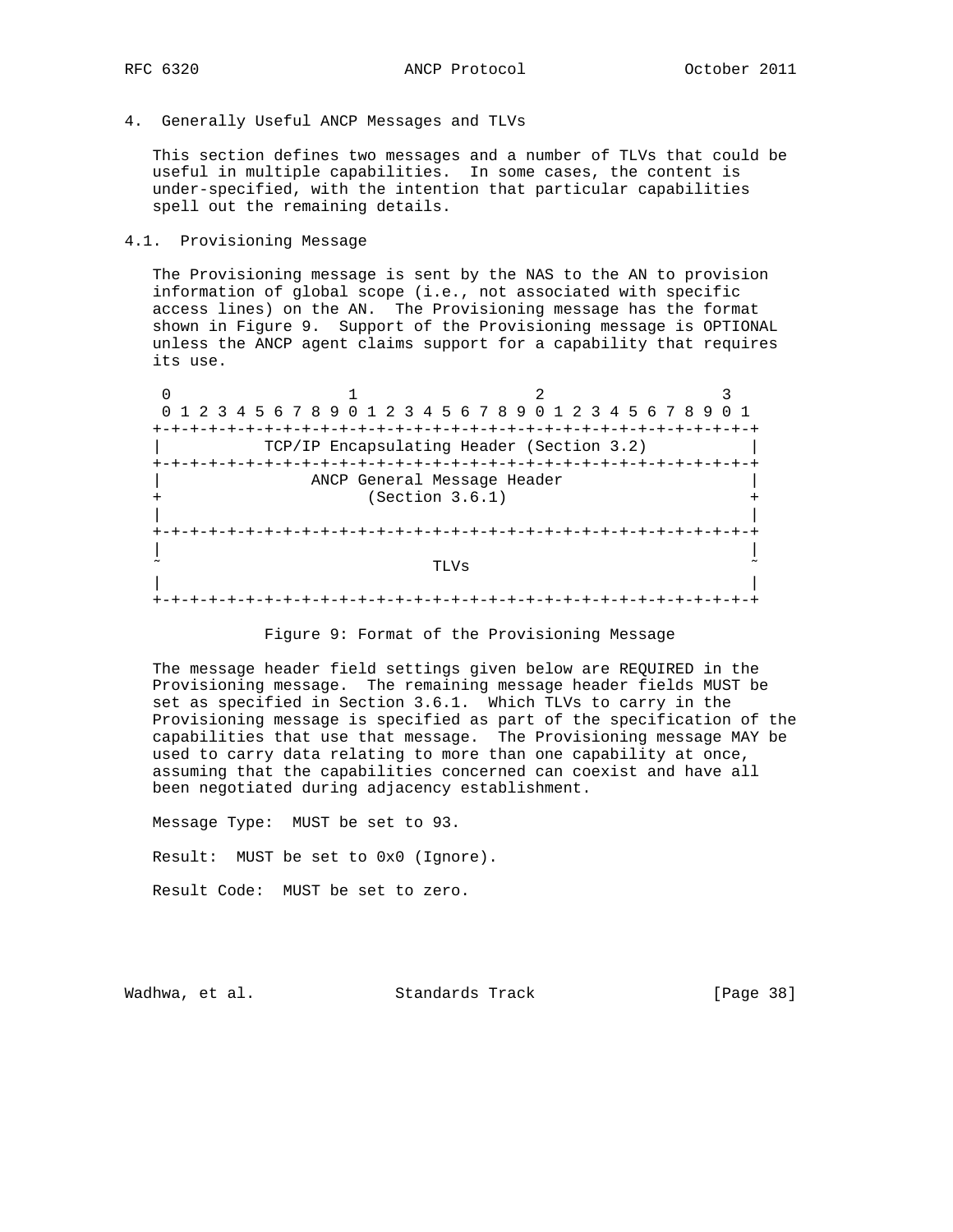Transaction ID: MUST be populated with a non-zero value chosen in the manner described in Section 3.6.1.6.

 If the AN can process the message successfully and accept all the provisioning directives contained in it, the AN MUST NOT send any response.

 Unless otherwise specified for a particular capability, if the AN fails to process the message successfully it MUST send a Generic Response message (Section 4.2) indicating failure and providing appropriate diagnostic information.

### 4.2. Generic Response Message

 This section defines the Generic Response message. The Generic Response message MAY be specified as the appropriate response to a message defined in an extension to ANCP, instead of a more specific response message. As a general guideline, specification of the Generic Response message as a response is appropriate where no data needs to be returned to the peer other than a result (success or failure), plus, in the case of a failure, a code indicating the reason for failure and a limited amount of diagnostic data. Depending on the particular use case, the Generic Response message MAY be sent by either the NAS or the AN.

 Support of the Generic Response message, both as sender and as receiver, is REQUIRED for all ANCP agents, regardless of what capabilities they support.

 The AN or NAS MAY send a Generic Response message indicating a failure condition independently of a specific request before closing the adjacency as a consequence of that failure condition. In this case, the sender MUST set the Transaction ID field in the header and the Message Type field within the Status-Info TLV to zeroes. The receiver MAY record the information contained in the Status-Info TLV for management use.

The format of the Generic Response message is shown in Figure 10.

Wadhwa, et al. Standards Track [Page 39]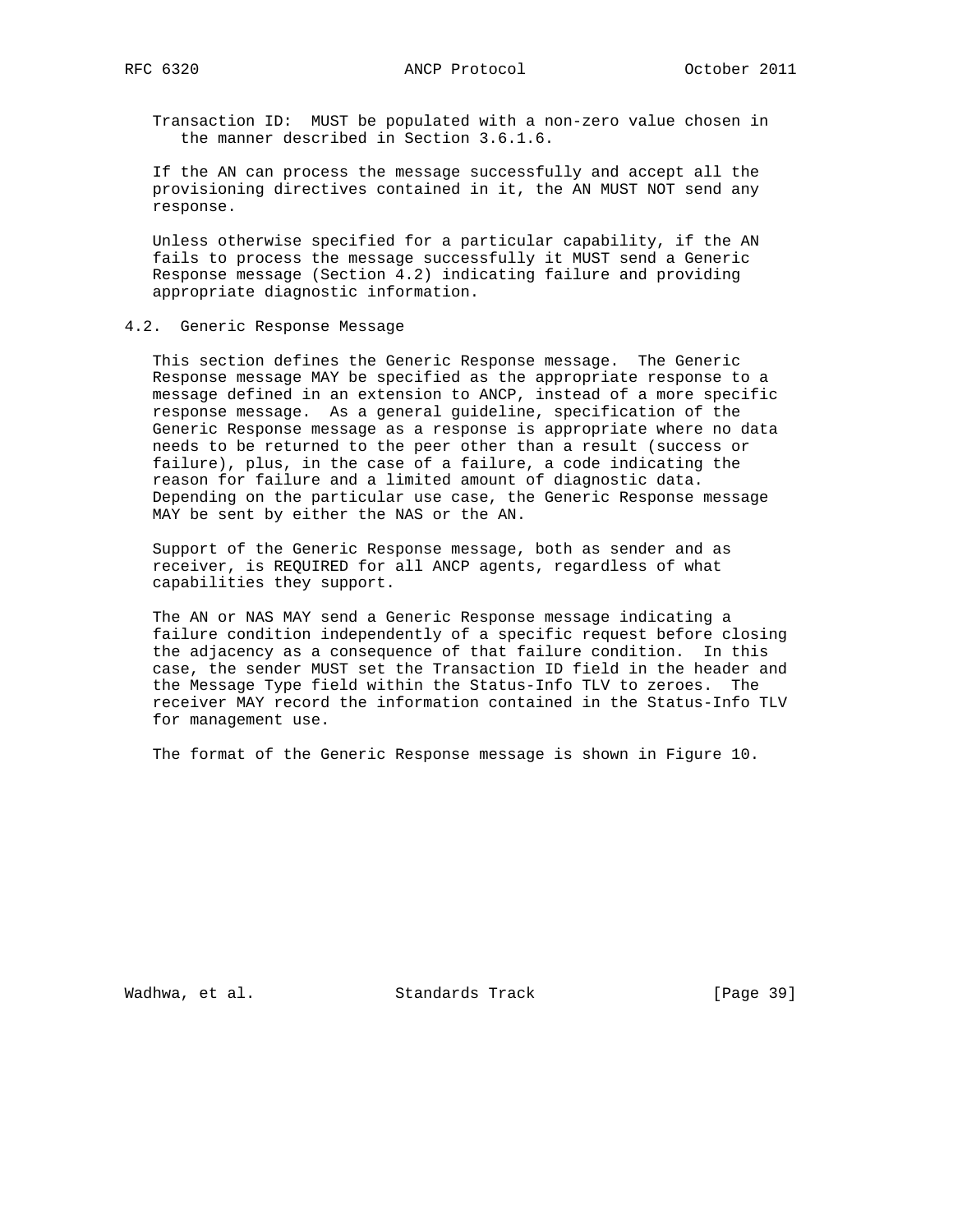0  $1$  2 3 0 1 2 3 4 5 6 7 8 9 0 1 2 3 4 5 6 7 8 9 0 1 2 3 4 5 6 7 8 9 0 1 +-+-+-+-+-+-+-+-+-+-+-+-+-+-+-+-+-+-+-+-+-+-+-+-+-+-+-+-+-+-+-+-+ | TCP/IP Encapsulating Header (Section 3.2) | +-+-+-+-+-+-+-+-+-+-+-+-+-+-+-+-+-+-+-+-+-+-+-+-+-+-+-+-+-+-+-+-+ ANCP General Message Header  $(Section 3.6.1)$  | | +-+-+-+-+-+-+-+-+-+-+-+-+-+-+-+-+-+-+-+-+-+-+-+-+-+-+-+-+-+-+-+-+ Access line identifying TLV(s) (copied from original request) | | +-+-+-+-+-+-+-+-+-+-+-+-+-+-+-+-+-+-+-+-+-+-+-+-+-+-+-+-+-+-+-+-+ | Status-Info TLV |  $(Section 4.5)$  | | +-+-+-+-+-+-+-+-+-+-+-+-+-+-+-+-+-+-+-+-+-+-+-+-+-+-+-+-+-+-+-+-+

 NOTE: TLVs MAY be in a different order from what is shown in this figure.

Figure 10: Structure of the Generic Response Message

 This document specifies the following header fields. The remaining fields in the ANCP general message header MUST be set as specified in Section 3.6.1.

Message Type: MUST be set to 91.

Result: MUST be set to 0x3 (Success) or 0x4 (Failure).

- Result Code: MUST be set to zero for success or an appropriate non zero value for failure.
- Transaction ID: MUST be copied from the message to which this message is a response.

 If the original request applied to a specific access line or set of lines, the TLVs identifying the line(s) and possibly the user MUST be copied into the Generic Response message at the top level.

 The Status-Info TLV MAY be present in a success response, to provide a warning as defined for a specific request message type. It MUST be present in a failure response. See Section 4.5 for a detailed description of the Status-Info TLV. The actual contents will depend on the request message type this message is responding to and the value of the Result Code field.

Wadhwa, et al. Standards Track [Page 40]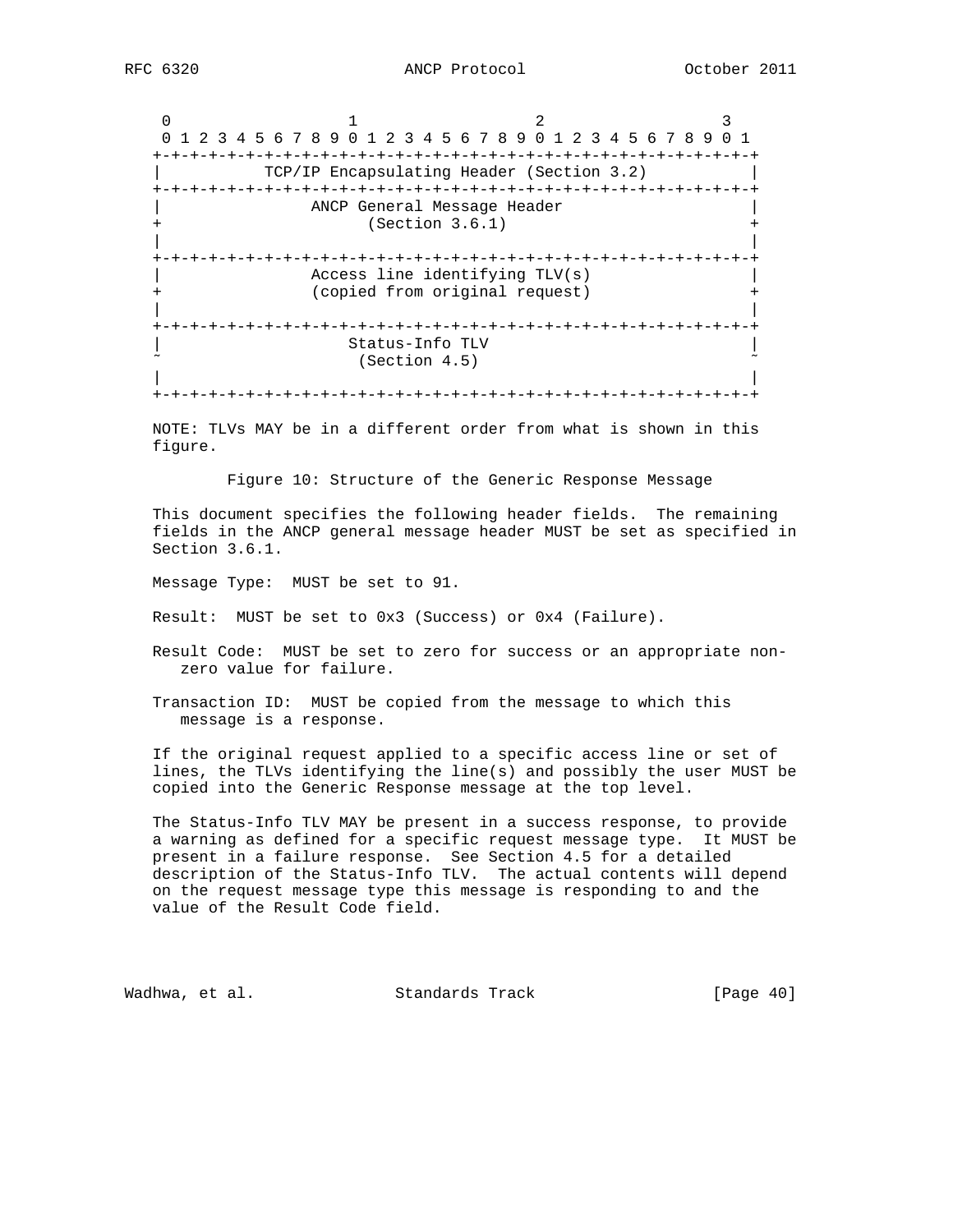RFC 6320 **ANCP** Protocol October 2011

 To prevent an infinite loop of error responses, if the Generic Response message is itself in error, the receiver MUST NOT generate an error response in return.

4.3. Target TLV

- Type: 0x1000 to 0x1020 depending on the specific content. Only 0x1000 has been assigned in this specification (see below). Support of any specific variant of the Target TLV is OPTIONAL unless the ANCP agent claims support for a capability that requires its use.
- Description: The Target TLV (0x1000 0x1020) is intended to be a general means to represent different types of objects.
- Length: Variable, depending on the specific object type.
- Value: Target information as defined for each object type. The Value field MAY consist of sub-TLVs.

 TLV Type 0x1000 is assigned to a variant of the Target TLV representing a single access line and encapsulating one or more sub- TLVs identifying the target. Figure 11 is an example illustrating the TLV format for a single port identified by an Access-Loop- Circuit-ID TLV (0x0001) (Section 5.1.2.1).

0  $1$  2 3 0 1 2 3 4 5 6 7 8 9 0 1 2 3 4 5 6 7 8 9 0 1 2 3 4 5 6 7 8 9 0 1 +-+-+-+-+-+-+-+-+-+-+-+-+-+-+-+-+-+-+-+-+-+-+-+-+-+-+-+-+-+-+-+-+  $TLV$  Type =  $0x1000$  | Length = Circuit-ID Length + 4 | +-+-+-+-+-+-+-+-+-+-+-+-+-+-+-+-+-+-+-+-+-+-+-+-+-+-+-+-+-+-+-+-+ | Access-Loop-Circuit-ID=0x0001 | Circuit-ID Length | +-+-+-+-+-+-+-+-+-+-+-+-+-+-+-+-+-+-+-+-+-+-+-+-+-+-+-+-+-+-+-+-+ | | Access Loop Circuit ID | | +-+-+-+-+-+-+-+-+-+-+-+-+-+-+-+-+-+-+-+-+-+-+-+-+-+-+-+-+-+-+-+-+

Figure 11: Example of Target TLV for Single Access Line

#### 4.4. Command TLV

Type: 0x0011

Description: The Command TLV  $(0x0011)$  is intended to be a general means of encapsulating one or more command directives in a TLV oriented message. The semantics of the command can be specified for each message type using it. That is, the specification of

Wadhwa, et al. Standards Track [Page 41]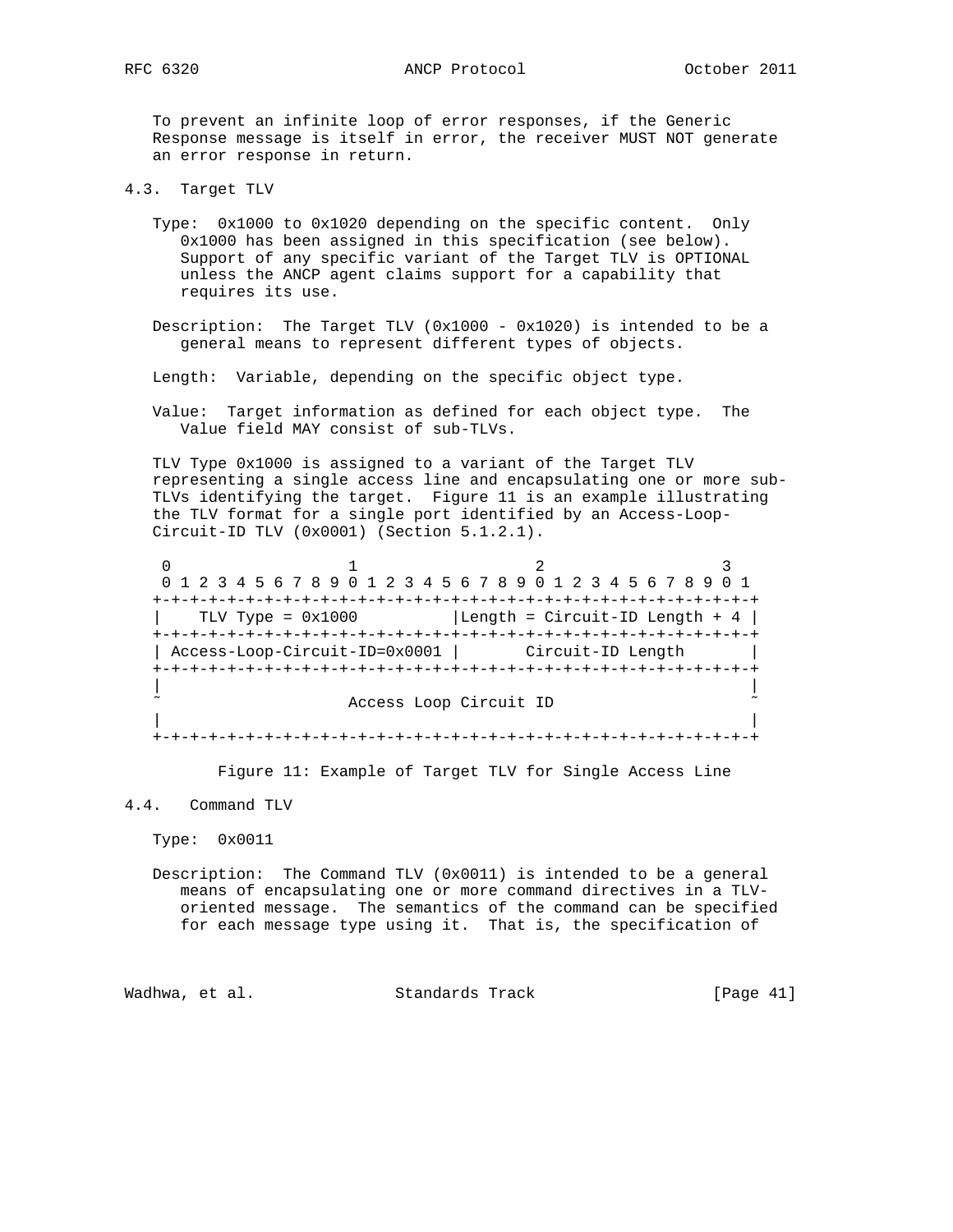each message type that can carry the Command TLV is expected to define the meaning of the content of the payload, although re-use of specifications is, of course, permissible when appropriate. Support of any specific variant of the Command TLV is OPTIONAL unless the ANCP agent claims support for a capability that requires its use.

Length: Variable, depending on the specific contents.

- Value: Command information as defined for each message type. The field MAY include sub-TLVs. The contents of this TLV MUST be specified as one "command" or alternatively a sequence of one or more "commands", each beginning with a 1-byte Command Code and possibly including other data following the Command Code. An IANA registry has been established for Command Code values. This document reserves the Command Code value 0 as an initial entry in the registry.
- 4.5. Status-Info TLV

Name: Status-Info

Type: 0x0106

 Description: The Status-Info-TLV is intended to be a general container for warning or error diagnostics relating to commands and/or requests. It is a supplement to the Result Code field in the ANCP general header. The specifications for individual message types MAY indicate the use of this TLV as part of responses, particularly for failures. As mentioned above, the Generic Response message will usually include an instance of the Status-Info TLV. Support of the Status-Info TLV, both as sender and as receiver, is REQUIRED for all ANCP agents, regardless of what capabilities they support.

Length: Variable, depending on the specific contents.

- Value: The following fixed fields. In addition, sub-TLVs MAY be appended to provide further diagnostic information.
	- Reserved (8 bits): See Section 3.4 for handling of reserved fields.
	- Msg Type (8 bits): Message Type of the request for which this TLV is providing diagnostics.

Wadhwa, et al. Standards Track [Page 42]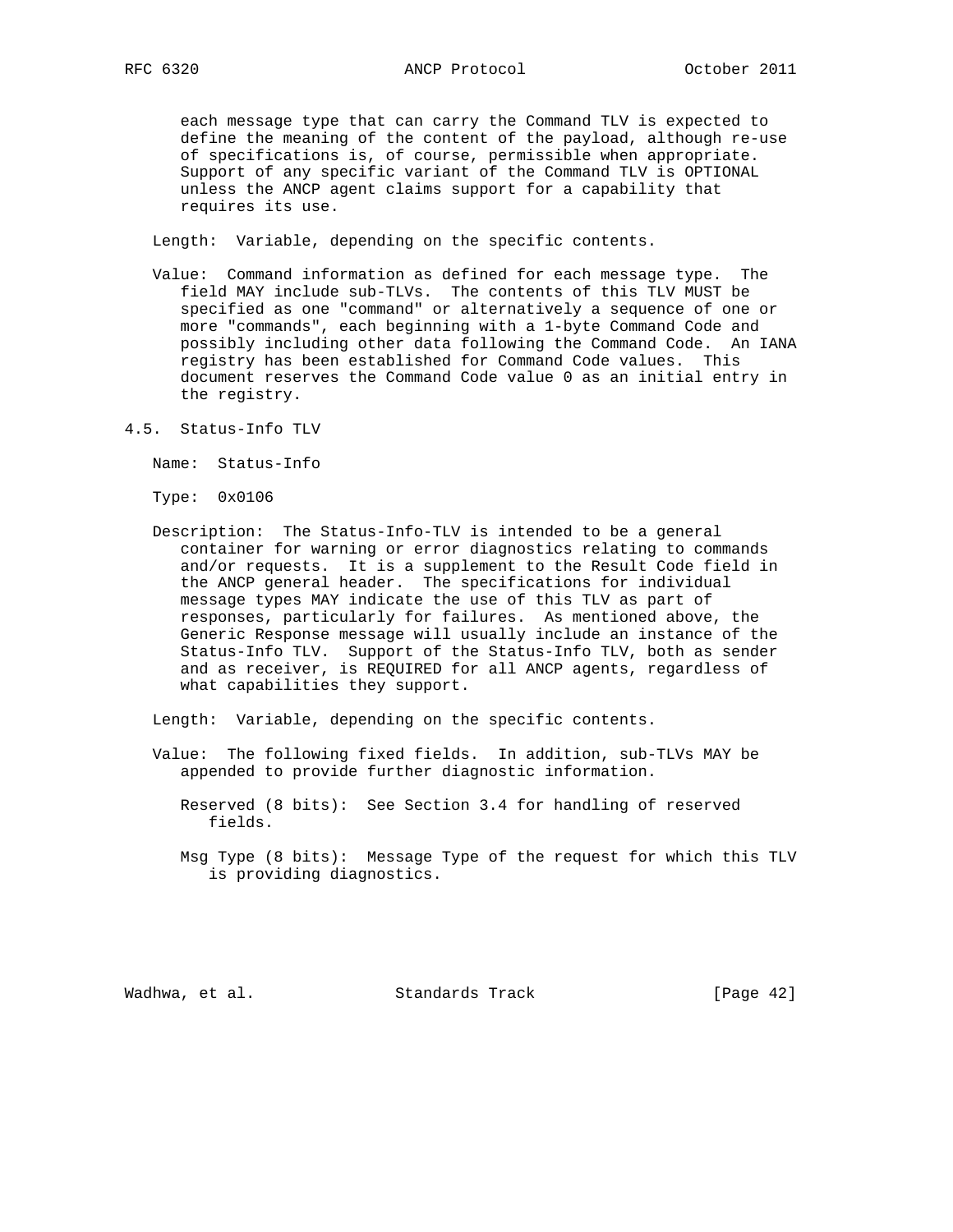Error Message Length (16 bits): Number of bytes in the error message, excluding padding, but including the language tag and delimiter. This MAY be zero if no error message is provided.

 Error Message: Human-readable string providing information about the warning or error condition. The initial characters of the string MUST be a language tag as described in [RFC5646], terminated by a colon (":"). The actual text string follows the delimiter. The field is padded at the end with zeroes as necessary to extend it to a 4-byte word boundary.

 Section 3.6.1.4 provides recommendations for what TLVs to add in the Status-Info TLV for particular values of the message header Result Code field.

Figure 12 illustrates the Status-Info TLV.

 $\begin{array}{ccccccc}\n0 & & & & 1 & & & 2 & & & 3\n\end{array}$  0 1 2 3 4 5 6 7 8 9 0 1 2 3 4 5 6 7 8 9 0 1 2 3 4 5 6 7 8 9 0 1 +-+-+-+-+-+-+-+-+-+-+-+-+-+-+-+-+-+-+-+-+-+-+-+-+-+-+-+-+-+-+-+-+ | TLV Type = 0x0106 | Length | +-+-+-+-+-+-+-+-+-+-+-+-+-+-+-+-+-+-+-+-+-+-+-+-+-+-+-+-+-+-+-+-+ | Reserved | Msg Type | Error Message Length | +-+-+-+-+-+-+-+-+-+-+-+-+-+-+-+-+-+-+-+-+-+-+-+-+-+-+-+-+-+-+-+-+ | Error Message (padded to 4-byte boundary) | +-+-+-+-+-+-+-+-+-+-+-+-+-+-+-+-+-+-+-+-+-+-+-+-+-+-+-+-+-+-+-+-+ | optional sub-TLVs... | +-+-+-+-+-+-+-+-+-+-+-+-+-+-+-+-+-+-+-+-+-+-+-+-+-+-+-+-+-+-+-+-+

|  |  |  | Figure 12: The Status-Info TLV |  |
|--|--|--|--------------------------------|--|
|--|--|--|--------------------------------|--|

5. Introduction to ANCP Capabilities for Digital Subscriber Lines (DSLs)

 DSL is a widely deployed access technology for Broadband Access for Next Generation Networks. Specifications such as [TR-059], [TR-058], and [TR-092] describe possible architectures for these access networks. The scope of these specifications includes the delivery of voice, video, and data services.

 The next three sections of this document specify basic ANCP capabilities for use specifically in controlling Access Nodes serving DSL access (Tech Type = 0x05). The same ANs could be serving other access technologies (e.g., Metro-Ethernet, Passive Optical Networking, WiMax), in which case the AN will also have to support the corresponding other-technology-specific capabilities. Those additional capabilities are outside the scope of the present document.

Wadhwa, et al. Standards Track [Page 43]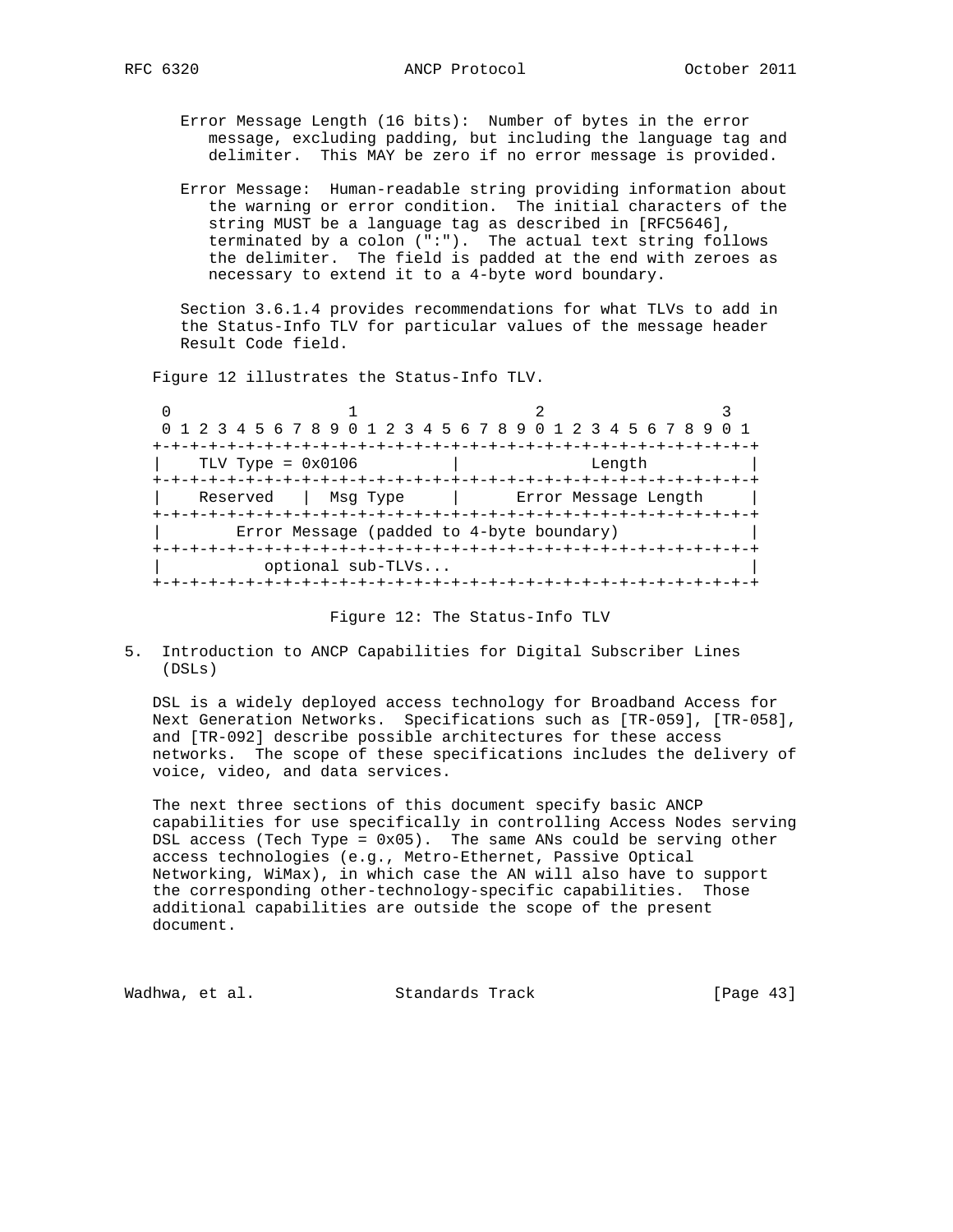5.1. DSL Access Line Identification

 Most ANCP messages involve actions relating to a specific access line. Thus, it is necessary to describe how access lines are identified within those messages. This section defines four TLVs for that purpose and provides an informative description of how they are used.

5.1.1. Control Context (Informative)

 Three types of identification are described in [TR-101] and provided for in the TLVs defined in this section:

- o identification of an access line by its logical appearance on the user side of the Access Node;
- o identification of an access line by its logical appearance on the NAS side of the Access Node; and
- o identification down to the user or host level as a supplement to access line identification in one of the other two forms.

 All of these identifiers originate with the AN control application, during the process of DSL topology discovery. The control application chooses which identifiers to use and the values to place into them on a line-by-line basis, based on AN configuration and deployment considerations.

 Aside from its use in ANCP signalling, access line identification is also used in DHCP ([RFC2131], [RFC3315]) transactions involving hosts served by DSL. Either the AN or the NAS can serve as a DHCP relay node. [TR-101] requires the AN or NAS in this role to add access line identification in Option 82 (Information) ([RFC3046], with its IPv6 equivalent in [RFC4649]) to each DHCP request it forwards to the DHCP server. It is desirable for efficiency that the identification used in this signalling should be the same as the identification used in ANCP messages.

 From the point of view of ANCP itself, the identifiers are opaque. From the point of view of the AN control application, the syntax for the user-side access line identifier is the same as specified in Section 3.9.3 of [TR-101] for DHCP Option 82. The syntax for the ASCII form of the NAS-side access line identifier will be similar.

 Access line identification by logical appearance on the user side of the Access Node will always identify a DSL access line uniquely. Identification by the logical appearance on the NAS side of the Access Node is unique only if there is a one-to-one mapping between

Wadhwa, et al. Standards Track [Page 44]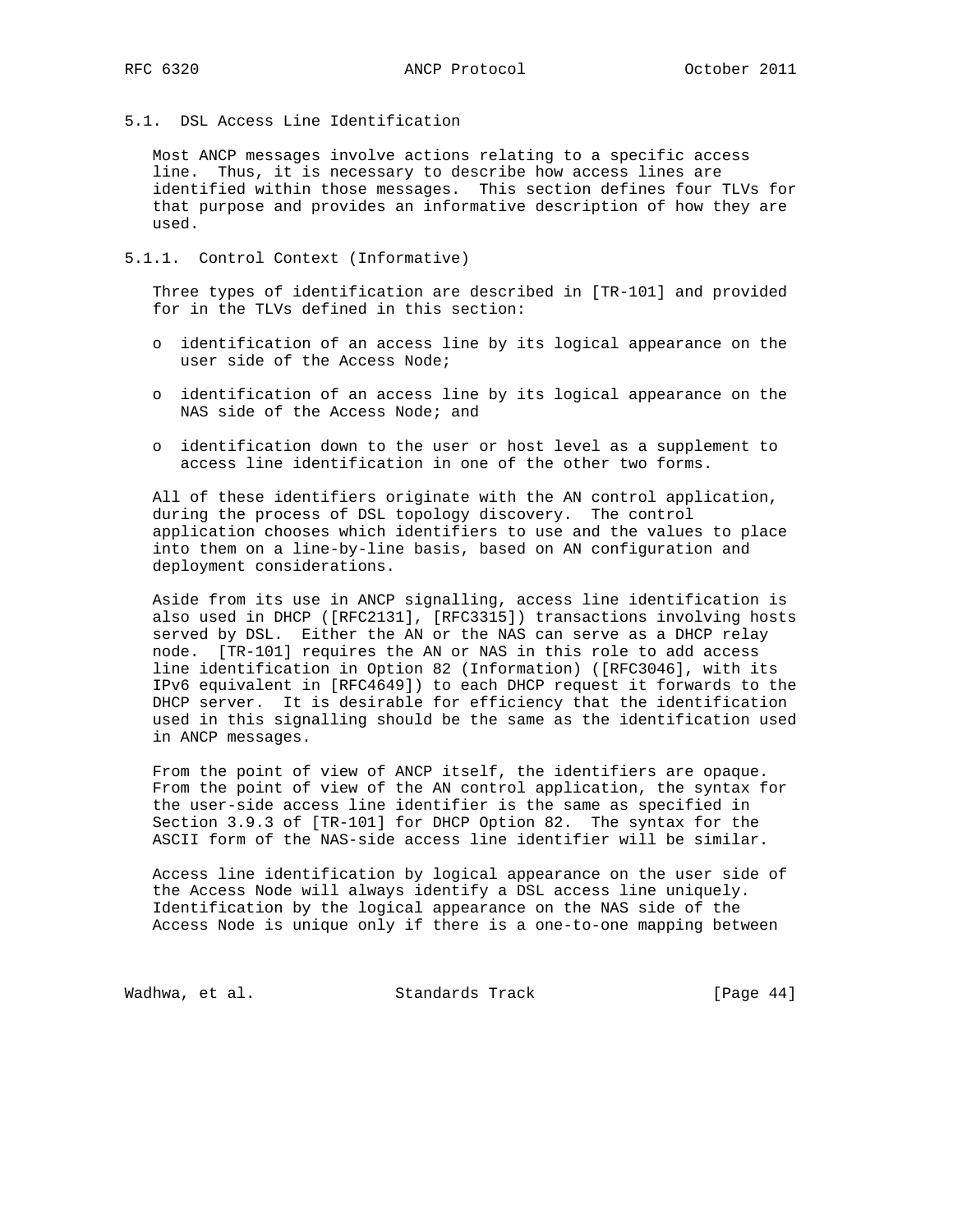the appearances on the two sides and no identity-modifying aggregation between the AN and the NAS. In other cases, and in particular in the case of Ethernet aggregation using the N:1 VLAN model, the user-side access line identification is necessary, but the NAS-side identification is potentially useful information allowing the NAS to build up a picture of the aggregation network topology.

 Additional identification down to the user or host level is intended to supplement rather than replace either of the other two forms of identification.

 Sections 3.8 and 3.9 of [TR-101] are contradictory on this point. It is assumed here that Section 3.9 is meant to be authoritative.

 The user-level identification takes the form of an administered string that again is opaque at the ANCP level.

 The NAS control application will use the identifying information it receives from the AN directly for some purposes. For examples, see the introductory part of Section 3.9 of [TR-101]. For other purposes, the NAS will build a mapping between the unique access line identification provided by the AN, the additional identification of the user or host (where provided), and the IP interface on a particular host. For access lines with static IP address assignment, that mapping could be configured instead.

5.1.2. TLVs for DSL Access Line Identification

 This section provides a normative specification of the TLVs that ANCP provides to carry the types of identification just described. The Access-Loop-Circuit-ID TLV identifies an access line by its logical appearance on the user side of the Access Node. Two alternatives, the Access-Aggregation-Circuit-ID-ASCII TLV and the Access- Aggregation-Circuit-ID-Binary TLV, identify an access line by its logical appearance on the NAS side of the Access Node. It is unlikely that a given AN uses both of these TLVs, either for the same line or for different lines, since they carry equivalent information. Finally, the Access-Loop-Remote-ID TLV contains an operator configured string that uniquely identifies the user on the associated access line, as described in Sections 3.9.1 and 3.9.2 of [TR-101].

Wadhwa, et al. Standards Track [Page 45]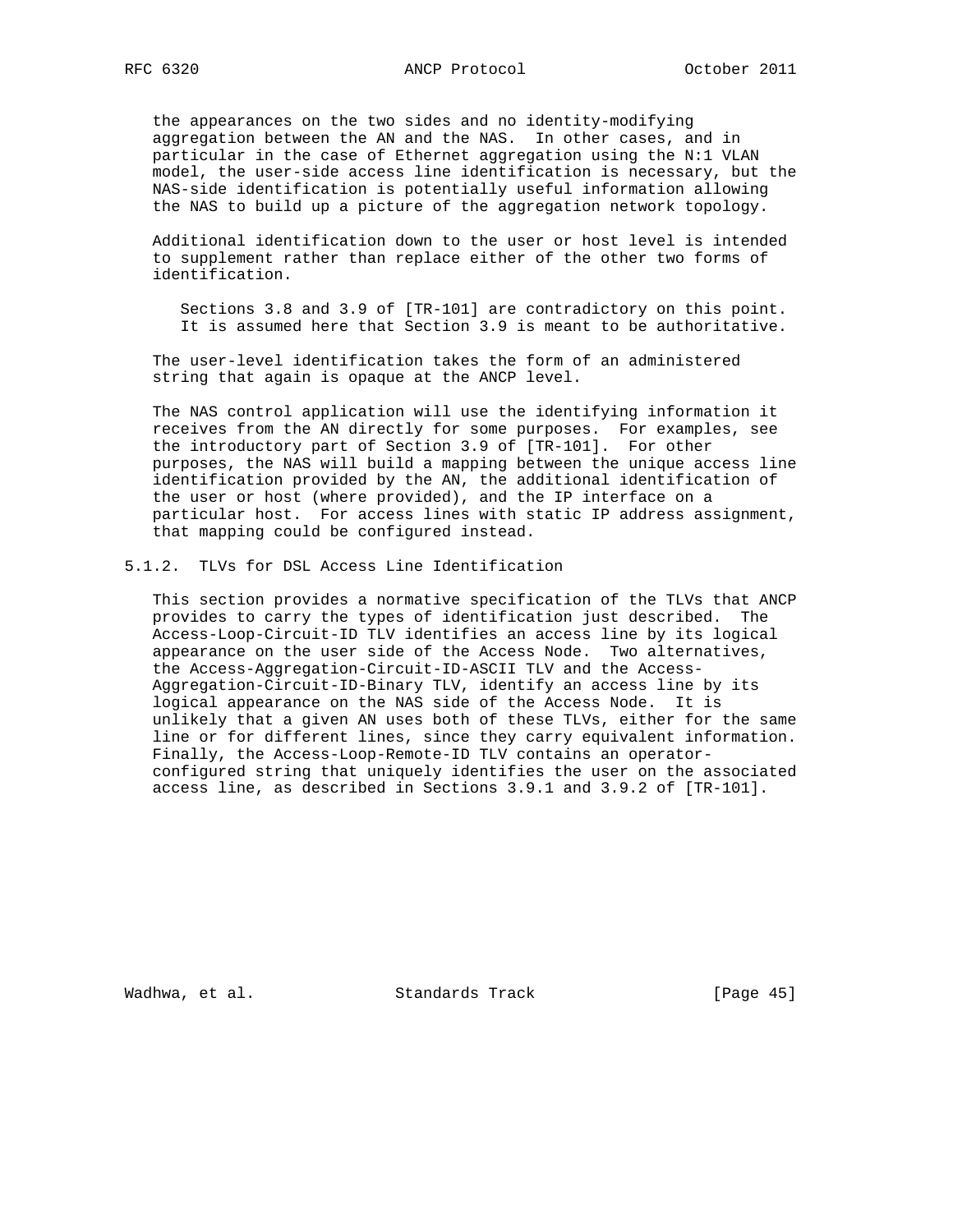ANCP agents conforming to this section MUST satisfy the following requirements:

- o ANCP agents MUST be able to build and send the Access-Loop- Circuit-ID TLV, the Access-Loop-Remote-ID TLV, and either the Access-Aggregation-Circuit-ID-ASCII TLV or the Access-Aggregation- Circuit-ID-Binary TLV (implementation choice), when passed the associated information from the AN control application.
- o ANCP agents MUST be able to receive all four TLV types, extract the relevant information, and pass it to the control application.
- o If the Access-Loop-Remote-ID TLV is present in a message, it MUST be accompanied by an Access-Loop-Circuit-ID TLV and/or an Access- Aggregation-Circuit-ID-ASCII TLV or Access-Aggregation-Circuit-ID- Binary TLV with two VLAN identifiers.

 The Access-Loop-Remote-ID TLV is not enough to identify an access line uniquely on its own. As indicated above, an Access-Aggregation-Circuit-ID-ASCII TLV or Access-Aggregation- Circuit-ID-Binary TLV with two VLAN identifiers may or may not identify an access line uniquely, but this is up to the control application to decide.

- o If the Access-Aggregation-Circuit-ID-ASCII TLV or Access- Aggregation-Circuit-ID-Binary TLV is present in a message with just one VLAN identifier, it MUST be accompanied by an Access- Loop-Circuit-ID TLV.
- 5.1.2.1. Access-Loop-Circuit-ID TLV

Type: 0x0001

 Description: A locally administered human-readable string generated by or configured on the Access Node, identifying the corresponding access loop logical port on the user side of the Access Node.

Length: Up to 63 bytes

Value: ASCII string

5.1.2.2. Access-Loop-Remote-ID TLV

Type: 0x0002

 Description: An operator-configured string that uniquely identifies the user on the associated access line, as described in Sections 3.9.1 and 3.9.2 of [TR-101].

Wadhwa, et al. Standards Track [Page 46]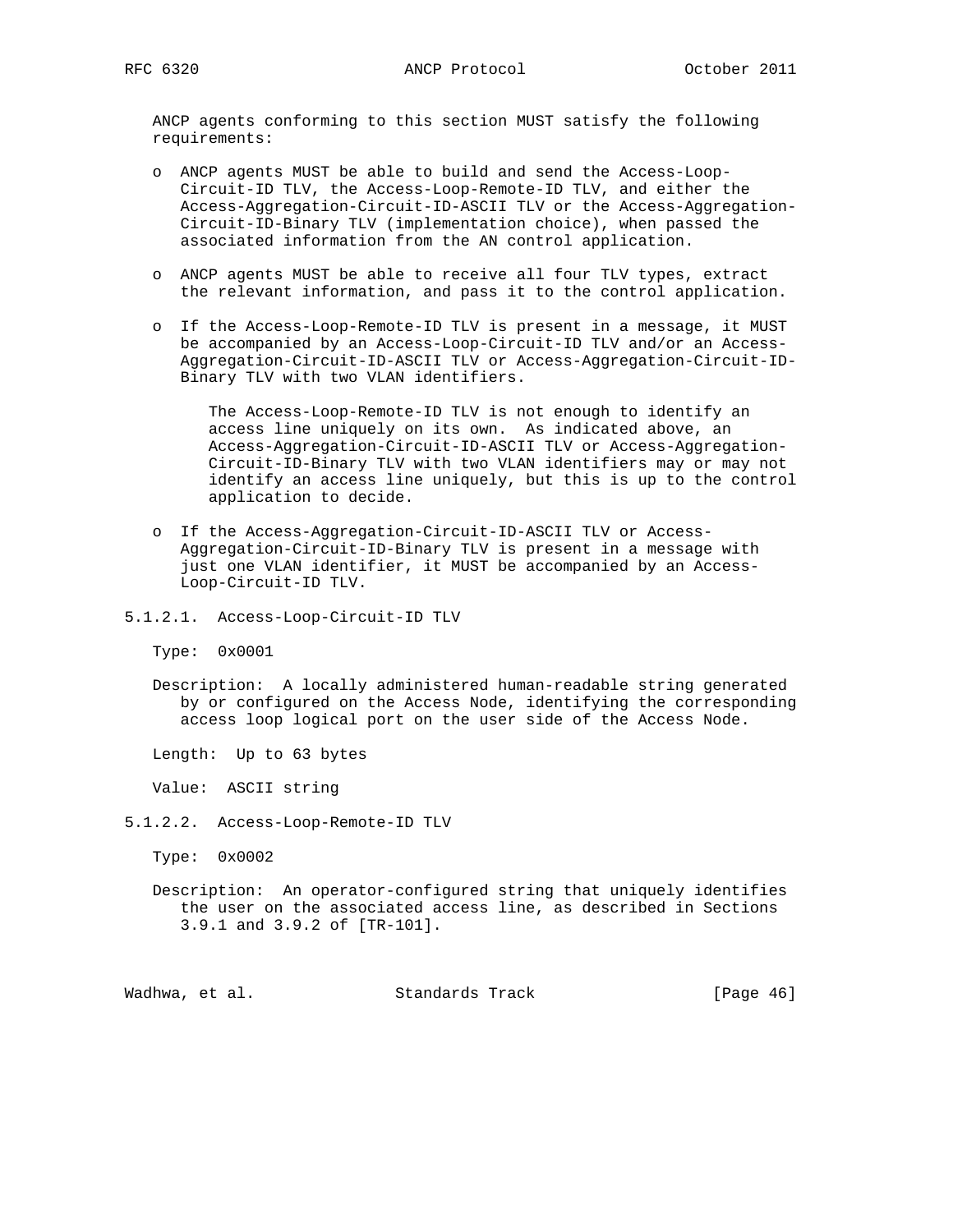Length: Up to 63 bytes

Value: ASCII string

5.1.2.3. Access-Aggregation-Circuit-ID-Binary TLV

Type: 0x0006

 Description: This TLV identifies or partially identifies a specific access line by means of its logical circuit identifier on the NAS side of the Access Node.

 For Ethernet access aggregation, where a per-subscriber (stacked) VLAN can be applied (1:1 model as defined in [TR-101]), the TLV contains two value fields. Each field carries a 12-bit VLAN identifier (which is part of the VLAN tag defined by [IEEE802.1Q]). The first field MUST carry the inner VLAN identifier, while the second field MUST carry the outer VLAN identifier.

When the N:1 VLAN model is used, only one VLAN tag is available. For the N:1 model, the Access-Aggregation-Circuit-ID-Binary TLV contains a single value field, which MUST carry the 12-bit VLAN identifier derived from the single available VLAN tag.

 In the case of an ATM aggregation network, where the DSLAM is directly connected to the NAS (without an intermediate ATM switch), the Virtual Path Identifier (VPI) and Virtual Circuit Identifier (VCI) on the DSLAM uplink correspond uniquely to the DSL access line on the DSLAM. The Access-Aggregation-Circuit-ID- Binary TLV MAY be used to carry the VPI and VCI. The first value field of the TLV MUST carry the VCI, while the second value field MUST carry the VPI.

 Each identifier MUST be placed in the low-order bits of its respective 32-bit field, with the higher-order bits set to zero. The ordering of the bits of the identifier MUST be the same as when the identifier is transmitted on the wire to identify an Ethernet frame or ATM cell.

 The Access-Aggregation-Circuit-ID-Binary is illustrated in Figure 13.

Length: 4 or 8 bytes

Value: One or two 32-bit binary fields.

Wadhwa, et al. Standards Track [Page 47]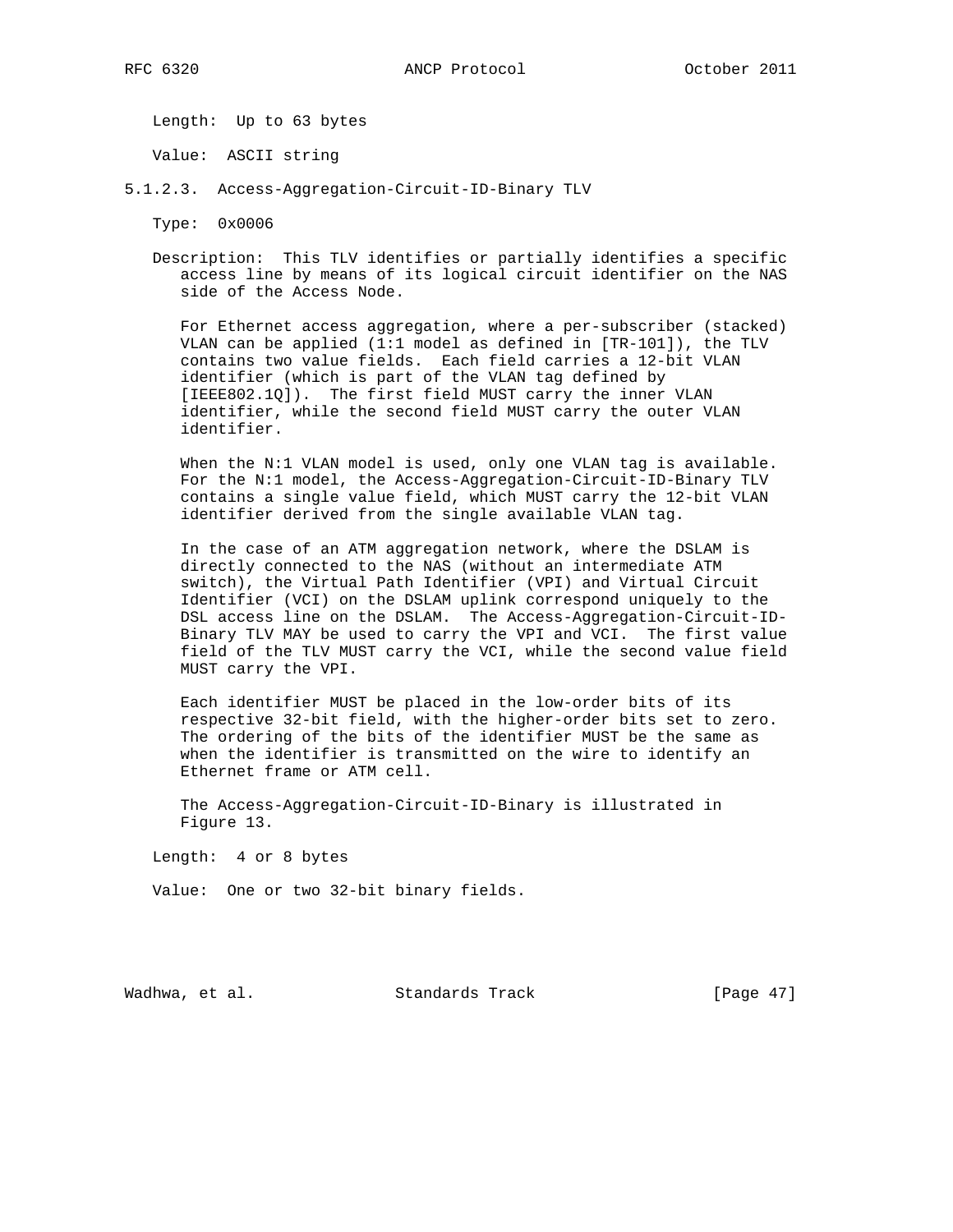$0$  and  $1$  and  $2$  3 0 1 2 3 4 5 6 7 8 9 0 1 2 3 4 5 6 7 8 9 0 1 2 3 4 5 6 7 8 9 0 1 +-+-+-+-+-+-+-+-+-+-+-+-+-+-+-+-+-+-+-+-+-+-+-+-+-+-+-+-+-+-+-+-+ | TLV Type = 0x0006 | Length = 4 or 8 | +-+-+-+-+-+-+-+-+-+-+-+-+-+-+-+-+-+-+-+-+-+-+-+-+-+-+-+-+-+-+-+-+ | Single VLAN Identifier, inner VLAN identifier, or VCI | +-+-+-+-+-+-+-+-+-+-+-+-+-+-+-+-+-+-+-+-+-+-+-+-+-+-+-+-+-+-+-+-+ Outer VLAN identifier or VPI +-+-+-+-+-+-+-+-+-+-+-+-+-+-+-+-+-+-+-+-+-+-+-+-+-+-+-+-+-+-+-+-+

Figure 13: The Access-Aggregation-Circuit-ID-Binary TLV

5.1.2.4. Access-Aggregation-Circuit-ID-ASCII TLV

Type: 0x0003

 Description: This TLV transmits the ASCII equivalent of the Access- Aggregation-Circuit-ID-Binary TLV. As mentioned in the previous section, the AN control application will use a format similar to that specified in Section 3.9.3 of [TR-101] for the format of the "circuit-id".

 As an extension to the present document, the Access Node could convey to the NAS the characteristics (e.g., bandwidth) of the uplink on the Access Node. This TLV or the binary equivalent defined above then serves the purpose of uniquely identifying the uplink whose characteristics are being defined. The present document does not specify the TLVs needed to convey the uplink characteristics.

Length: Up to 63 bytes

Value: ASCII string

6. ANCP-Based DSL Topology Discovery

 Section 3.1 of [RFC5851] describes the requirements for the DSL Topology Discovery capability.

6.1. Control Context (Informative)

 The AN control application in the DSLAM requests ANCP to send a DSL specific Port Up message to the NAS under the following circumstances:

 o when a new adjacency with the NAS is established, for each DSL loop that is synchronized at that time;

Wadhwa, et al. Standards Track [Page 48]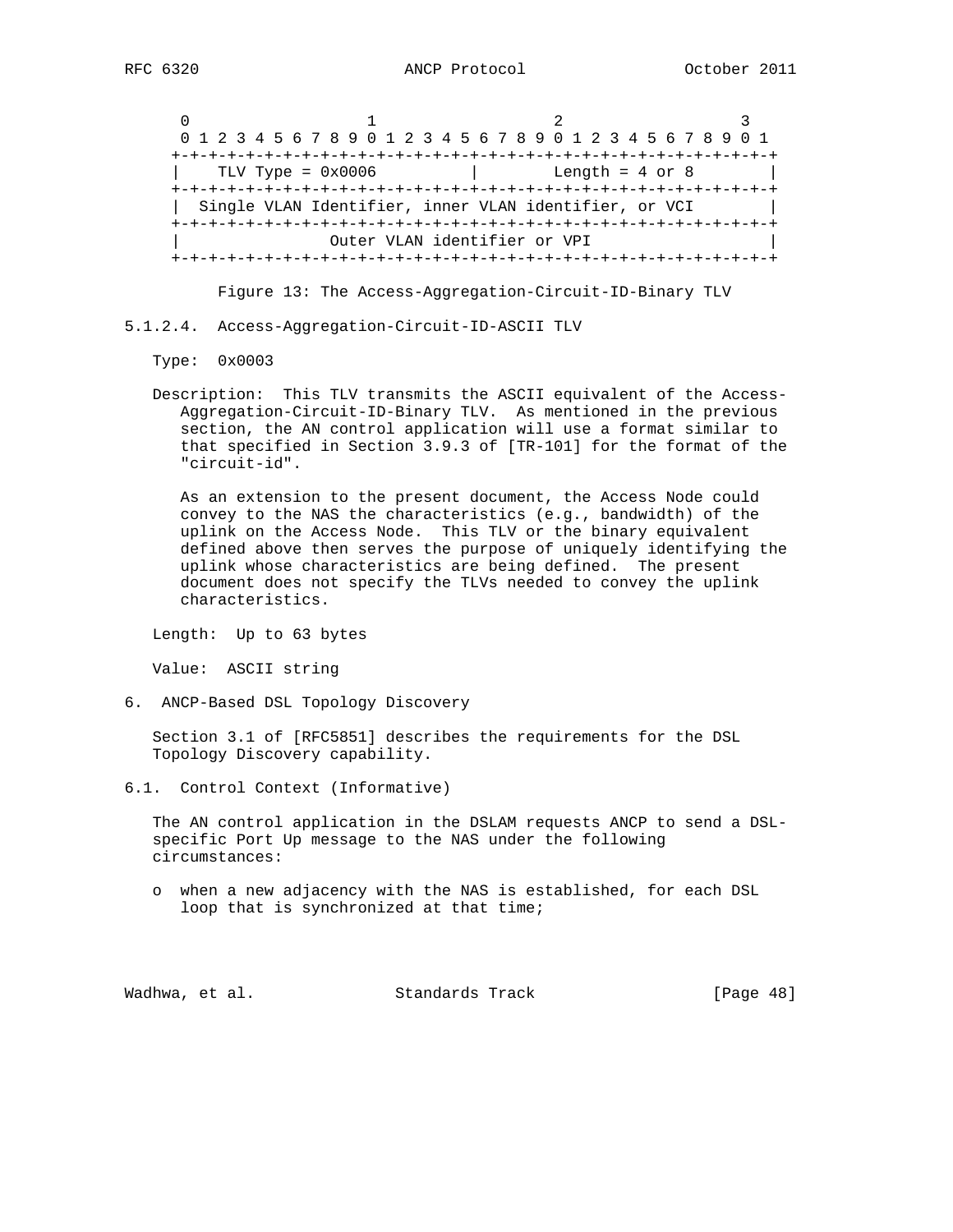- o subsequent to that, whenever a DSL access line resynchronizes; and
- o whenever the AN control application wishes to signal that a line attribute has changed.

 The AN control application in the DSLAM requests ANCP to send a DSL specific Port Down message to the NAS under the following circumstances:

- o when a new adjacency with the NAS is established, for each DSL loop that is provisioned but not synchronized at that time;
- o whenever a DSL access line that is equipped in an AN but administratively disabled is signaled as "IDLE"; and
- o subsequent to that, whenever a DSL access line loses synchronization.

 The AN control application passes information to identify the DSL loop to ANCP to include in the Port Up or Port Down message, along with information relating to DSL access line attributes.

 In the case of bonded copper loops to the customer premise (as per DSL multi-pair bonding described by [G.998.1] and [G.998.2]), the AN control application requests that ANCP send DSL-specific Port Up and Port Down messages for the aggregate "DSL bonded circuit" (represented as a single logical port) as well as the individual DSL access lines of which it is comprised. The information relating to DSL access line attributes that is passed by the AN control application is aggregate information.

 ANCP generates the DSL-specific Port Up or Port Down message and transfers it to the NAS. ANCP on the NAS side passes an indication to the NAS control application that a DSL Port Up or Port Down message has been received along with the information contained in the message.

 The NAS control application updates its view of the DSL access line state, performs any required accounting operations, and uses any included line attributes to adjust the operation of its queuing/ scheduling mechanisms as they apply to data passing to and from that DSL access line.

Figure 14 summarizes the interaction.

Wadhwa, et al. Standards Track [Page 49]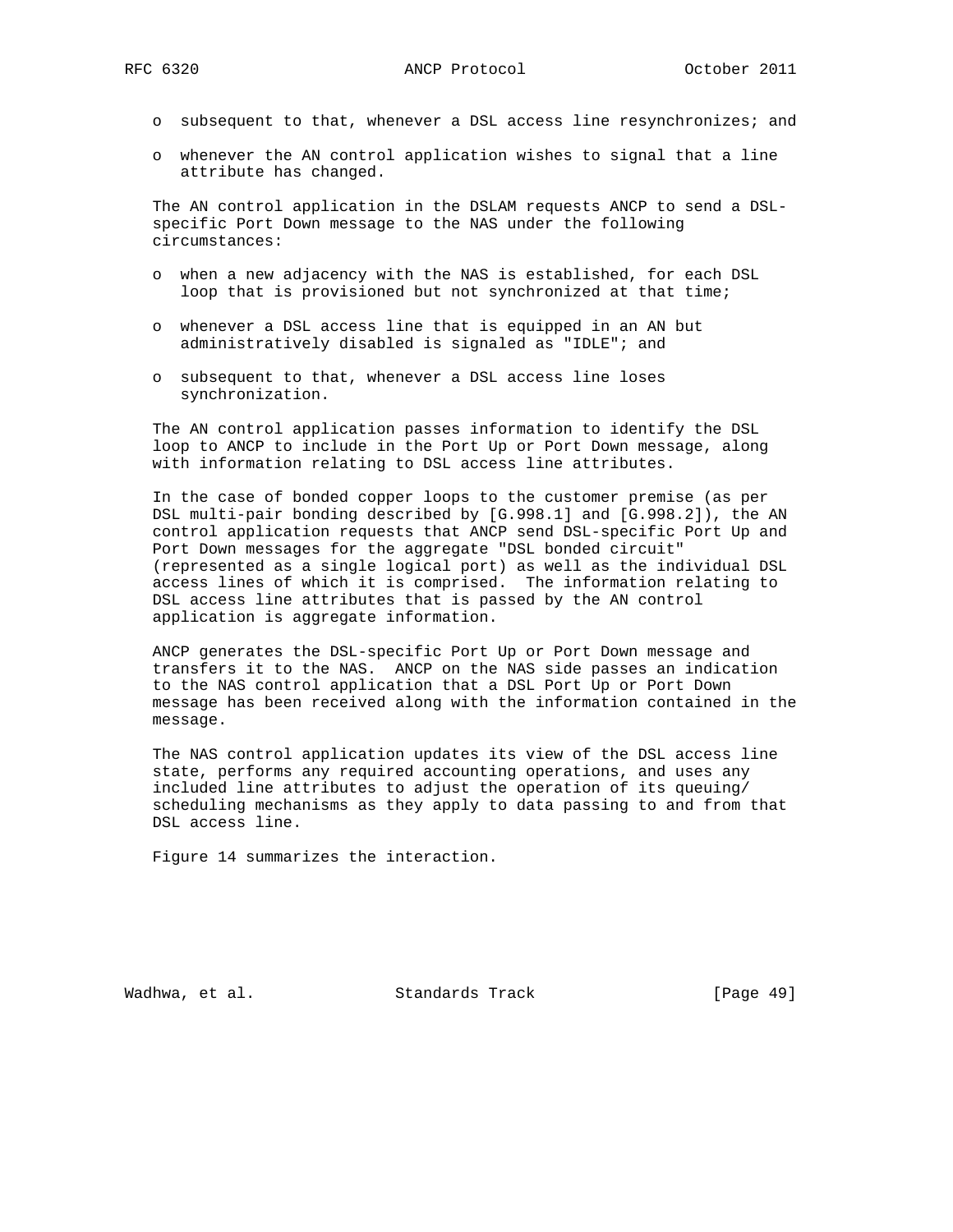1. Home Access Access Gateway Node -----------> --------------------------> DSL Port Up (Event message) Signal (default line parameters) 2. Home Access Access Gateway Node -----------> --------------------------> DSL Port Up (Event message) Resynch (updated line parameters) 3. Home Access NAS Gateway Node -----------> --------------------------> Loss of Port Down (Event message) DSL Signal (selected line parameters)

Figure 14: ANCP Message Flow for DSL Topology Discovery

6.2. Protocol Requirements

 The DSL topology discovery capability is assigned capability type 0x0001. No capability data is associated with this capability.

6.2.1. Protocol Requirements on the AN Side

 The AN-side ANCP agent MUST be able to create DSL-specific Port Up and Port Down messages according to the format specified in Section 6.3.

 The AN-side ANCP agent MUST conform to the normative requirements of Section 5.1.2.

 The AN-side ANCP agent MUST follow the AN-side procedures associated with DSL-specific Port Up and Port Down messages as they are specified in Section 6.4.

6.2.2. Protocol Requirements on the NAS Side

 The NAS-side ANCP agent MUST be able to receive and validate DSL specific Port Up and Port Down messages according to the format specified in Section 6.3.

Wadhwa, et al. Standards Track [Page 50]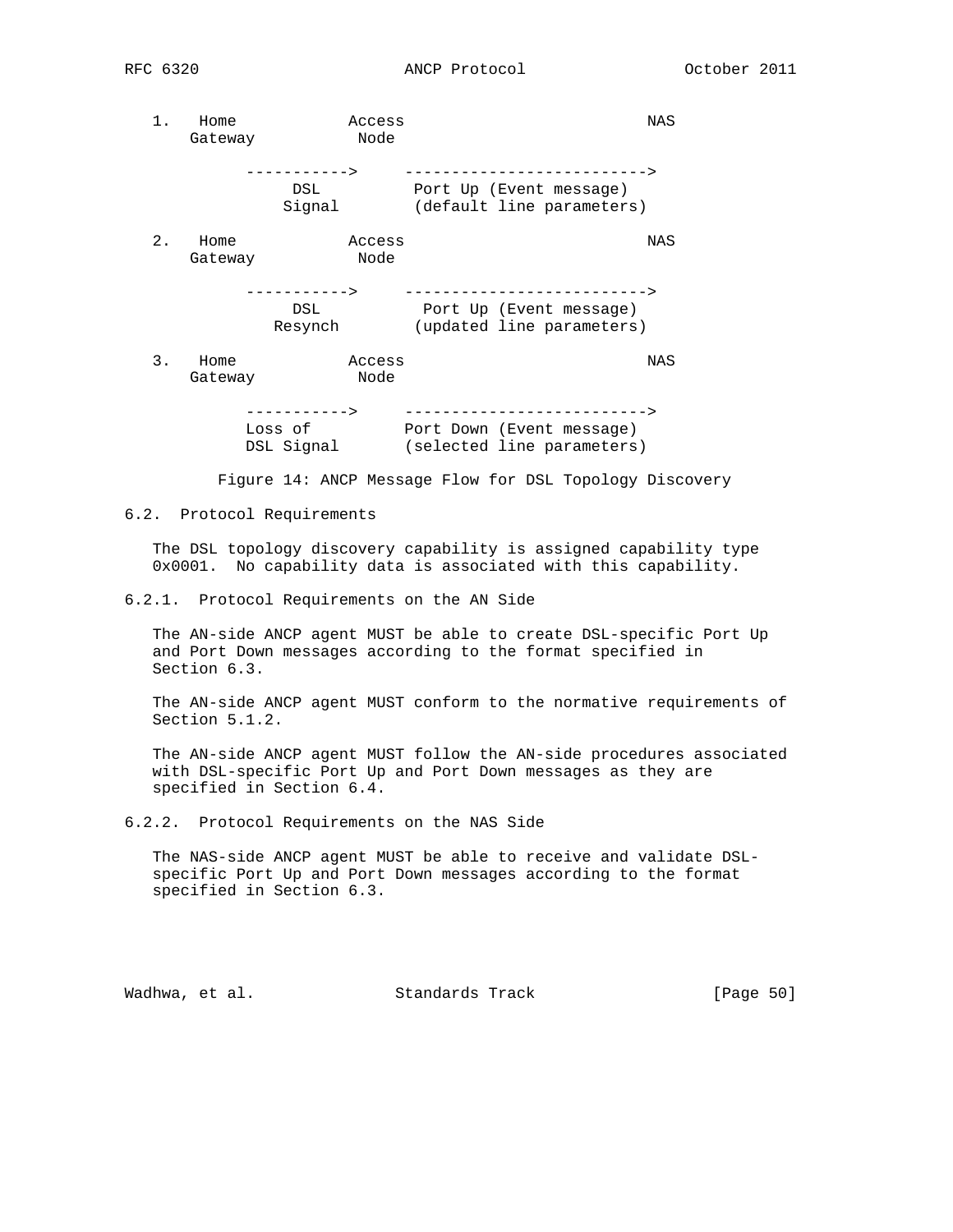The NAS-side ANCP agent MUST conform to the normative requirements of Section 5.1.2.

 The NAS-side ANCP agent MUST follow the NAS-side procedures associated with DSL-specific Port Up and Port Down messages as they are specified in Section 6.4.

6.3. ANCP Port Up and Port Down Event Message Descriptions

 The format of the ANCP Port Up and Port Down Event messages is shown in Figure 15.

0  $1$  2 3 0 1 2 3 4 5 6 7 8 9 0 1 2 3 4 5 6 7 8 9 0 1 2 3 4 5 6 7 8 9 0 1 +-+-+-+-+-+-+-+-+-+-+-+-+-+-+-+-+-+-+-+-+-+-+-+-+-+-+-+-+-+-+-+-+ | TCP/IP Encapsulating Header (Section 3.2) | +-+-+-+-+-+-+-+-+-+-+-+-+-+-+-+-+-+-+-+-+-+-+-+-+-+-+-+-+-+-+-+-+ ANCP General Message Header  $(Section 3.6.1)$  | | +-+-+-+-+-+-+-+-+-+-+-+-+-+-+-+-+-+-+-+-+-+-+-+-+-+-+-+-+-+-+-+-+ | | Unused (20 bytes) | | +-+-+-+-+-+-+-+-+-+-+-+-+-+-+-+-+-+-+-+-+-+-+-+-+-+-+-+-+-+-+-+-+  $|x|x|x|x|x|x|$  Message Type | Tech Type | Reserved | +-+-+-+-+-+-+-+-+-+-+-+-+-+-+-+-+-+-+-+-+-+-+-+-+-+-+-+-+-+-+-+-+ | # of TLVs | Extension Block length (bytes)| +-+-+-+-+-+-+-+-+-+-+-+-+-+-+-+-+-+-+-+-+-+-+-+-+-+-+-+-+-+-+-+-+ | | Access line identifying TLV(s) | | +-+-+-+-+-+-+-+-+-+-+-+-+-+-+-+-+-+-+-+-+-+-+-+-+-+-+-+-+-+-+-+-+ | DSL-Line-Attributes TLV | (MANDATORY in Port Up, OPTIONAL in Port Down) | | +-+-+-+-+-+-+-+-+-+-+-+-+-+-+-+-+-+-+-+-+-+-+-+-+-+-+-+-+-+-+-+-+

 NOTE: TLVs MAY be in a different order from what is shown in this figure.

 Figure 15: Format of the ANCP Port Up and Port Down Event Messages for DSL Topology Discovery

 See Section 3.6.1 for a description of the ANCP general message header. The Message Type field MUST be set to 80 for Port Up, 81 for Port Down. The 4-bit Result field MUST be set to zero (signifying Ignore). The 12-bit Result Code field and the 24-bit Transaction

Wadhwa, et al. Standards Track [Page 51]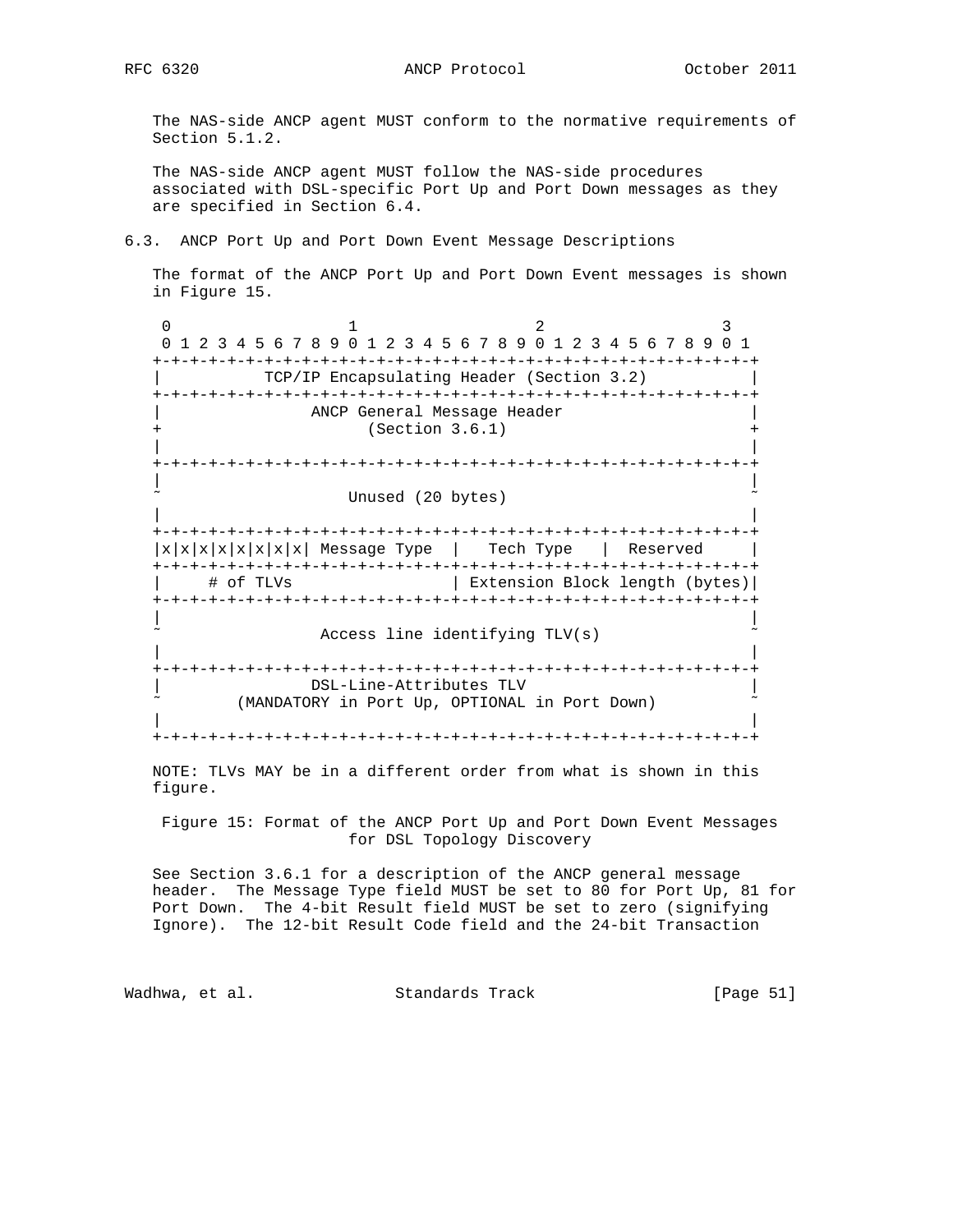Identifier field MUST also be set to zeroes. Other fields in the general header MUST be set a as described in Section 3.6.

 The five-word Unused field is a historical leftover. The handling of unused/reserved fields is described in Section 3.4.

 The remaining message fields belong to the "extension block", and are described as follows:

- Extension Flags  $(8 \text{ bits})$ : The flag bits denoted by 'x' are currently unspecified and reserved.
- Message Type (8 bits): Message Type has the same value as in the general header (i.e., 80 or 81).

Tech Type (8 bits): MUST be set to 0x05 (DSL).

- Reserved (8 bits): set as described in Section 3.4.
- # of TLVs (16 bits): The number of TLVs that follow, not counting TLVs encapsulated within other TLVs.
- Extension Block Length (16 bits): The total length of the TLVs carried in the extension block in bytes, including any padding within individual TLVs.
- TLVs: One or more TLVs to identify a DSL access line and zero or more TLVs to define its characteristics.

## 6.4. Procedures

6.4.1. Procedures on the AN Side

 The AN-side ANCP agent creates and transmits a DSL-specific Port Up or Port Down message when requested by the AN control application and presented with the information needed to build a valid message. It is RECOMMENDED that the Access Node use a dampening mechanism per DSL access line to control the rate at which state changes are communicated to the NAS.

 At the top level, the extension block within a DSL-specific Port Up or Port Down message MUST include TLVs from Section 5.1.2 to identify the DSL access line.

 TLVs presenting DSL access line attributes (i.e., the TLVs specified in Section 6.5) MUST be encapsulated within the DSL-Line-Attributes TLV. When the DSL-Line-Attributes TLV is present in a message, it MUST contain at least one such TLV and will generally contain more

Wadhwa, et al. Standards Track [Page 52]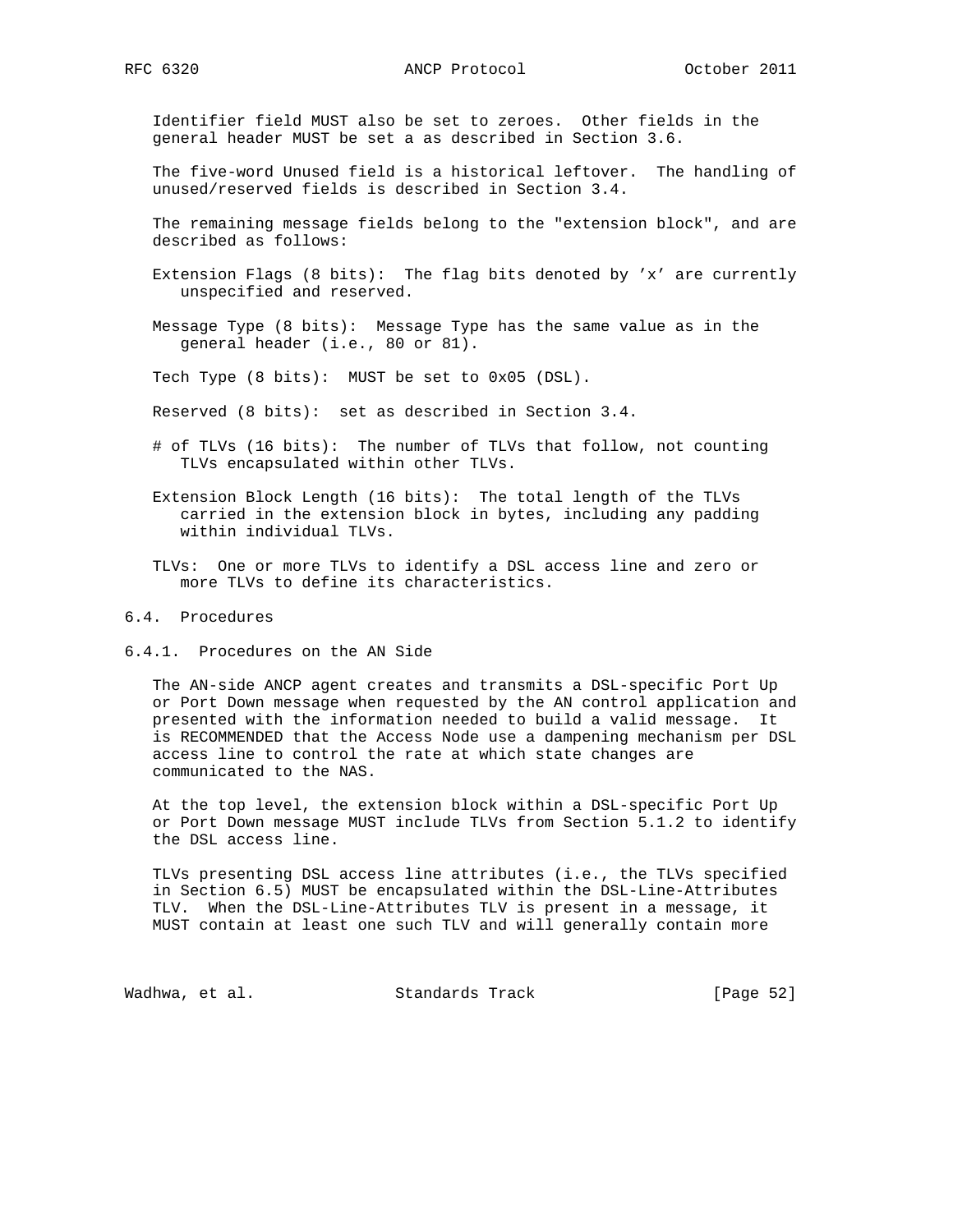than one. In the Port Up message, the DSL-Line-Attributes TLV MUST be present. In the Port Down message, the DSL-Line-Attributes TLV MAY be present.

6.4.2. Procedures on the NAS Side

 The NAS-side ANCP agent MUST be prepared to receive Port Up and Port Down messages for a given DSL access line or logical port at any time after negotiation of an adjacency has been completed. It is possible for two Port Up messages in succession to be received for the same DSL access line without an intervening Port Down message, and vice versa.

 The NAS-side ANCP agent SHOULD validate each message against the specifications given in Section 6.3 and the TLV specifications given in Sections 5.1.2 and 6.5. If it finds an error, it MAY generate a Generic Response message containing an appropriate Result Code value. If it does so, the message MUST contain copies of all of the identifier TLVs from Section 5.1.2 that were present in the Port Up or Port Down message. The message MUST also contain a Status-Info TLV that in turn contains other information appropriate to the message header Result Code value as described in Section 3.6.1.4.

6.5. TLVs for DSL Line Attributes

 As specified above, the DSL-Line-Attributes TLV is inserted into the Port Up or Port Down message at the top level. The remaining TLVs defined below are encapsulated within the DSL-Line-Attributes TLV.

6.5.1. DSL-Line-Attributes TLV

Type: 0x0004

 Description: This TLV encapsulates attribute values for a DSL access line serving a subscriber.

Length: Variable (up to 1023 bytes)

 Value: One or more encapsulated TLVs corresponding to DSL access line attributes. The DSL-Line-Attributes TLV MUST contain at least one TLV when it is present in a Port Up or Port Down message. The actual contents are determined by the AN control application.

Wadhwa, et al. Standards Track (Page 53)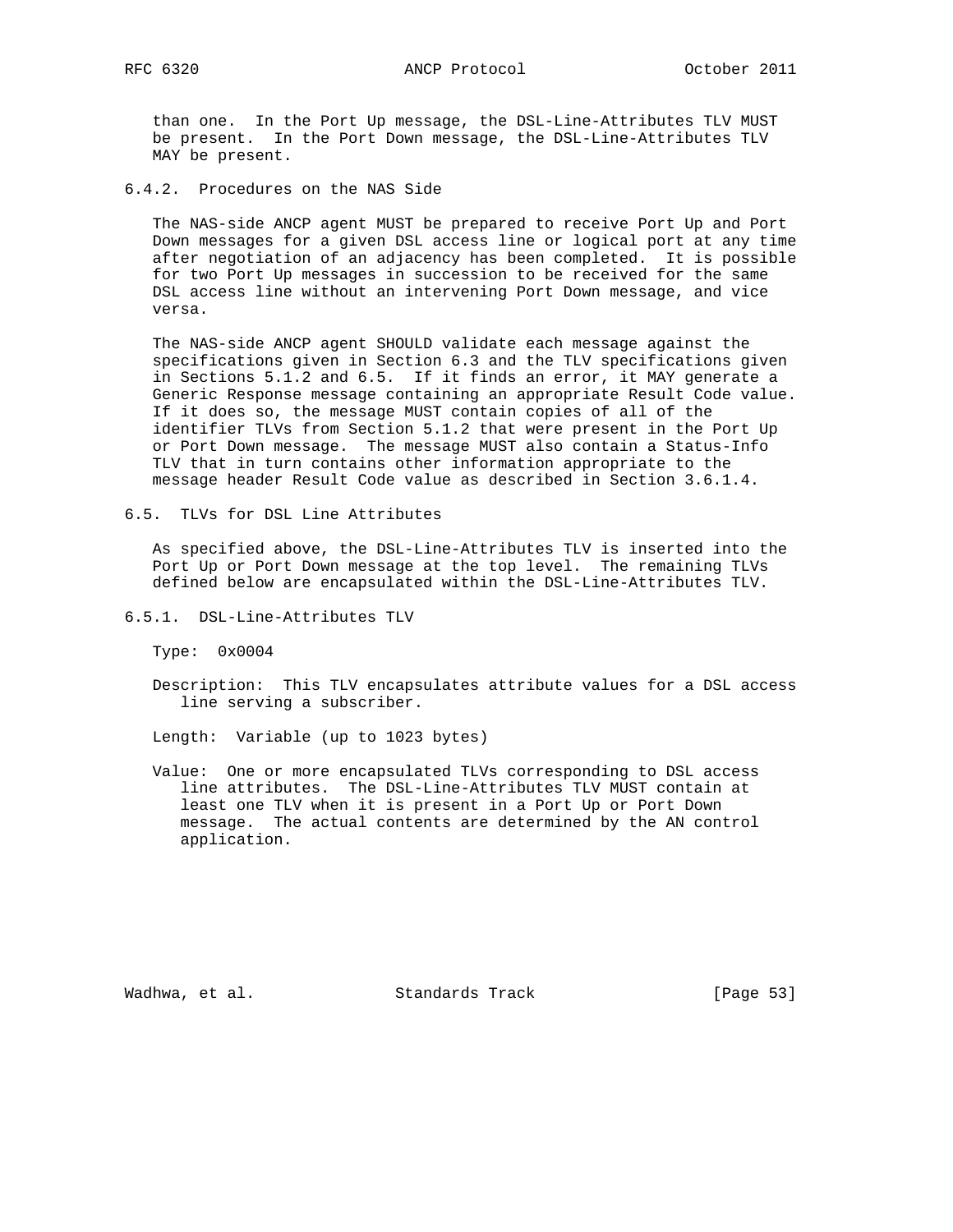6.5.2. DSL-Type TLV

Type: 0x0091

Description: Indicates the type of transmission system in use.

Length: 4 bytes

Value: 32-bit unsigned integer

```
ADSL1 = 1ADSL2 = 2ADSL2+ = 3VDSL1 = 4VDSL2 = 5SDSL = 6 OTHER = 0
```
6.5.3. Actual-Net-Data-Rate-Upstream TLV

Type: 0x0081

Description: Actual upstream net data rate on a DSL access line.

Length: 4 bytes

Value: Rate in kbits/s as a 32-bit unsigned integer

6.5.4. Actual-Net-Data-Rate-Downstream TLV

Type: 0x0082

Description: Actual downstream net data rate on a DSL access line.

Length: 4 bytes

Value: Rate in kbits/s as a 32-bit unsigned integer

Wadhwa, et al. Standards Track [Page 54]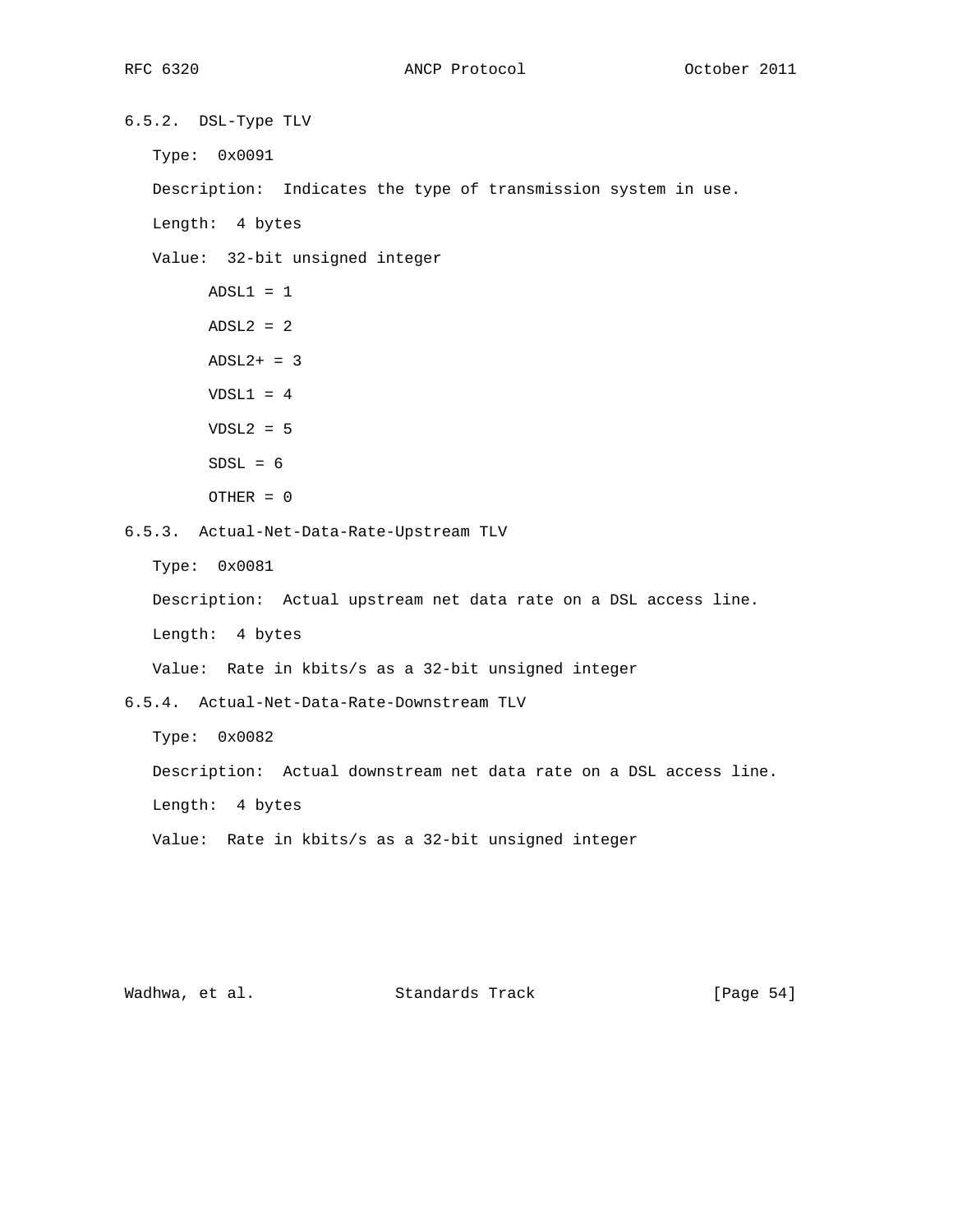6.5.5. Minimum-Net-Data-Rate-Upstream TLV

Type: 0x0083

Description: Minimum upstream net data rate desired by the operator.

Length: 4 bytes

Value: Rate in kbits/s as a 32-bit unsigned integer

6.5.6. Minimum-Net-Data-Rate-Downstream TLV

Type: 0x0084

 Description: Minimum downstream net data rate desired by the operator.

Length: 4 bytes

Value: Rate in kbits/s as a 32-bit unsigned integer

6.5.7. Attainable-Net-Data-Rate-Upstream TLV

Type: 0x0085

 Description: Maximum net upstream rate that can be attained on the DSL access line.

Length: 4 bytes

Value: Rate in kbits/s as a 32-bit unsigned integer

6.5.8. Attainable-Net-Data-Rate-Downstream TLV

Type: 0x0086

 Description: Maximum net downstream rate that can be attained on the DSL access line.

Length: 4 bytes

Value: Rate in kbits/s as a 32-bit unsigned integer

Wadhwa, et al. Standards Track [Page 55]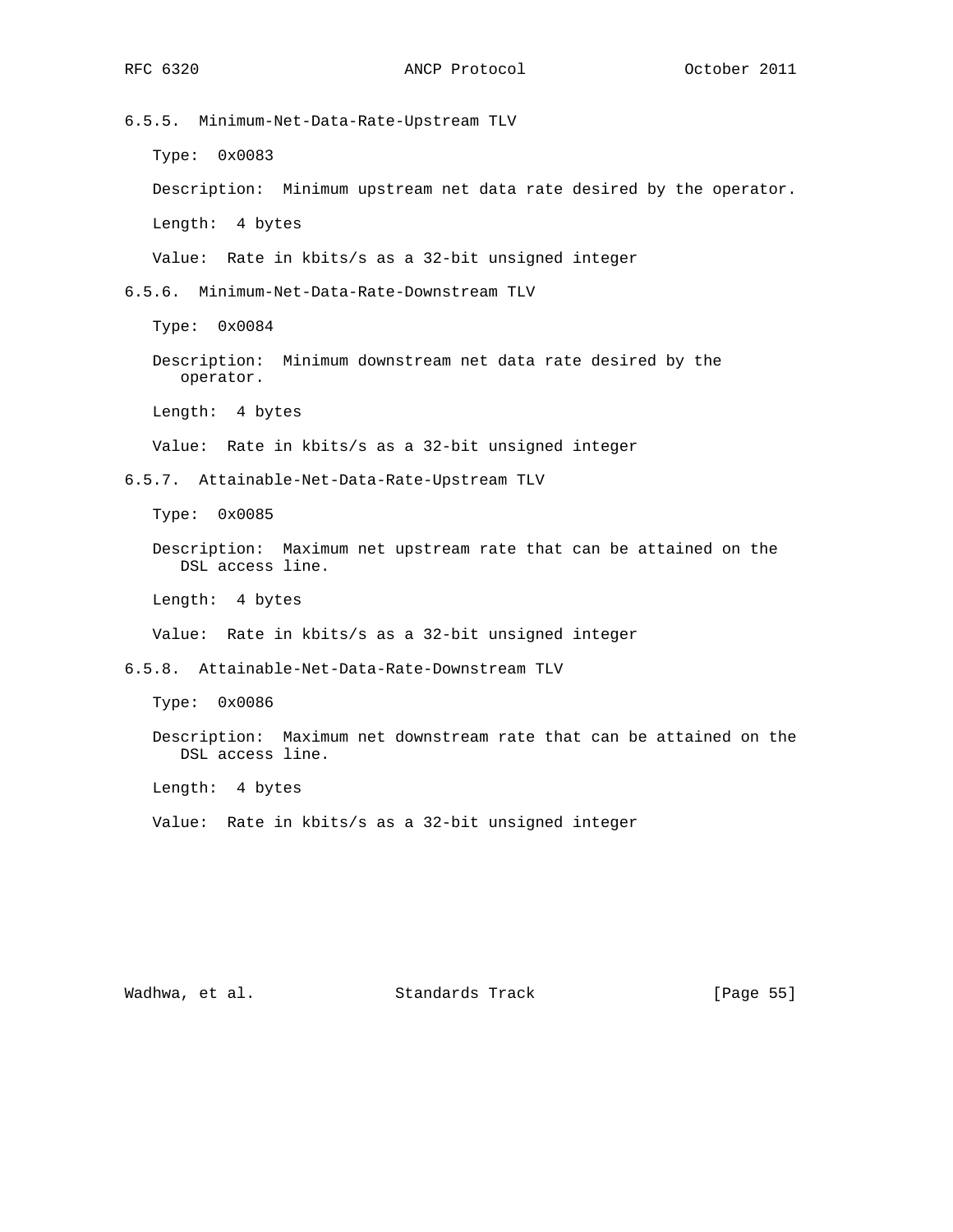6.5.9. Maximum-Net-Data-Rate-Upstream TLV Type: 0x0087 Description: Maximum net upstream data rate desired by the operator. Length: 4 bytes Value: Rate in kbits/s as a 32-bit unsigned integer 6.5.10. Maximum-Net-Data-Rate-Downstream TLV Type: 0x0088 Description: Maximum net downstream data rate desired by the operator. Length: 4 bytes Value: Rate in kbits/s as a 32-bit unsigned integer 6.5.11. Minimum-Net-Low-Power-Data-Rate-Upstream TLV Type: 0x0089 Description: Minimum net upstream data rate desired by the operator in low power state. Length: 4 bytes Value: Rate in kbits/s as a 32-bit unsigned integer 6.5.12. Minimum-Net-Low-Power-Data-Rate-Downstream TLV Type: 0x008A Description: Minimum net downstream data rate desired by the operator in low power state. Length: 4 bytes Value: Rate in kbits/s as a 32-bit unsigned integer

Wadhwa, et al. Standards Track [Page 56]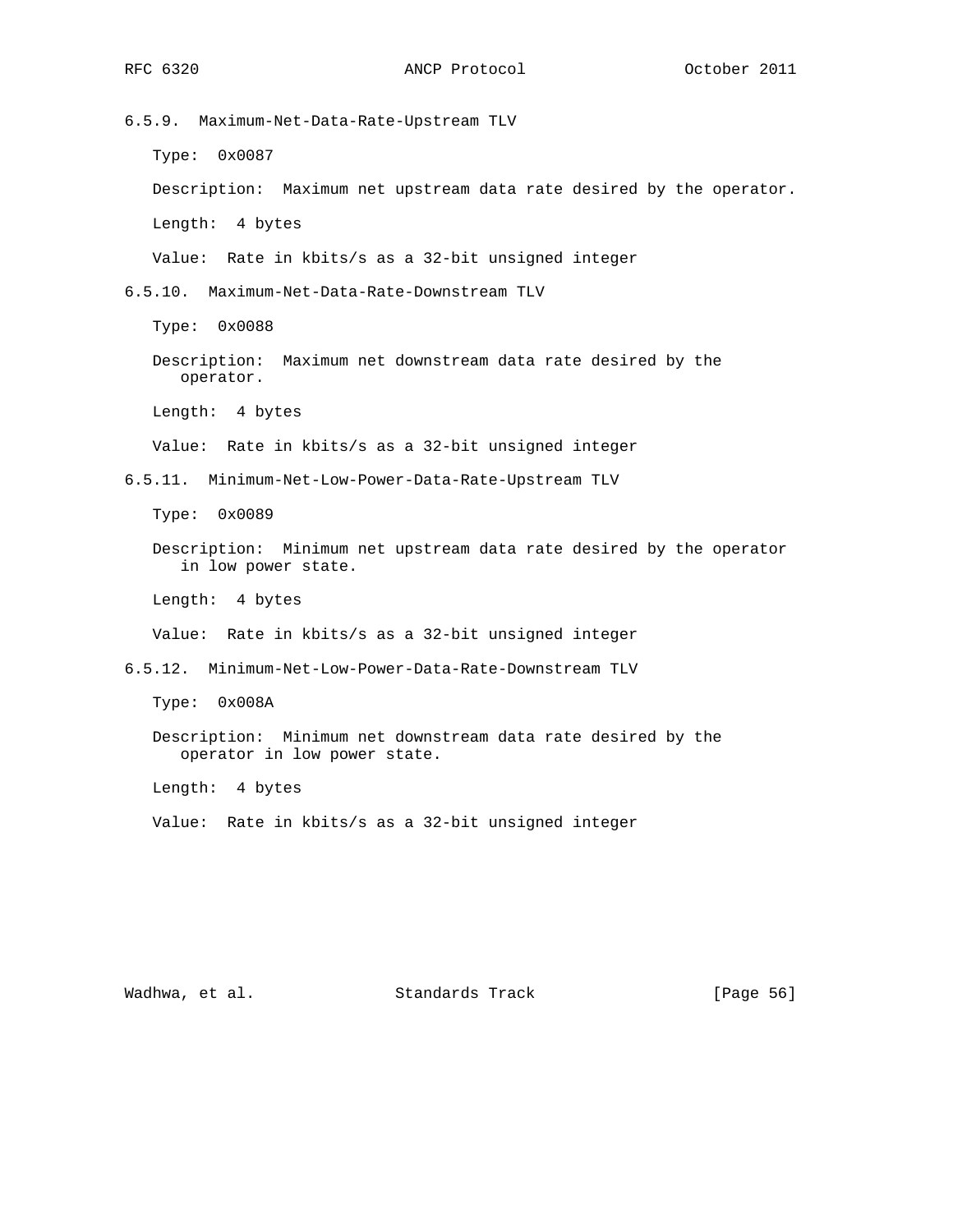6.5.13. Maximum-Interleaving-Delay-Upstream TLV Type: 0x008B Description: Maximum one-way interleaving delay. Length: 4 bytes Value: Time in ms as a 32-bit unsigned integer 6.5.14. Actual-Interleaving-Delay-Upstream TLV Type: 0x008C Description: Value corresponding to the interleaver setting. Length: 4 bytes Value: Time in ms as a 32-bit unsigned integer 6.5.15. Maximum-Interleaving-Delay-Downstream TLV Type: 0x008D Description: Maximum one-way interleaving delay. Length: 4 bytes Value: Time in ms as a 32-bit unsigned integer 6.5.16. Actual-Interleaving-Delay-Downstream Type: 0x008E Description: Value corresponding to the interleaver setting. Length: 4 bytes

Value: Time in ms as a 32-bit unsigned integer

Wadhwa, et al. Standards Track [Page 57]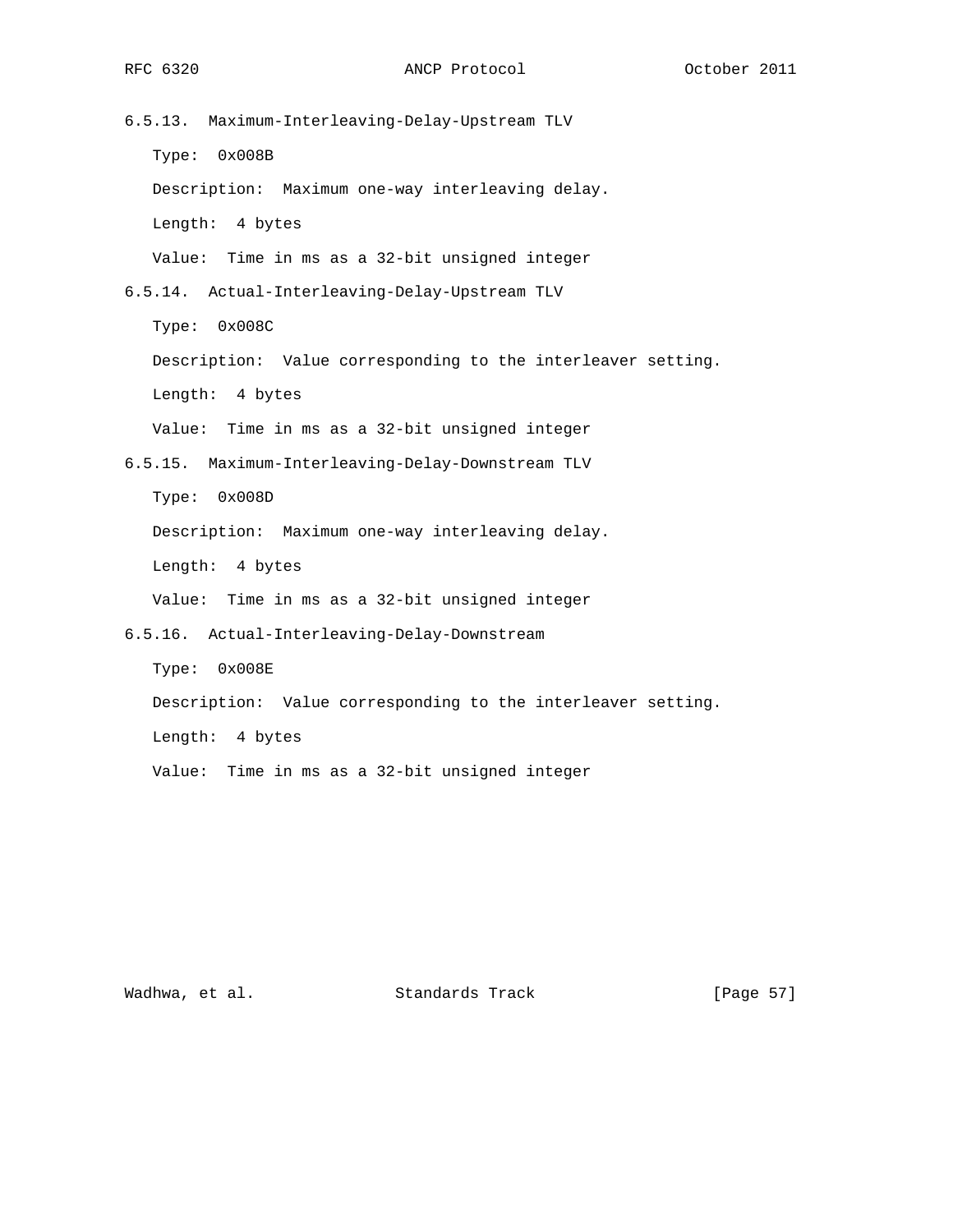6.5.17. DSL-Line-State TLV

Type: 0x008F

Description: The state of the DSL access line.

Length: 4 bytes

Value: 32-bit unsigned integer

 SHOWTIME = 1  $IDLE = 2$ 

SILENT = 3

6.5.18. Access-Loop-Encapsulation TLV

Type: 0x0090

 Description: The data link protocol and, optionally, the encapsulation overhead on the access loop. When this TLV is present, at least the data link protocol MUST be indicated. The encapsulation overhead MAY be indicated. The Access Node MAY choose to not convey the encapsulation on the access loop by specifying values of 0 (NA) for the two encapsulation fields.

Length: 3 bytes

 Value: The 3 bytes (most to least significant) and valid set of values for each byte are defined as follows:

 Byte 1: Data Link  $ATM$  AAL $5 = 0$  $ETHERNET = 1$  Byte 2: Encapsulation 1  $NA = 0$ Untagged Ethernet = 1

Single-tagged Ethernet = 2

Double-tagged Ethernet = 3

Wadhwa, et al. Standards Track [Page 58]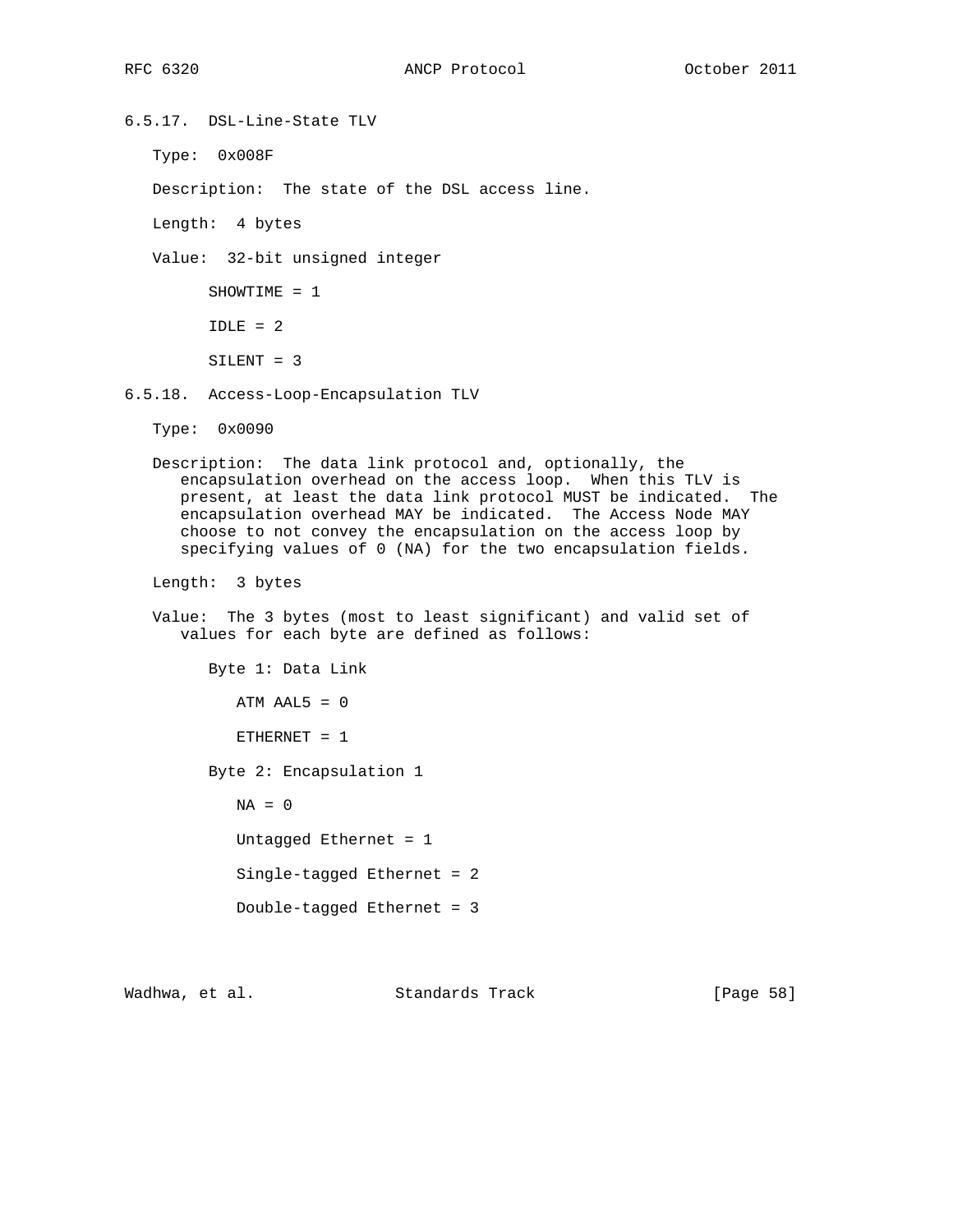Byte 3: Encapsulation 2  $NA = 0$  PPPoA LLC = 1 PPPoA Null = 2 IPoA LLC = 3  $IPoA Null = 4$  Ethernet over AAL5 LLC with FCS = 5 Ethernet over AAL5 LLC without FCS = 6 Ethernet over AAL5 NULL with FCS = 7 Ethernet over AAL5 NULL without FCS = 8 The Access-Loop-Encapsulation TLV is illustrated in Figure 16.

 $0$  and  $1$  and  $2$  3 0 1 2 3 4 5 6 7 8 9 0 1 2 3 4 5 6 7 8 9 0 1 2 3 4 5 6 7 8 9 0 1 +-+-+-+-+-+-+-+-+-+-+-+-+-+-+-+-+-+-+-+-+-+-+-+-+-+-+-+-+-+-+-+-+ | TLV Type = 0x0090 | Length = 3 | +-+-+-+-+-+-+-+-+-+-+-+-+-+-+-+-+-+-+-+-+-+-+-+-+-+-+-+-+-+-+-+-+ | Data link | Encaps 1 | Encaps 2 | Padding (=0) | +-+-+-+-+-+-+-+-+-+-+-+-+-+-+-+-+-+-+-+-+-+-+-+-+-+-+-+-+-+-+-+-+

Figure 16: The Access-Loop-Encapsulation TLV

 The use case for ANCP-based DSL Line Configuration is described in Section 3.2 of [RFC5851].

 Triggered by topology information reporting a new DSL access line or triggered by a subsequent user session establishment (via PPP or DHCP), RADIUS/AAA sends service parameters to the NAS control application for configuration on the access line. The NAS control application passes the request on to the NAS-side agent, which sends the information to the AN by means of a Port Management (line configuration) message. The AN-side agent passes this information up to the AN control application, which applies it to the line. Figure 17 summarizes the interaction.

Wadhwa, et al. Standards Track [Page 59]

<sup>7.</sup> ANCP-Based DSL Line Configuration

<sup>7.1.</sup> Control Context (Informative)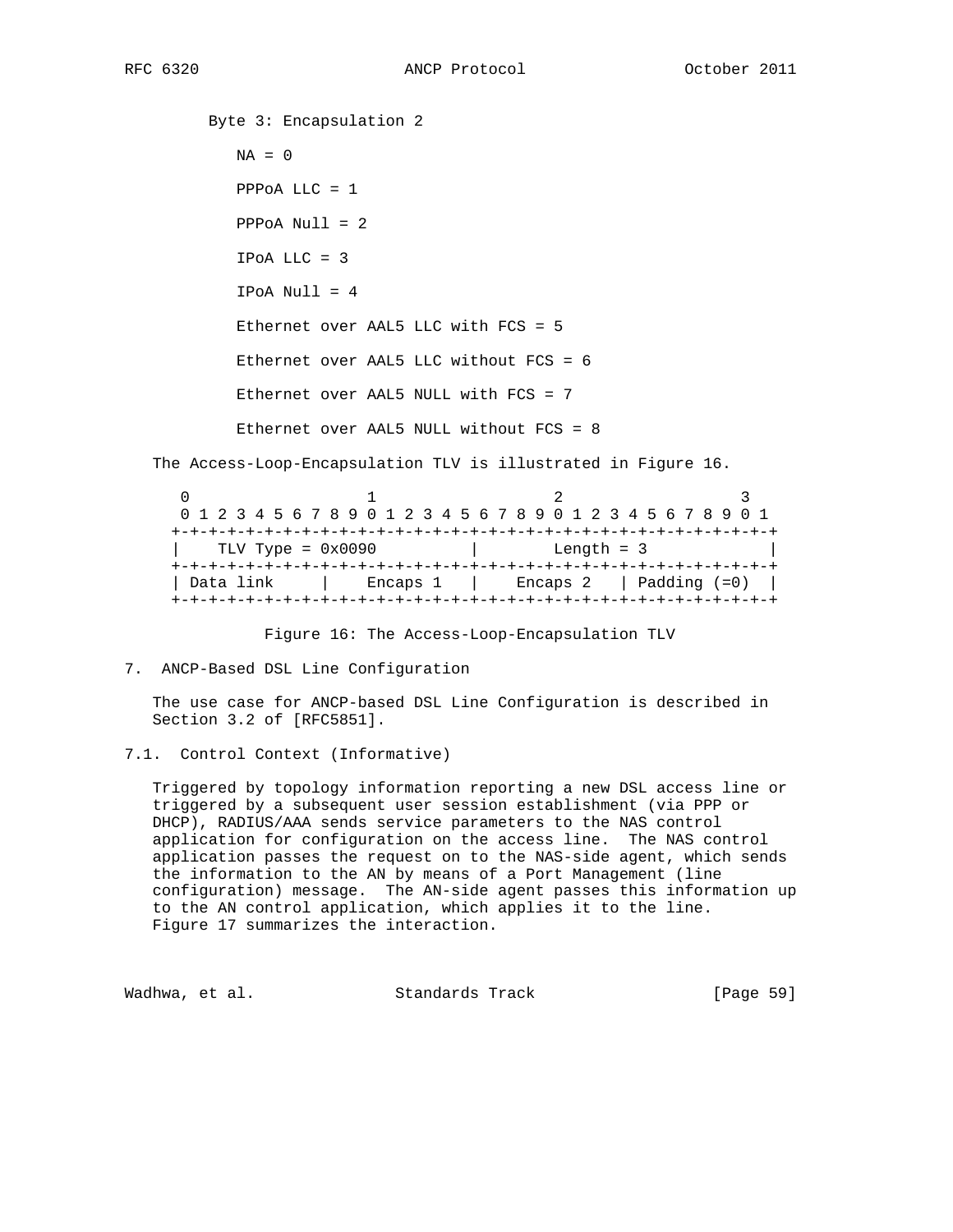Home Access NAS RADIUS/AAA Gateway Node Policy Server -----------> ---------------> DSL Port Up message) Signal (line parameters) --------------------------------> --------------> PPP/DHCP Session **Authentication &**  authorization <---------------- Port Management message (line configuration) Figure 17: Message Flow - ANCP Mapping for Initial Line Configuration The NAS could update the line configuration as a result of a subscriber service change (e.g., triggered by the policy server). Figure 18 summarizes the interaction. User Home **Access** NAS Gateway Node --------------------------> PPP/DHCP Session ----------------------------------------------------> Web portal, Service on demand  $OSS$ , etc. | <----------- RADIUS/AAA Change of Policy Server authorization <------------ Port Management message (new profile) OSS: Operations Support System

Figure 18: Message Flow - ANCP Mapping for Updated Line Configuration

Wadhwa, et al. Standards Track [Page 60]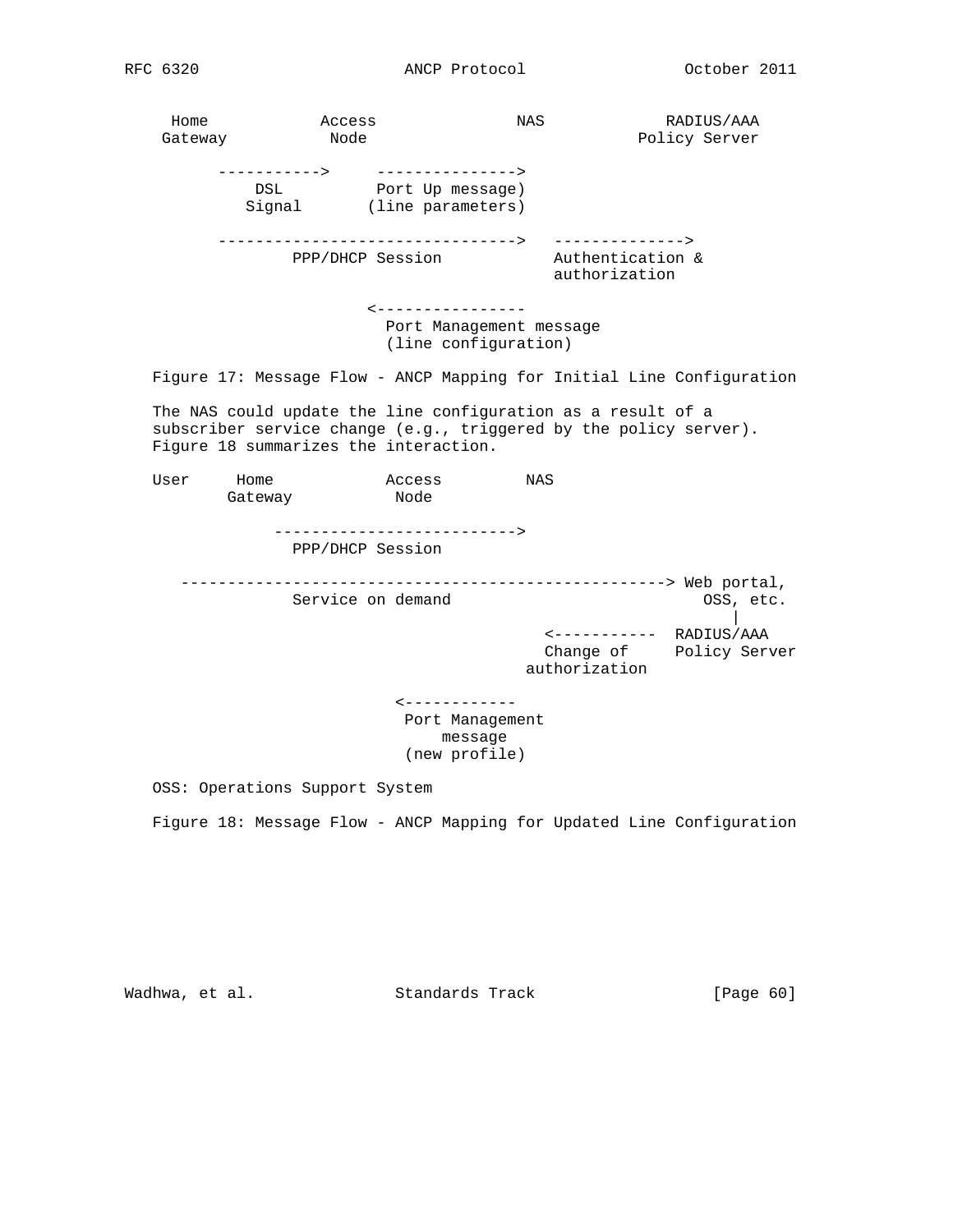### 7.2. Protocol Requirements

 The DSL access line configuration capability is assigned capability type 0x0002. No capability data is associated with this capability.

### 7.2.1. Protocol Requirements on the NAS Side

 The NAS-side ANCP agent MUST be able to create DSL-specific Port Management (line configuration) messages according to the format specified in Section 7.3.

 The NAS-side ANCP agent MUST conform to the normative requirements of Section 5.1.2.

 The NAS-side ANCP agent MUST follow the NAS-side procedures associated with DSL-specific Port Management (line configuration) messages as they are specified in Section 7.4.

7.2.2. Protocol Requirements on the AN Side

 The AN-side ANCP agent MUST conform to the normative requirements of Section 5.1.2.

 The AN-side ANCP agent MUST be able to receive and validate DSL specific Port Management (line configuration) messages according to the format specified in Section 7.3.

 The AN-side ANCP agent MUST follow the AN-side procedures associated with DSL-specific Port Management (line configuration) messages as specified in Section 7.4.

Wadhwa, et al. Standards Track [Page 61]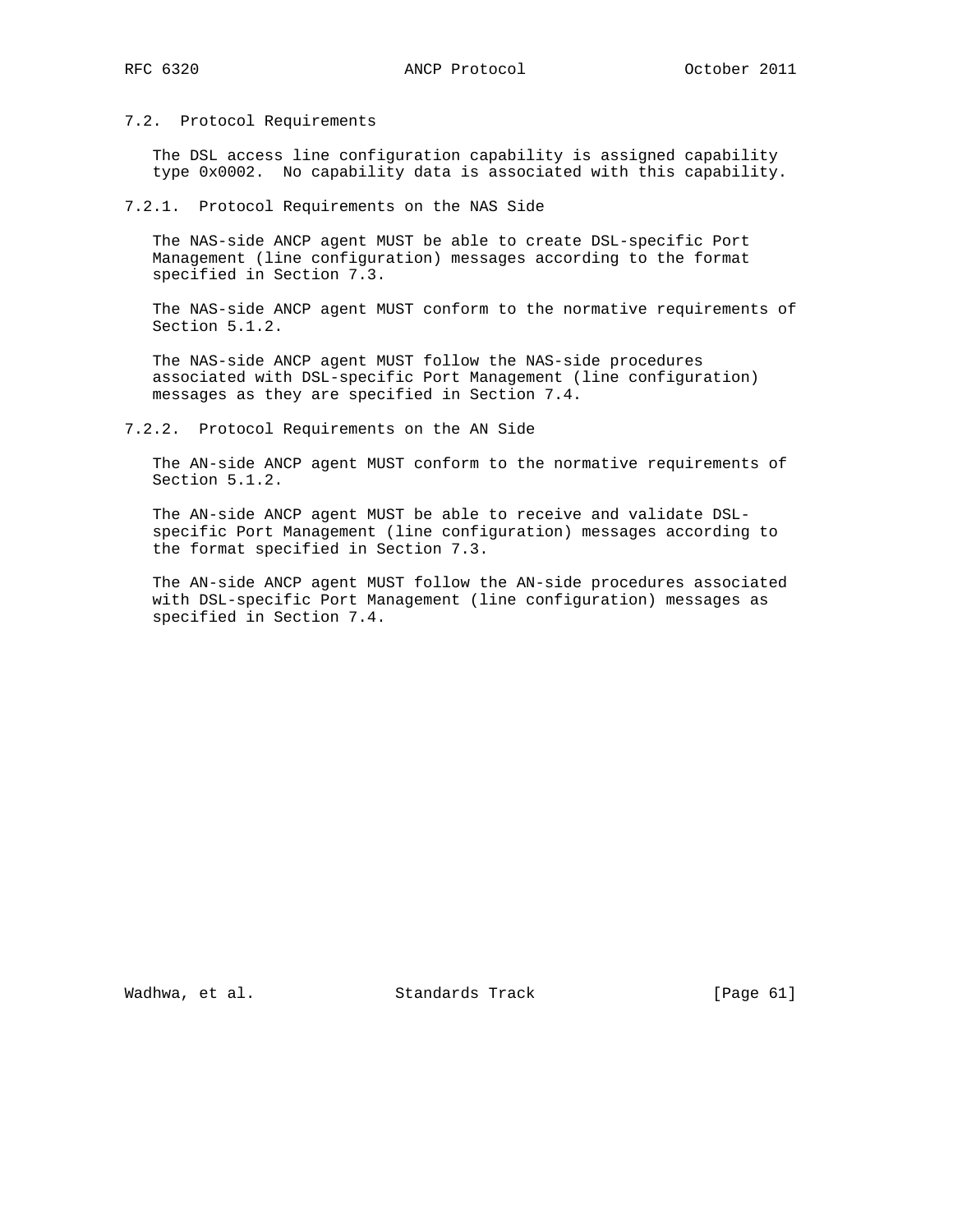7.3. ANCP Port Management (Line Configuration) Message Format

 The ANCP Port Management message for DSL access line configuration has the format shown in Figure 19.

0  $1$  2 3 0 1 2 3 4 5 6 7 8 9 0 1 2 3 4 5 6 7 8 9 0 1 2 3 4 5 6 7 8 9 0 1 +-+-+-+-+-+-+-+-+-+-+-+-+-+-+-+-+-+-+-+-+-+-+-+-+-+-+-+-+-+-+-+-+ | TCP/IP Encapsulating Header (Section 3.2) | +-+-+-+-+-+-+-+-+-+-+-+-+-+-+-+-+-+-+-+-+-+-+-+-+-+-+-+-+-+-+-+-+ ANCP General Message Header  $(Section 3.6.1)$  | | +-+-+-+-+-+-+-+-+-+-+-+-+-+-+-+-+-+-+-+-+-+-+-+-+-+-+-+-+-+-+-+-+ | | Unused (12 bytes) | | +-+-+-+-+-+-+-+-+-+-+-+-+-+-+-+-+-+-+-+-+-+-+-+-+-+-+-+-+-+-+-+-+ | Unused (2 bytes) | Function=8 | X-Function=0 | +-+-+-+-+-+-+-+-+-+-+-+-+-+-+-+-+-+-+-+-+-+-+-+-+-+-+-+-+-+-+-+-+ Unused (4 bytes) +-+-+-+-+-+-+-+-+-+-+-+-+-+-+-+-+-+-+-+-+-+-+-+-+-+-+-+-+-+-+-+-+  $|x|x|x|x|x|x|x|$  Message Type | Reserved | +-+-+-+-+-+-+-+-+-+-+-+-+-+-+-+-+-+-+-+-+-+-+-+-+-+-+-+-+-+-+-+-+ | # of TLVs | Extension Block length (bytes)| +-+-+-+-+-+-+-+-+-+-+-+-+-+-+-+-+-+-+-+-+-+-+-+-+-+-+-+-+-+-+-+-+ | | Access line identifying TLV(s) | | +-+-+-+-+-+-+-+-+-+-+-+-+-+-+-+-+-+-+-+-+-+-+-+-+-+-+-+-+-+-+-+-+ | | Line configuration  $TLV(s)$  | | +-+-+-+-+-+-+-+-+-+-+-+-+-+-+-+-+-+-+-+-+-+-+-+-+-+-+-+-+-+-+-+-+

 NOTE: TLVs MAY be in a different order from what is shown in this figure.

Figure 19: Port Management Message for DSL Line Configuration

 See Section 3.6 for a description of the ANCP general message header. The Message Type field MUST be set to 32. The 12-bit Result Code field MUST be set to 0x0. The 4-bit Result field MUST be set to either 0x1 (Nack) or 0x2 (AckAll), as determined by policy on the NAS. The 24-bit Transaction Identifier field MUST be set to a positive value. Other fields in the general header MUST be set as described in Section 3.6.

Wadhwa, et al. Standards Track [Page 62]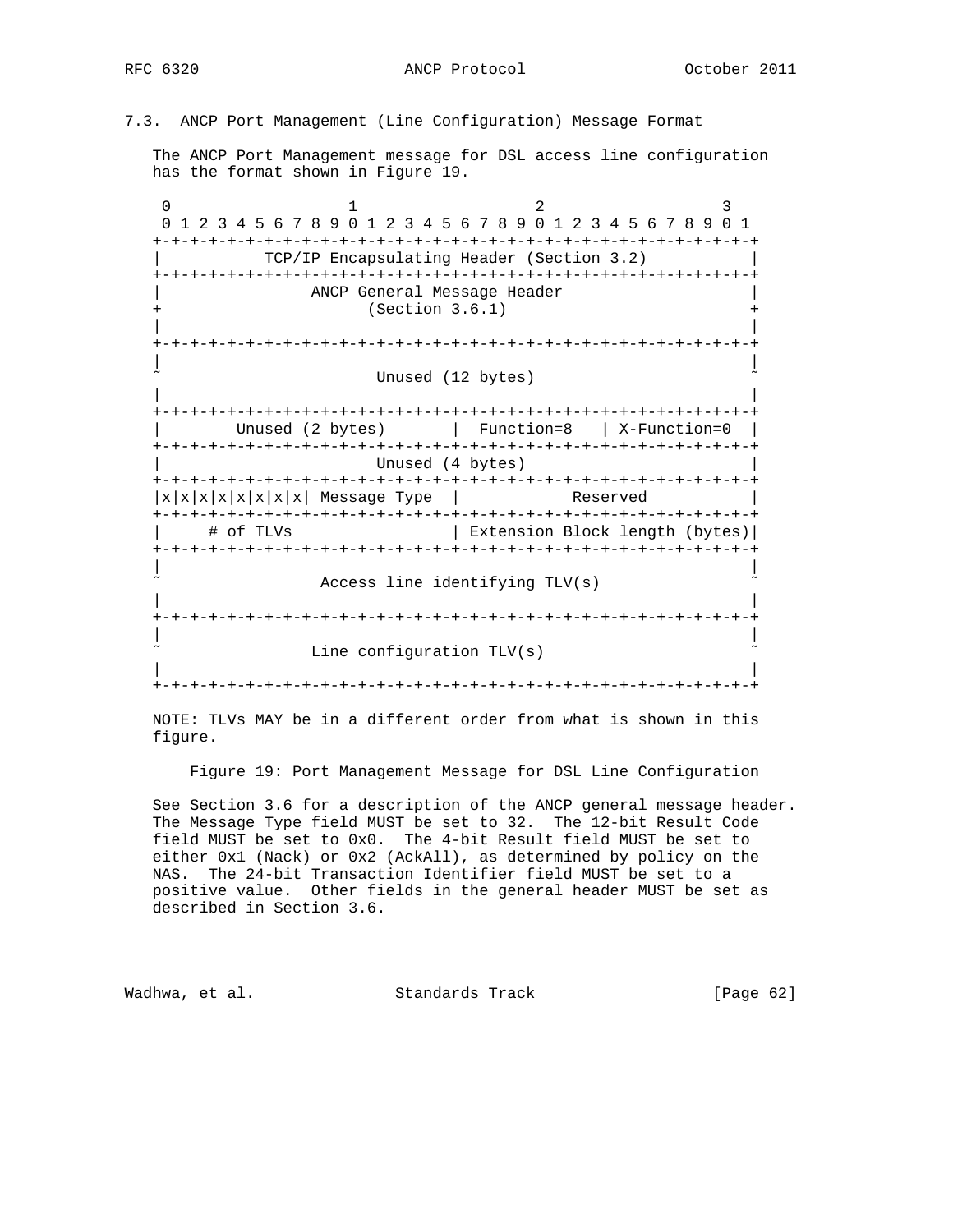The handling of the various unused/reserved fields is described in Section 3.4.

The remaining message fields are described as follows:

- Function (8 bits): Action to be performed. For line configuration, Function MUST be set to 8 (Configure Connection Service Data). This action type requests the Access Node (i.e., DSLAM) to apply service configuration data contained in the line configuration TLVs to the DSL access line designated by the access line identifying TLVs.
- X-Function (8 bits): Qualifies the action set by Function. For DSL access line configuration, this field MUST be set to 0.
- Extension Flags (8 bits): The flag bits denoted by 'x' before the Message Type field are reserved for future use.
- Message Type (8 bits): Message Type has the same value as in the general header (i.e., 32).

Reserved (16 bits): Reserved for future use.

- # of TLVs (16 bits): The number of TLVs that follow, not counting TLVs encapsulated within other TLVs.
- Extension Block Length (16 bits): The total length of the TLVs carried in the extension block in bytes, including any padding within individual TLVs.
- TLVs: Two or more TLVs to identify a DSL access line and configure its service data.

 Other ANCP capabilities, either specific to DSL or technology independent, MAY reuse the Port Management message for service configuration. If the settings of the fixed fields are compatible with the settings just described, the same Port Management message that is used for DSL access line configuration MAY be used to carry TLVs relating to the other capabilities that apply to the same DSL access line.

 Use of the Port Management message for configuration MAY also be generalized to other access technologies, if the respective capabilities specify use of access line identifiers appropriate to those technologies in place of the identifiers defined in Section 5.1.2.

Wadhwa, et al. Standards Track [Page 63]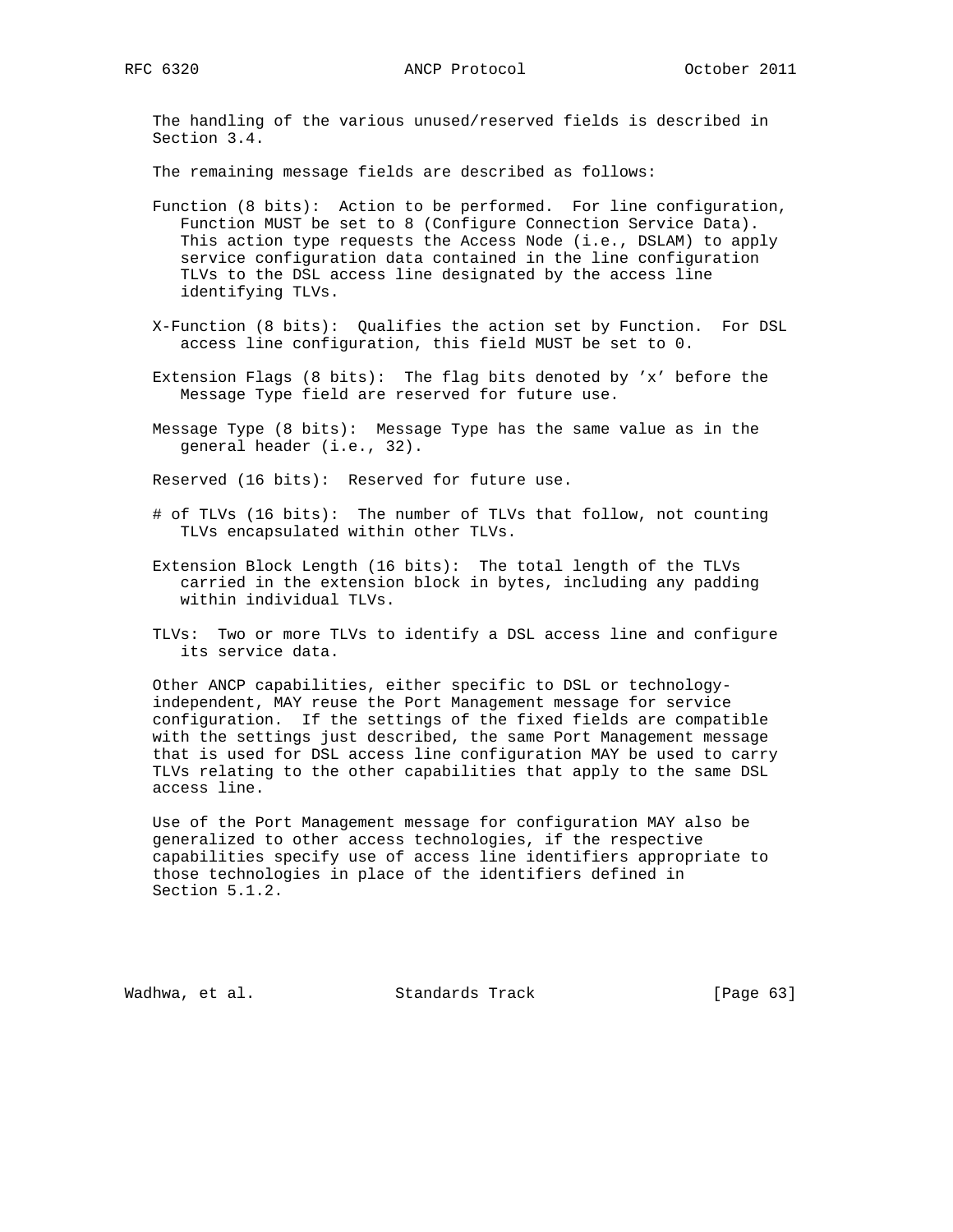# 7.4. Procedures

 Service configuration MAY be performed on an access line regardless of its current state.

## 7.4.1. Procedures on the NAS Side

 When requested by the NAS control application and presented with the necessary information to do so, the NAS-side agent MUST create and send a Port Management message with the fixed fields set as described in the previous section. The message MUST contain one or more TLVs to identify an access line according the requirements of Section 5.1.2. The NAS MUST include one or more TLVs to configure line service parameters for that line. Section 7.5 currently identifies only one such TLV, Service-Profile-Name, but other TLVs MAY be added by extensions to ANCP.

#### 7.4.2. Procedures on the AN Side

 The AN-side ANCP agent MUST be prepared to receive Port Management (line configuration) messages for a given DSL access line or logical port at any time after negotiation of an adjacency has been completed.

 The AN-side ANCP agent SHOULD validate each message against the specifications given in Section 7.3 and the TLV specifications given in Sections 5.1.2 and 7.5. If it finds an error it MUST return a Port Management response message that copies the Port Management request as it was received, but has the Result header field set to 0x04 (Failure) and the Result Code field set to the appropriate value. The AN-side agent MAY add a Status-Info TLV (Section 4.5) to provide further information on the error, particularly if this is recommended in Section 3.6.1.4 for the given Result Code value. If it does so, the various length fields and the # of TLVs field within the message MUST be adjusted accordingly.

### 7.5. TLVs for DSL Line Configuration

 Currently, only the following TLV is specified for DSL access line configuration. More TLVs may be defined in a future version of this specification or in ANCP extensions for individual service attributes of a DSL access line (e.g., rates, interleaving delay, multicast channel entitlement access-list).

Wadhwa, et al. Standards Track [Page 64]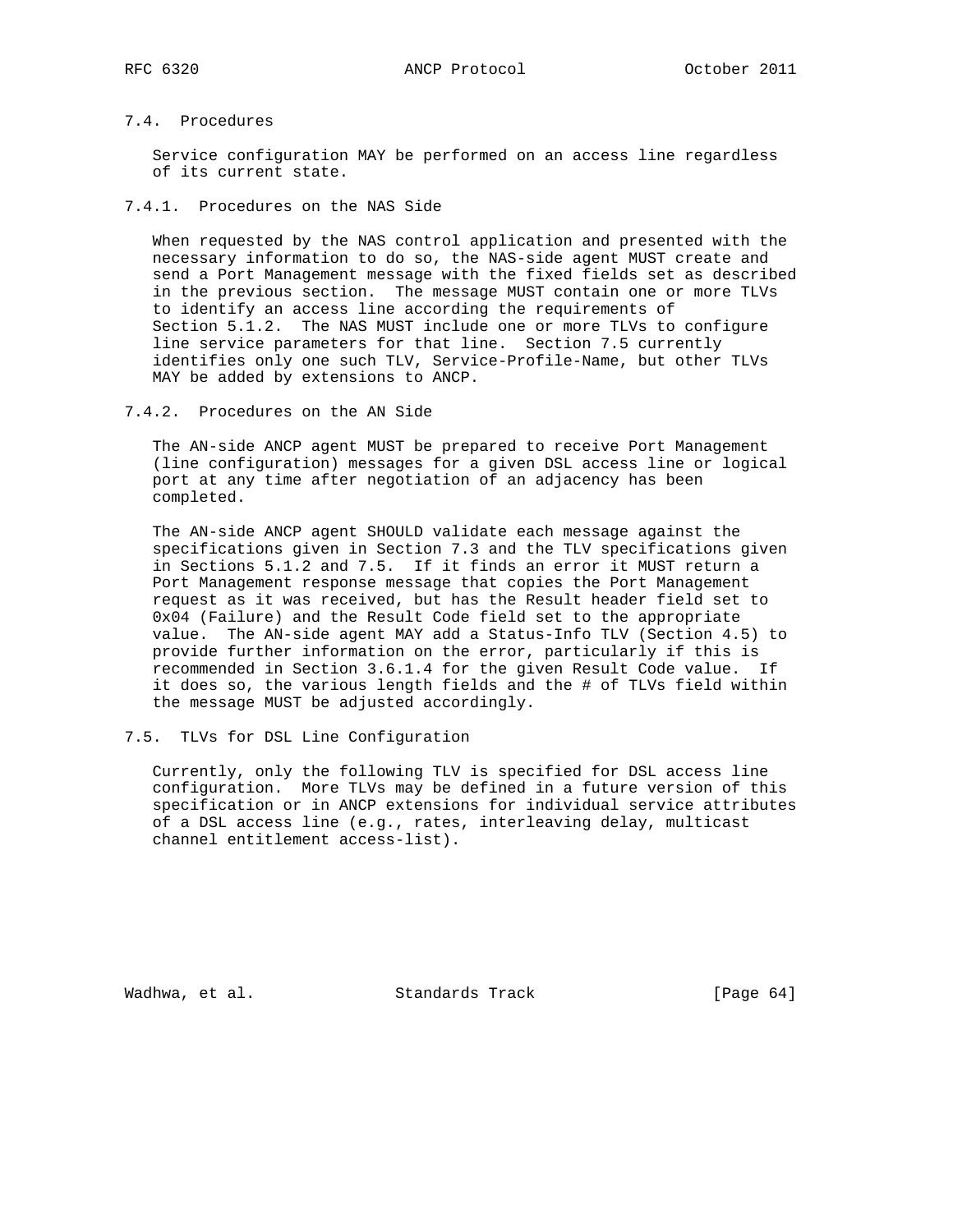7.5.1. Service-Profile-Name TLV

Type: 0x0005

 Description: Reference to a pre-configured profile on the DSLAM that contains service-specific data for the subscriber.

Length: Up to 64 bytes

 Value: ASCII string containing the profile name (which the NAS learns from a policy server after a subscriber is authorized).

8. ANCP-Based DSL Remote Line Connectivity Testing

 The use case and requirements for ANCP-Based DSL remote line connectivity testing are specified in Section 3.3 of [RFC5851].

8.1. Control Context (Informative)

 The NAS control application initiates a request for remote connectivity testing for a given access line. The NAS control application can provide loop count and timeout test parameters and opaque data for its own use with the request. The loop count parameter indicates the number of test messages or cells to be used. The timeout parameter indicates the longest that the NAS control application will wait for a result.

 The request is passed in a Port Management (Operations, Administration, and Maintenance, OAM) message. If the NAS control application has supplied test parameters, they are used; otherwise, the AN control application uses default test parameters. If a loop count parameter provided by the NAS is outside the valid range, the AN does not execute the test, but returns a result indicating that the test has failed due to an invalid parameter. If the test takes longer than the timeout value (default or provided by the NAS), the AN control application can return a failure result indicating timeout or else can send no response. The AN control application can provide a human-readable string describing the test results, for both failures and successes. If provided, this string is included in the response. Responses always include the opaque data, if any, provided by the NAS control application.

Figure 20 summarizes the interaction.

Wadhwa, et al. Standards Track [Page 65]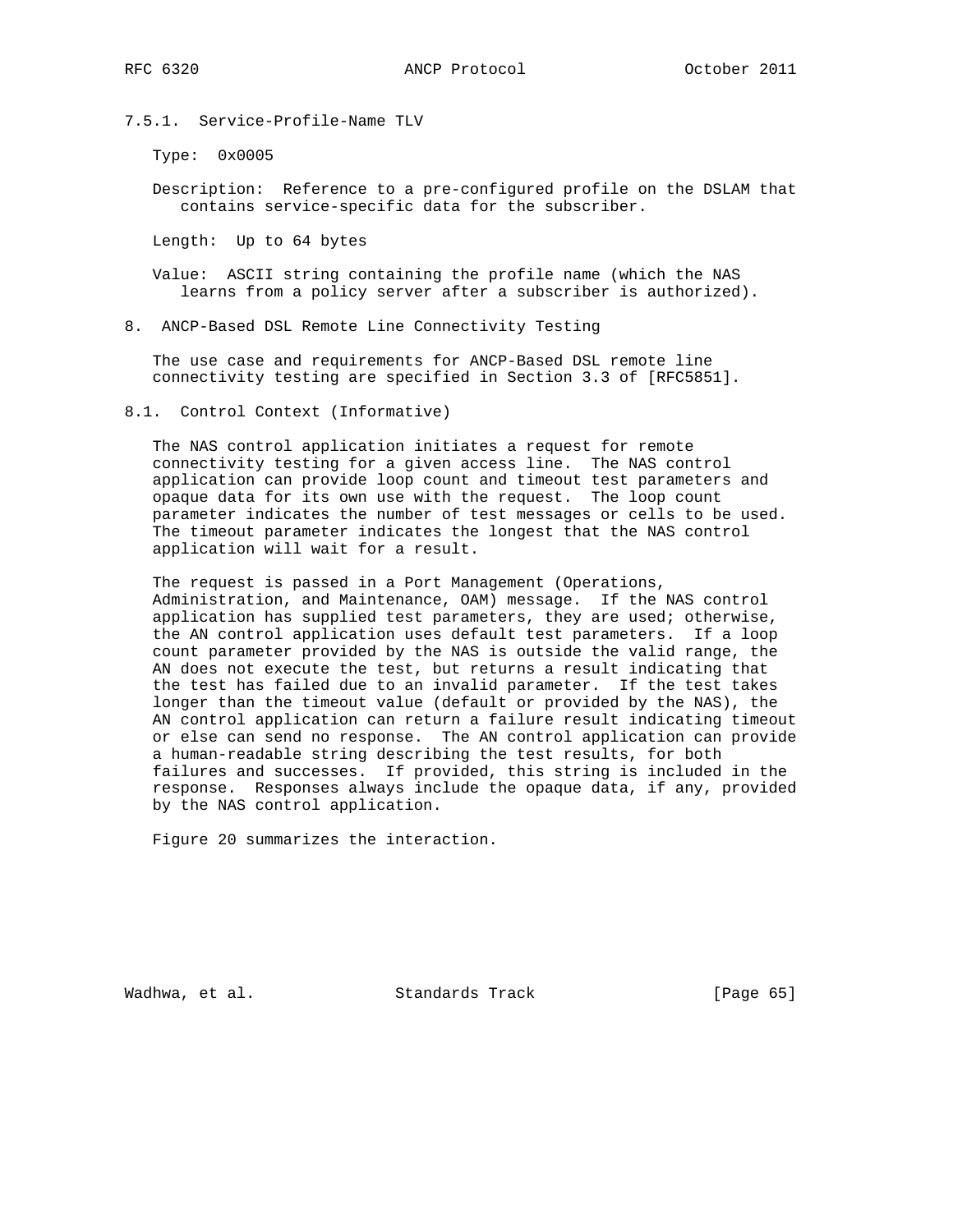+-------------+ +-----+ +-------+ +----------------+ |Radius/AAA |----|NAS |------| DSLAM |----------| CPE | |Policy Server| +-----+ +-------+ | (DSL Modem + | +-------------+ |Routing Gateway)| +----------------+ Port Management Message (Remote Loopback ATM loopback Trigger Request) or EFM Loopback 1. ----------------> 2. --------> <-------+ 3. <--------------- Port Management Message (Remote Loopback Test Response) CPE: Customer Premises Equipment EFM: Ethernet First Mile Figure 20: Message Flow for ANCP-Based OAM 8.2. Protocol Requirements The DSL remote line connectivity testing capability is assigned capability type 0x0004. No capability data is associated with this capability. 8.2.1. Protocol Requirements on the NAS Side The NAS-side ANCP agent MUST be able to create DSL-specific Port Management (OAM) messages according to the format specified in

 Section 8.3. The NAS-side ANCP agent MUST conform to the normative requirements of

 The NAS-side ANCP agent MUST follow the NAS-side procedures associated with DSL-specific Port Management (OAM) messages as they

8.2.2. Protocol Requirements on the AN Side

are specified in Section 8.4.

Section 5.1.2.

 The AN-side ANCP agent MUST conform to the normative requirements of Section 5.1.2.

 The AN-side ANCP agent MUST be able to receive and validate DSL specific Port Management (OAM) messages according to the format specified in Section 8.3.

Wadhwa, et al. Standards Track [Page 66]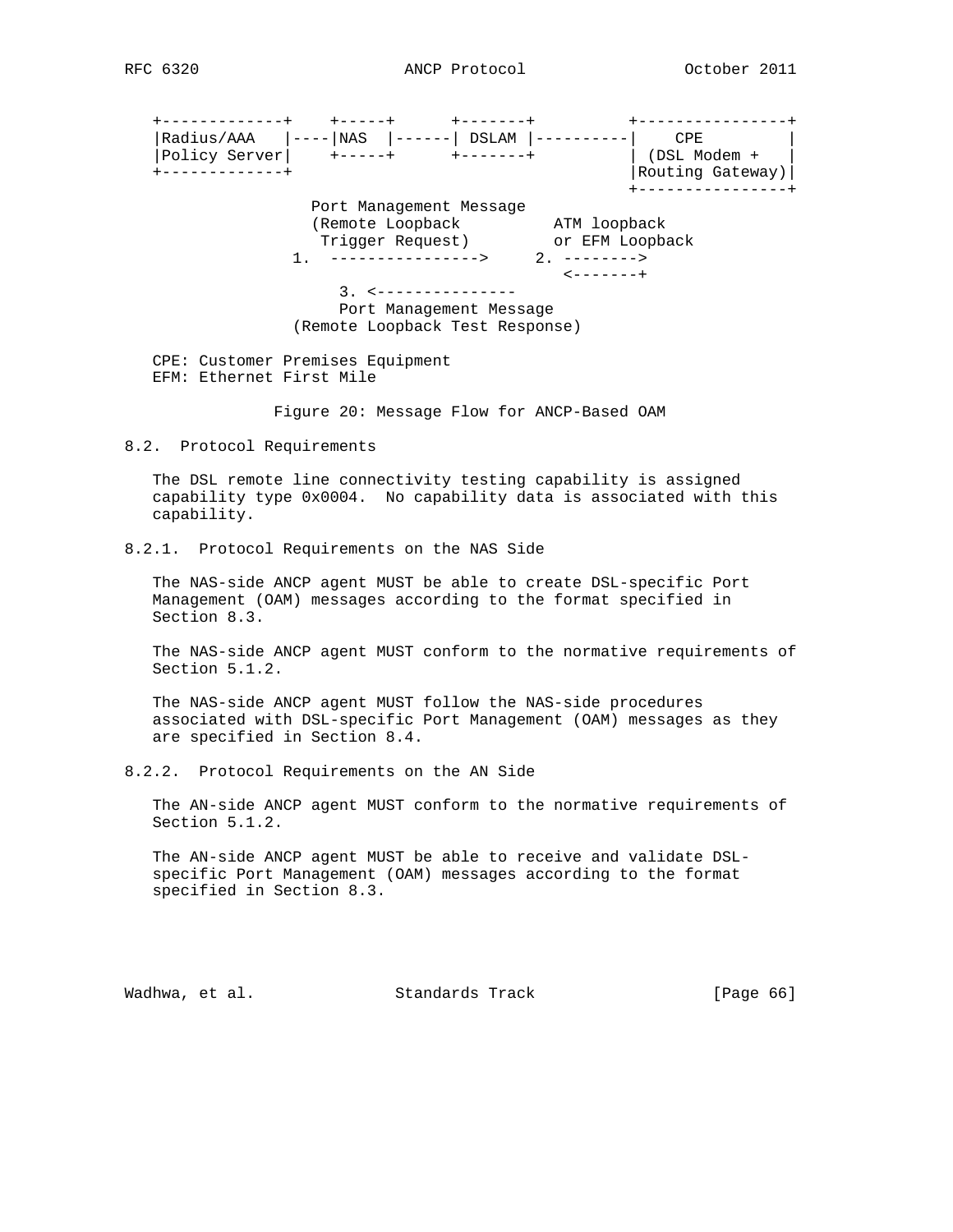The AN-side ANCP agent MUST follow the AN-side procedures associated with DSL-specific Port Management (OAM) messages as specified in Section 8.4.

8.3. Port Management (OAM) Message Format

 The Port Management message for DSL access line testing has the same format as for DSL access line configuration (see Section 7.3), with the following differences:

- o The Result field in the request SHOULD be set to AckAll (0x2), to allow the NAS to receive the information contained in a successful test response.
- o The Function field MUST be set to 9 (Remote Loopback). (The X-Function field continues to be 0.)
- o The appended TLVs in the extension value field include testing related TLVs rather than subscriber service information.

The Port Management (OAM) message is illustrated in Figure 21.

Wadhwa, et al. Standards Track [Page 67]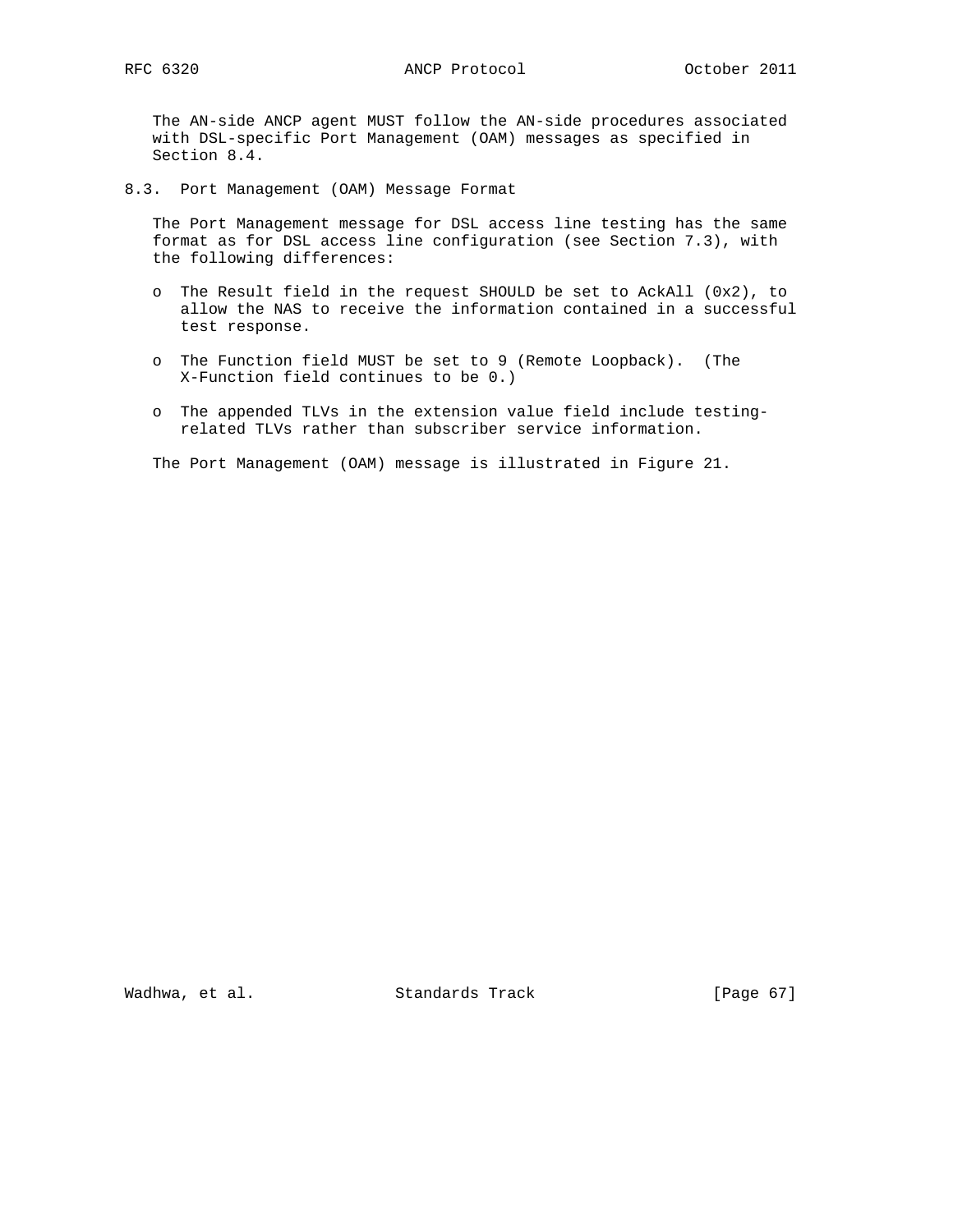0  $1$  2 3 0 1 2 3 4 5 6 7 8 9 0 1 2 3 4 5 6 7 8 9 0 1 2 3 4 5 6 7 8 9 0 1 +-+-+-+-+-+-+-+-+-+-+-+-+-+-+-+-+-+-+-+-+-+-+-+-+-+-+-+-+-+-+-+-+ | TCP/IP Encapsulating Header (Section 3.2) | +-+-+-+-+-+-+-+-+-+-+-+-+-+-+-+-+-+-+-+-+-+-+-+-+-+-+-+-+-+-+-+-+ ANCP General Message Header  $(Section 3.6.1)$  | | +-+-+-+-+-+-+-+-+-+-+-+-+-+-+-+-+-+-+-+-+-+-+-+-+-+-+-+-+-+-+-+-+ | | Unused (12 bytes) | | +-+-+-+-+-+-+-+-+-+-+-+-+-+-+-+-+-+-+-+-+-+-+-+-+-+-+-+-+-+-+-+-+ | Unused (2 bytes) | Function=9 | X-Function=0 | +-+-+-+-+-+-+-+-+-+-+-+-+-+-+-+-+-+-+-+-+-+-+-+-+-+-+-+-+-+-+-+-+ Unused (4 bytes) +-+-+-+-+-+-+-+-+-+-+-+-+-+-+-+-+-+-+-+-+-+-+-+-+-+-+-+-+-+-+-+-+  $|x|x|x|x|x|x|$  Message Type | Reserved +-+-+-+-+-+-+-+-+-+-+-+-+-+-+-+-+-+-+-+-+-+-+-+-+-+-+-+-+-+-+-+-+ | # of TLVs | Extension Block length (bytes)| +-+-+-+-+-+-+-+-+-+-+-+-+-+-+-+-+-+-+-+-+-+-+-+-+-+-+-+-+-+-+-+-+ | | Access line identifying TLV(s) | | +-+-+-+-+-+-+-+-+-+-+-+-+-+-+-+-+-+-+-+-+-+-+-+-+-+-+-+-+-+-+-+-+ | | Testing-related TLVs | | +-+-+-+-+-+-+-+-+-+-+-+-+-+-+-+-+-+-+-+-+-+-+-+-+-+-+-+-+-+-+-+-+

 NOTE: TLVs MAY be in a different order from what is shown in this figure.

> Figure 21: Port Management Message for DSL Line Remote Connectivity Testing

# 8.4. Procedures

 From the point of view of ANCP, it is permissible to attempt line connectivity testing regardless of the state of the line. However, testing could fail in some states due to technology limitations.

8.4.1. NAS-Side Procedures

 When requested by the NAS control application and presented with the necessary information to do so, the NAS-side agent creates and sends a Port Management (OAM) request with the fixed fields set as described in the previous section. The message MUST contain one or

Wadhwa, et al. Standards Track [Page 68]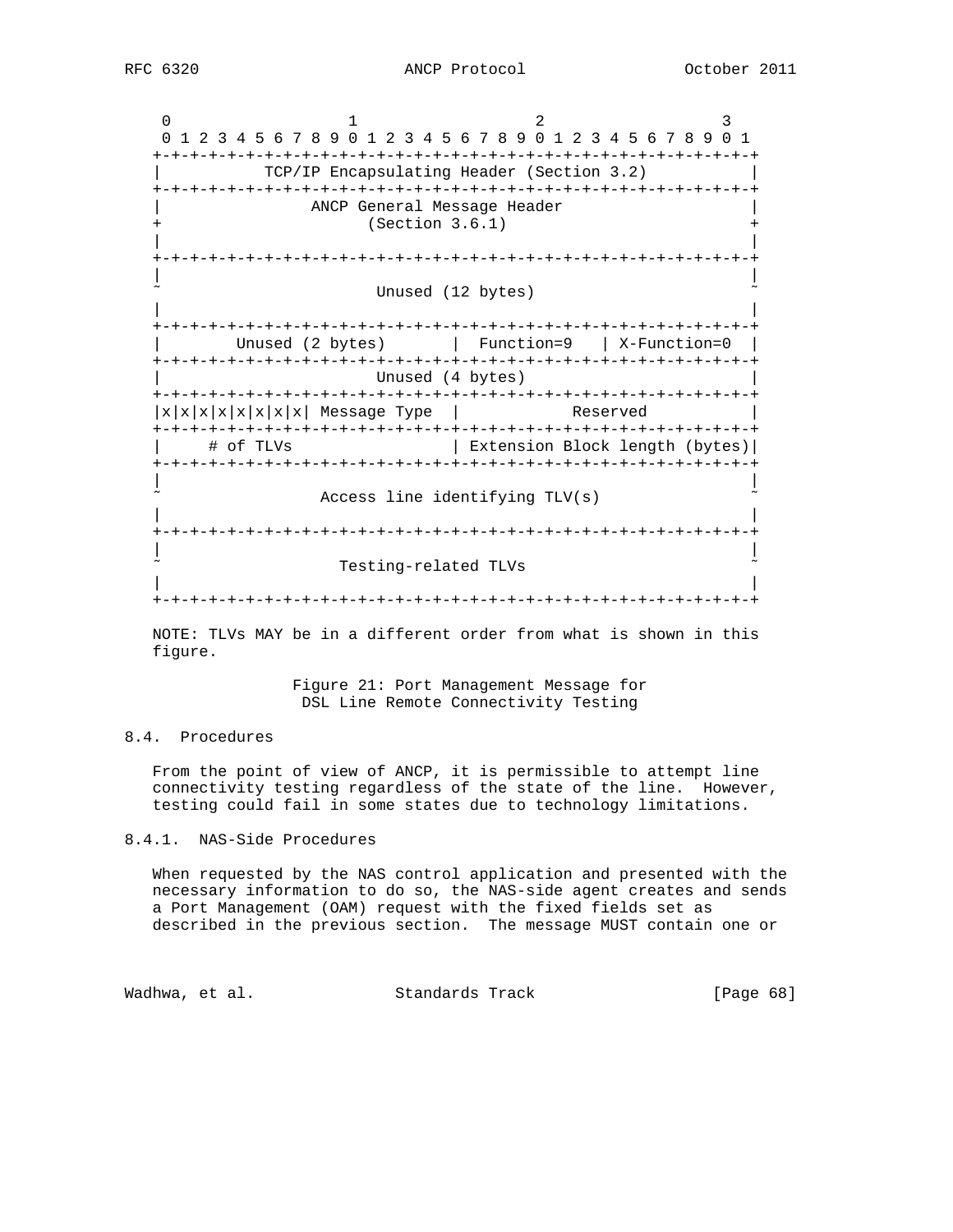RFC 6320 ANCP Protocol October 2011

 more TLVs to identify an access line according the requirements of Section 5.1.2. The NAS MAY include the Opaque-Data TLV and/or the OAM-Loopback-Test-Parameters TLV (defined in Section 8.5) to configure the loopback test for that line.

# 8.4.2. AN-Side Procedures

 The AN-side ANCP agent SHOULD validate each message against the specifications given in Section 8.3 and the TLV specifications given in Sections 5.1.2 and 8.5. If it finds an error it MUST return a Port Management response message that copies the Port Management request as it was received, but has the Result header field set to 0x04 (Failure) and the Result Code field set to the appropriate value. Result Code value 0x509 as described below MAY apply, as well as the other Result Code values documented in Section 3.6.1.4. Result Code value 0x509 SHOULD be used if the OAM-Loopback-Test- Parameters TLV is present with an invalid value of the Count field. The AN-side agent MAY add a Status-Info TLV (Section 4.5) to provide further information on the error, particularly if this is recommended in Section 3.6.1.4 for the given Result Code value. If it does so, the various length fields and the # of TLVs field within the message MUST be adjusted accordingly.

 If the received message passes validation, the AN-side ANCP agent extracts the information from the TLVs contained in the message and presents that information to the AN control application. It MUST NOT generate an immediate response to the request, but it MUST instead wait for the AN control application to indicate that the response should be sent.

 When requested by the AN control application and presented with the necessary information to do so, the AN-side agent creates and sends a Port Management (OAM) response to the original request. The Result field MUST be set to Success (0x3) or Failure (0x4), and the Result Code field SHOULD be set to one of the following values, as indicated by the AN control application.

- 0x500: Specified access line does not exist. See the documentation of Result Code 0x500 in Section 3.6.1.4 for more information. The Result header field MUST be set to Failure (0x4).
- 0x501: Loopback test timed out. The Result header field MUST be set to Failure (0x4).
- 0x503: DSL access line status showtime

Wadhwa, et al. Standards Track [Page 69]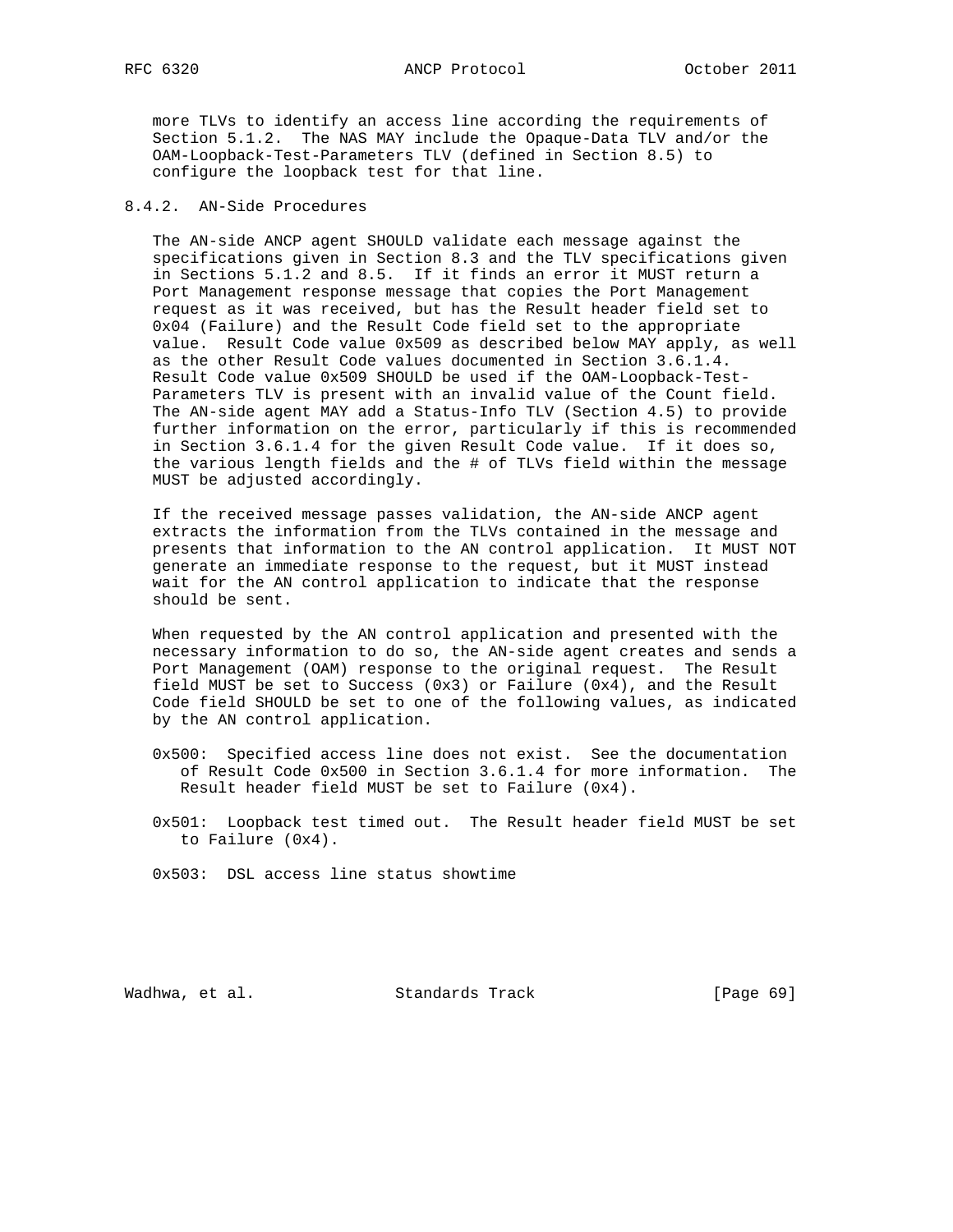0x504: DSL access line status idle

0x505: DSL access line status silent

0x506: DSL access line status training

0x507: DSL access line integrity error

- 0x508: DSLAM resource not available. The Result header field MUST be set to Failure (0x04).
- 0x509: Invalid test parameter. The Result header field MUST be set to Failure (0x4).

 All other fields of the request including the TLVs MUST be copied into the response unchanged, except that in a successful response the OAM-Loopback-Test-Parameters TLV MUST NOT appear. If the AN control application has provided the necessary information, the AN-side agent MUST also include an instance of the OAM-Loopback-Test-Response- String TLV in the response.

8.5. TLVs for the DSL Line Remote Connectivity Testing Capability

 The following TLVs have been defined for use with the DSL access line testing capability.

8.5.1. OAM-Loopback-Test-Parameters TLV

Type: 0x0007

 Description: Parameters intended to override the default values for this loopback test.

Length: 2 bytes

 Value: Two unsigned 1-byte fields described below (listed in order of most to least significant).

 Byte 1: Count. Number of loopback cells/messages that should be generated on the local loop as part of the loopback test. The Count value SHOULD be greater than 0 and less than or equal to 32.

 Byte 2: Timeout. Upper bound on the time in seconds that the NAS will wait for a response from the DSLAM. The value 0 MAY be used to indicate that the DSLAM MUST use a locally determined value for the timeout.

Wadhwa, et al. Standards Track [Page 70]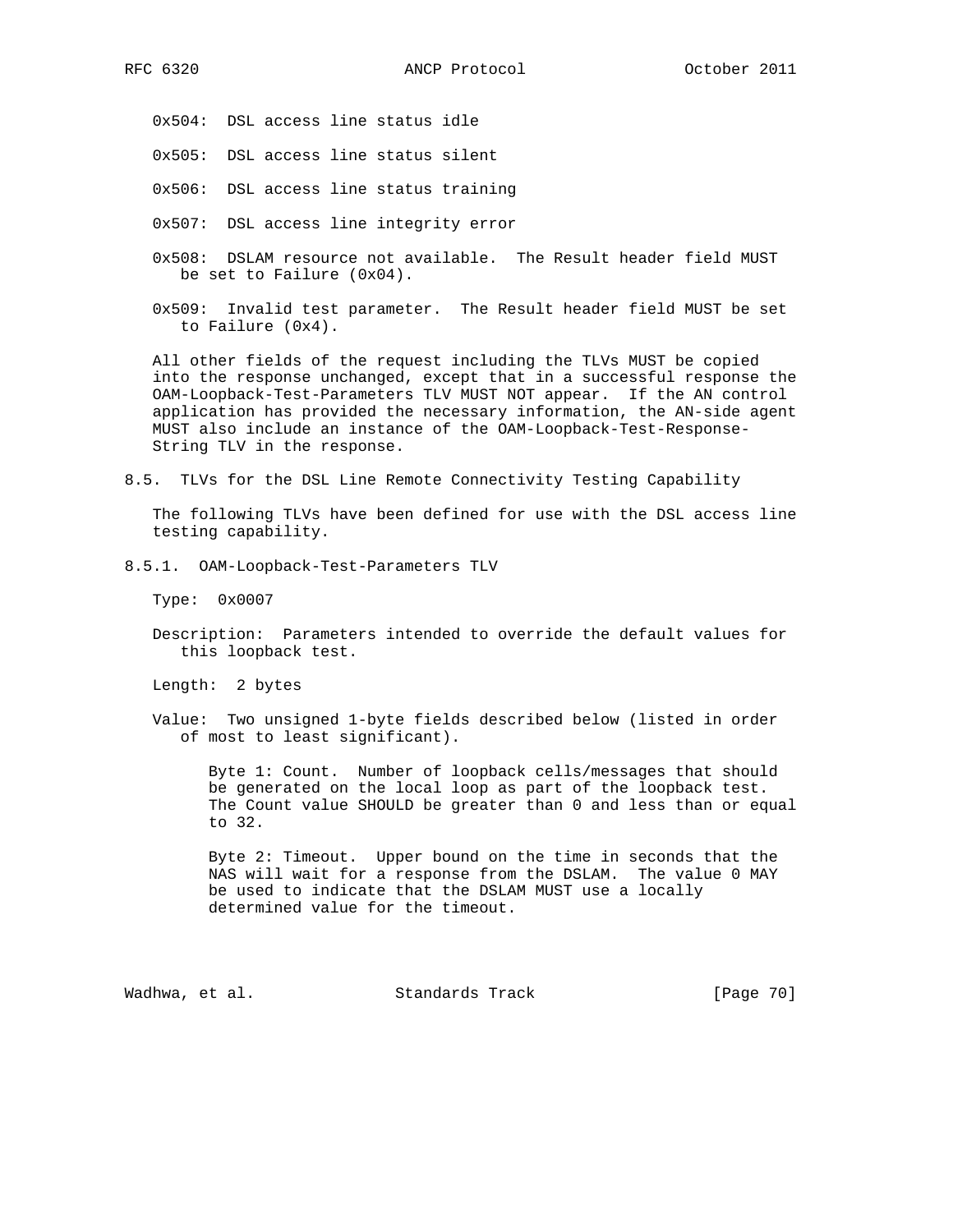The OAM-Loopback-Test-Parameters TLV is illustrated in Figure 22.

 $0$  and  $1$  and  $2$  3 0 1 2 3 4 5 6 7 8 9 0 1 2 3 4 5 6 7 8 9 0 1 2 3 4 5 6 7 8 9 0 1 +-+-+-+-+-+-+-+-+-+-+-+-+-+-+-+-+-+-+-+-+-+-+-+-+-+-+-+-+-+-+-+-+ | TLV Type = 0x0007 | Length = 2 | +-+-+-+-+-+-+-+-+-+-+-+-+-+-+-+-+-+-+-+-+-+-+-+-+-+-+-+-+-+-+-+-+ | Count | Timeout | Padding (=0) | +-+-+-+-+-+-+-+-+-+-+-+-+-+-+-+-+-+-+-+-+-+-+-+-+-+-+-+-+-+-+-+-+

Figure 22: The OAM-Loopback-Test-Parameters TLV

8.5.2. Opaque-Data TLV

Type: 0x0008

 Description: An 8-byte opaque field used by the NAS control application for its own purposes (e.g., response correlation). The procedures in Section 8.4.2 ensure that if it is present in the request it is copied unchanged to the response.

Length: 8 bytes

Value: Two 32-bit unsigned integers.

Type: 0x0009

 Description: Suitably formatted string containing useful details about the test that the NAS will display for the operator, exactly as received from the DSLAM (no manipulation or interpretation by the NAS).

Length: Up to 128 bytes

Value: UTF-8 encoded string of text.

9. IANA Considerations

This section documents the following IANA actions:

o establishment of the following new ANCP registries:

ANCP Message Types;

ANCP Result Codes;

Wadhwa, et al. Standards Track [Page 71]

<sup>8.5.3.</sup> OAM-Loopback-Test-Response-String TLV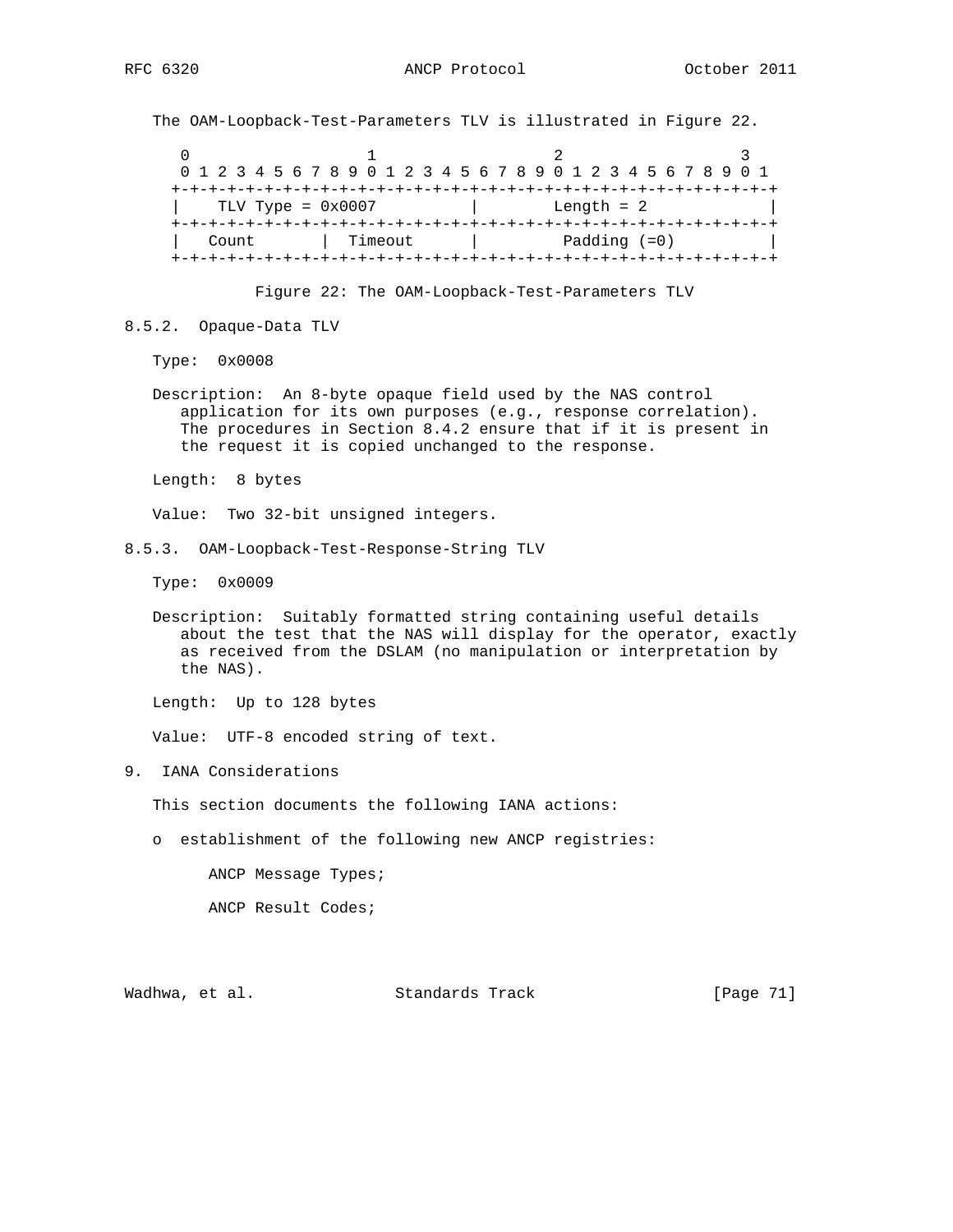ANCP Port Management Functions;

ANCP Technology Types;

ANCP Command Codes;

ANCP TLV Types;

ANCP Capabilities.

- o establishment of a new joint GSMP/ANCP version registry;
- o addition of ANCP as another user of TCP port 6068 in the port number registry available from http://www.iana.org. The current user is GSMP.

 All of these actions are described in detail below except for the port registration, for which the final point above provides sufficient information.

- 10. IANA Actions
- 10.1. ANCP Message Type Registry

 IANA has created a new registry, ANCP Message Types. Additions to that registry are permitted by Standards Action, as defined by [RFC5226]. The values for Message Type MAY range from 0 to 255, but new Message Types SHOULD be assigned values sequentially from 90 onwards (noting that 91 and 93 are already assigned). The initial contents of the ANCP Message Types registry are as follows:

| Message Type | Message Name       | Reference |  |
|--------------|--------------------|-----------|--|
| 10           | Adjacency Protocol | RFC 6320  |  |
| 32           | Port Management    | RFC 6320  |  |
| 80           | Port Up            | RFC 6320  |  |
| 81           | Port Down          | RFC 6320  |  |
| 85           | Adjacency Update   | RFC 6320  |  |
| 91           | Generic Response   | RFC 6320  |  |
| 93           | Provisioning       | RFC 6320  |  |

Wadhwa, et al. Standards Track [Page 72]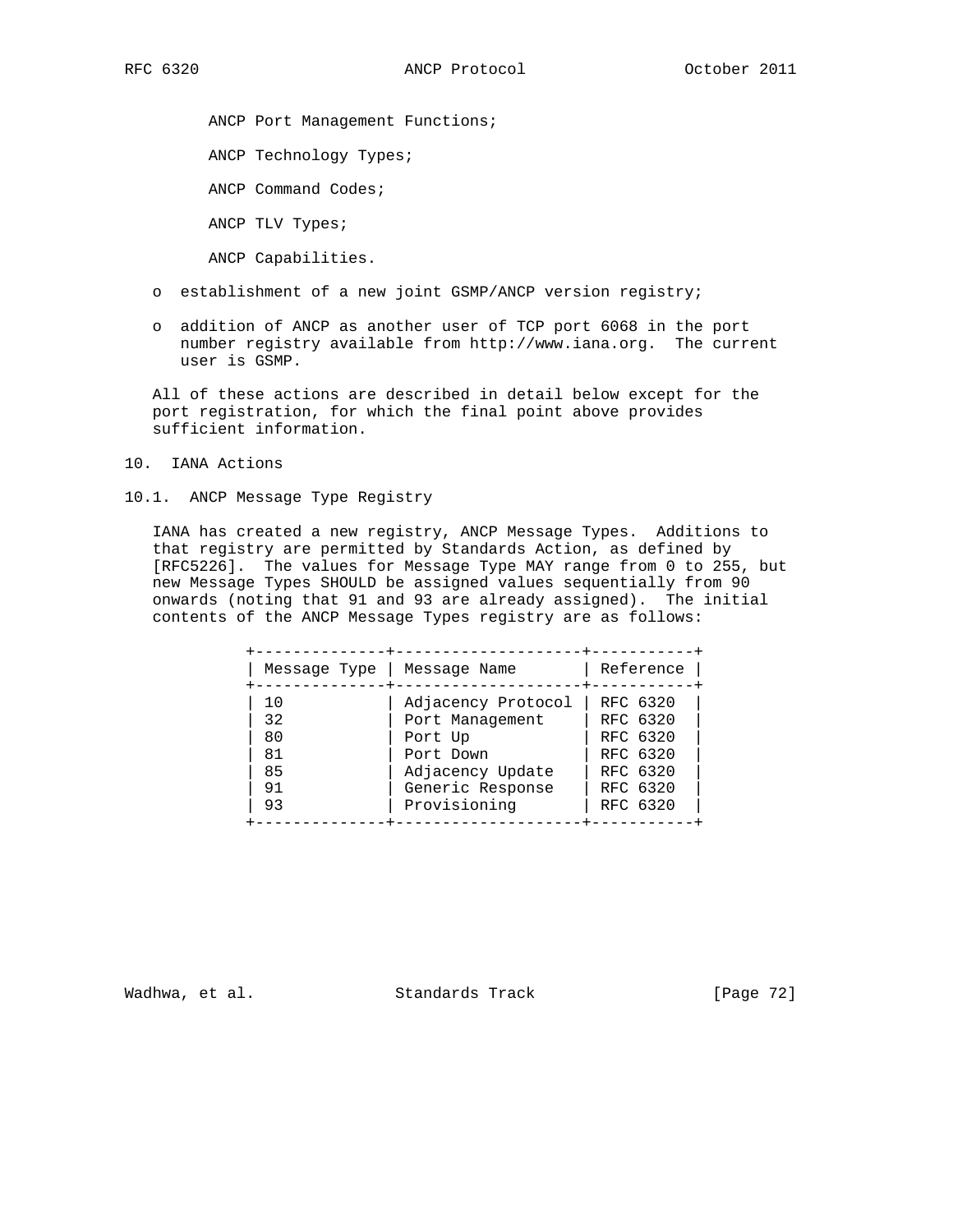10.2. ANCP Result Code Registry

 IANA has created a new registry, ANCP Result Codes. The documentation of new Result Codes MUST include the following information:

- o Result Code value (as assigned by IANA);
- o One-line description;
- o Where condition detected (control application or ANCP agent);
- o Further description (if any);
- o Required additional information in the response message;
- o Target (control application or ANCP agent at the peer that sent the original request);
- o Action RECOMMENDED for the receiving ANCP agent.

 The values for Result Code are expressed in hexadecimal and MAY range from 0x0 to 0xFFFFFF. The range 0x0 to 0xFFF is allocated by the criterion of IETF Review, as defined by [RFC5226]. IANA SHOULD allocate new Result Code values from this range sequentially beginning at 0x100. The range 0x1000 onwards is allocated by the criterion of Specification Required, as defined by [RFC5226]. IANA SHOULD allocate new Result Code values from this range sequentially beginning at 0x1000. The initial contents of the ANCP Message Types registry are as follows:

Wadhwa, et al. Standards Track [Page 73]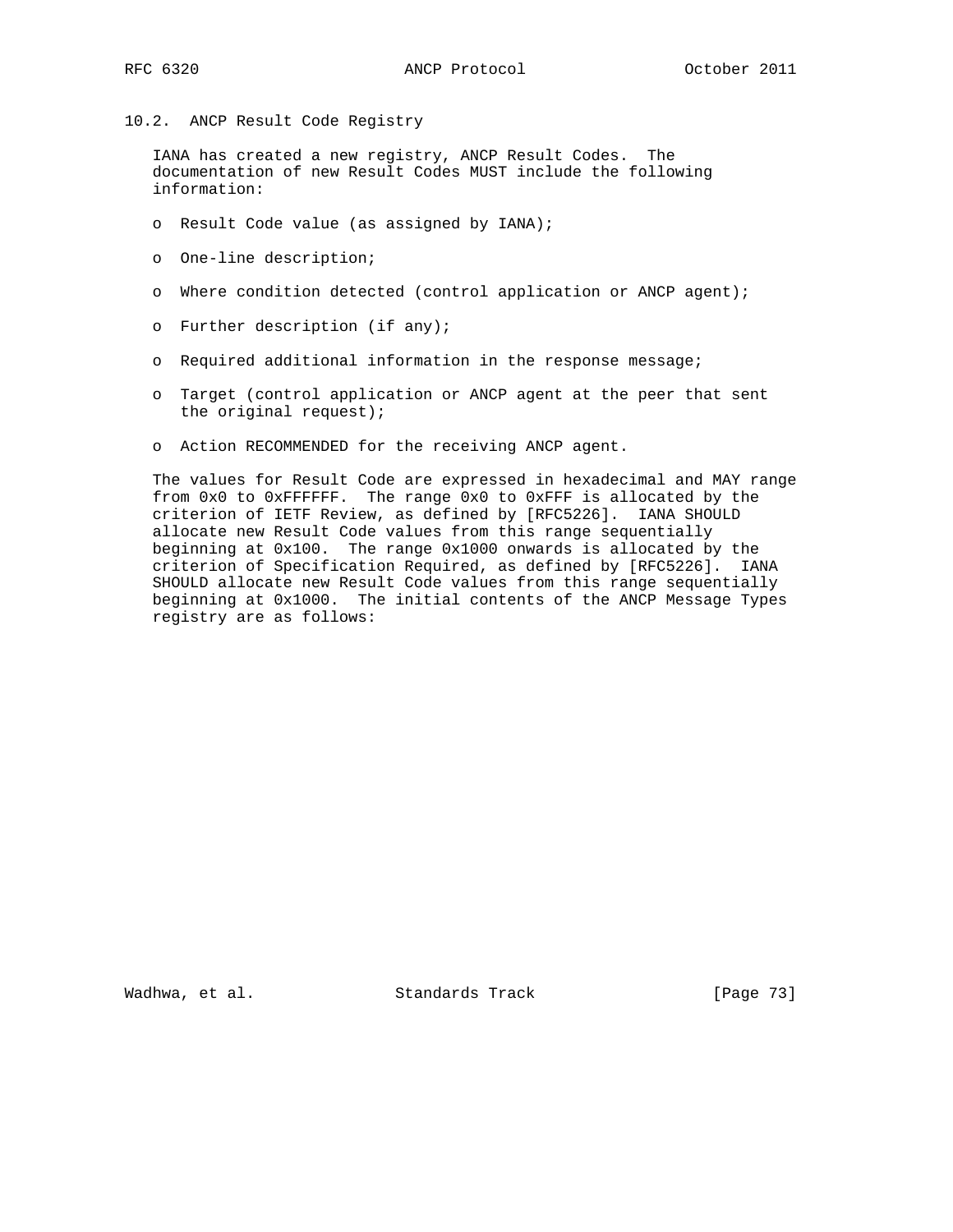| Result<br>Code | One-line description                               | Reference |
|----------------|----------------------------------------------------|-----------|
| $0 \times 0$   | No result                                          | RFC 6320  |
| 0x2            | Invalid request message                            | RFC 6320  |
| 0x6            | One or more of the specified ports are<br>down     | RFC 6320  |
| 0x13           | Out of resources                                   | RFC 6320  |
| 0x51           | Request message type not implemented               | RFC 6320  |
| $0 \times 53$  | Malformed message                                  | RFC 6320  |
| $0 \times 54$  | Mandatory TLV missing                              | RFC 6320  |
| 0x55           | Invalid TLV contents                               | RFC 6320  |
| 0x500          | One or more of the specified ports do<br>not exist | RFC 6320  |
| 0x501          | Loopback test timed out                            | RFC 6320  |
| $0 \times 502$ | Reserved                                           | RFC 6320  |
| 0x503          | DSL access line status showtime                    | RFC 6320  |
| 0x504          | DSL access line status idle                        | RFC 6320  |
| 0x505          | DSL access line status silent                      | RFC 6320  |
| 0x506          | DSL access line status training                    | RFC 6320  |
| 0x507          | DSL access line integrity error                    | RFC 6320  |
| 0x508          | DSLAM resource not available                       | RFC 6320  |
| 0x509          | Invalid test parameter                             | RFC 6320  |

### 10.3. ANCP Port Management Function Registry

 IANA has created a new ANCP Port Management Function registry, with the following initial entries. Additions to this registry will be by Standards Action, as defined by [RFC5226]. Values may range from 0 to 255. IANA SHOULD assign values sequentially beginning with 1, taking account of the values already assigned below.

 NOTE: Future extensions of ANCP may need to establish sub registries of permitted X-Function values for specific values of Function.

| Function Value   Function Name |                                   | Reference |
|--------------------------------|-----------------------------------|-----------|
|                                | Reserved                          | RFC 6320  |
| 8                              | Configure Connection Service Data | RFC 6320  |
| 9                              | Remote Loopback                   | RFC 6320  |

Wadhwa, et al. Standards Track [Page 74]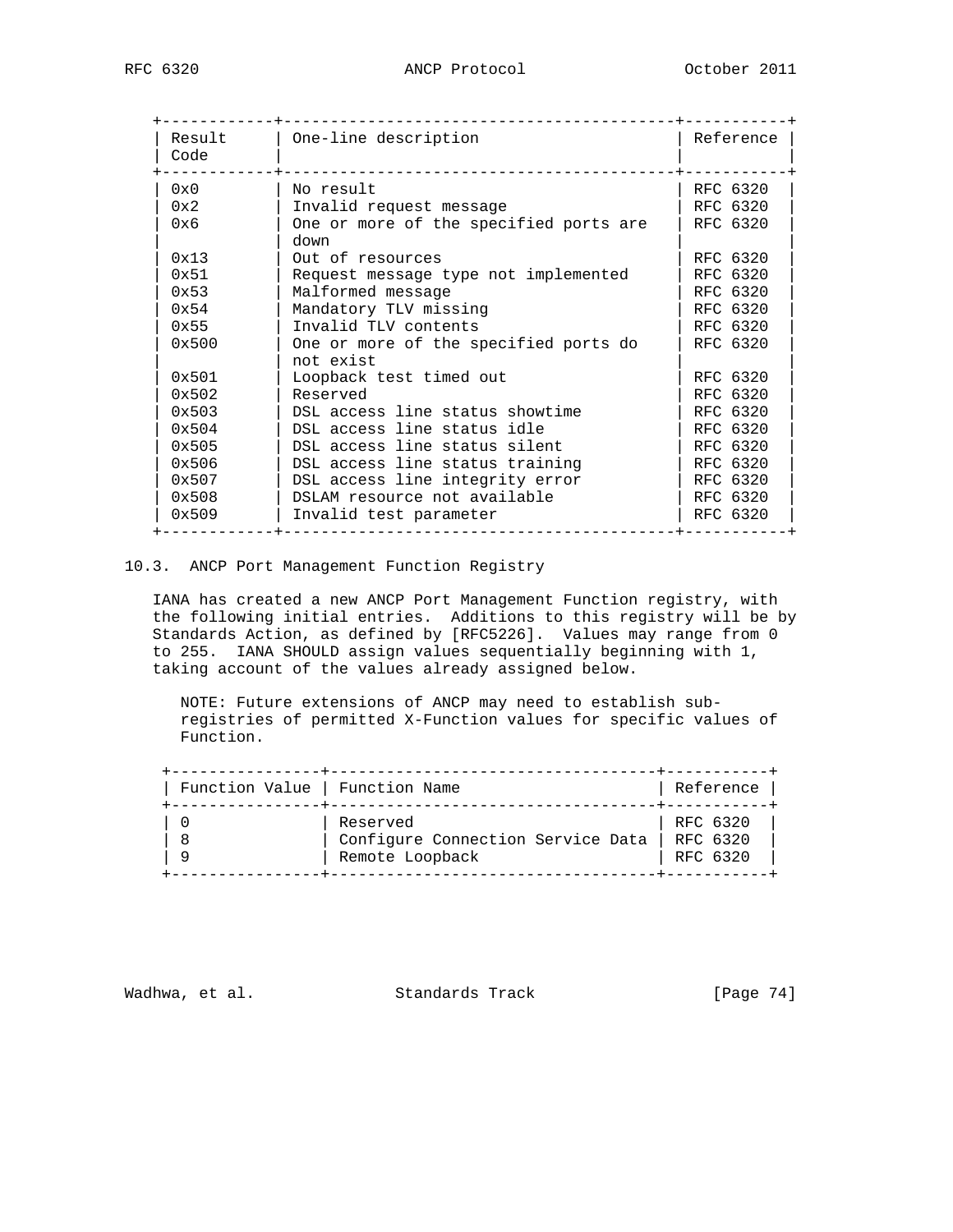### 10.4. ANCP Technology Type Registry

 IANA has created a new ANCP Technology Type registry, with additions by Expert Review, as defined by [RFC5226]. The Technology Type MUST designate a distinct access transport technology. Values may range from 0 to 255. IANA SHOULD assign new values sequentially beginning at 2, taking into account of the values already assigned below. The initial entries are as follows:

| Tech Type Value   Tech Type Name |
|----------------------------------|
| 255                              |

### 10.5. ANCP Command Code Registry

 IANA has created a new ANCP Command Code registry, with additions by Standards Action, as defined by [RFC5226]. Values may range from 0 to 255. IANA SHOULD assign new values sequentially beginning with 1. The initial entry is as follows:

| Command Code Value   Command Code Directive Name   Reference |          |
|--------------------------------------------------------------|----------|
| Reserved                                                     | RFC 6320 |

#### 10.6. ANCP TLV Type Registry

 IANA has created a new ANCP TLV Type registry. Values are expressed in hexadecimal and may range from 0x0000 to 0xFFFF. Additions in the range 0x0000 to 0x1FFF are by IETF Review, as defined by [RFC5226]. IANA SHOULD assign new values in this range sequentially beginning at 0x100, taking account of the assignments already made below. Additions in the range 0x2000 to 0xFFFF are by Specification Required, again as defined by [RFC5226]. IANA SHOULD assign new values in this range sequentially beginning at 0x2000. In both cases, the documentation of the TLV MUST provide:

- o a TLV name following the convention used for the initial entries (capitalized words separated by hyphens);
- o a brief description of the intended use;

Wadhwa, et al. Standards Track [Page 75]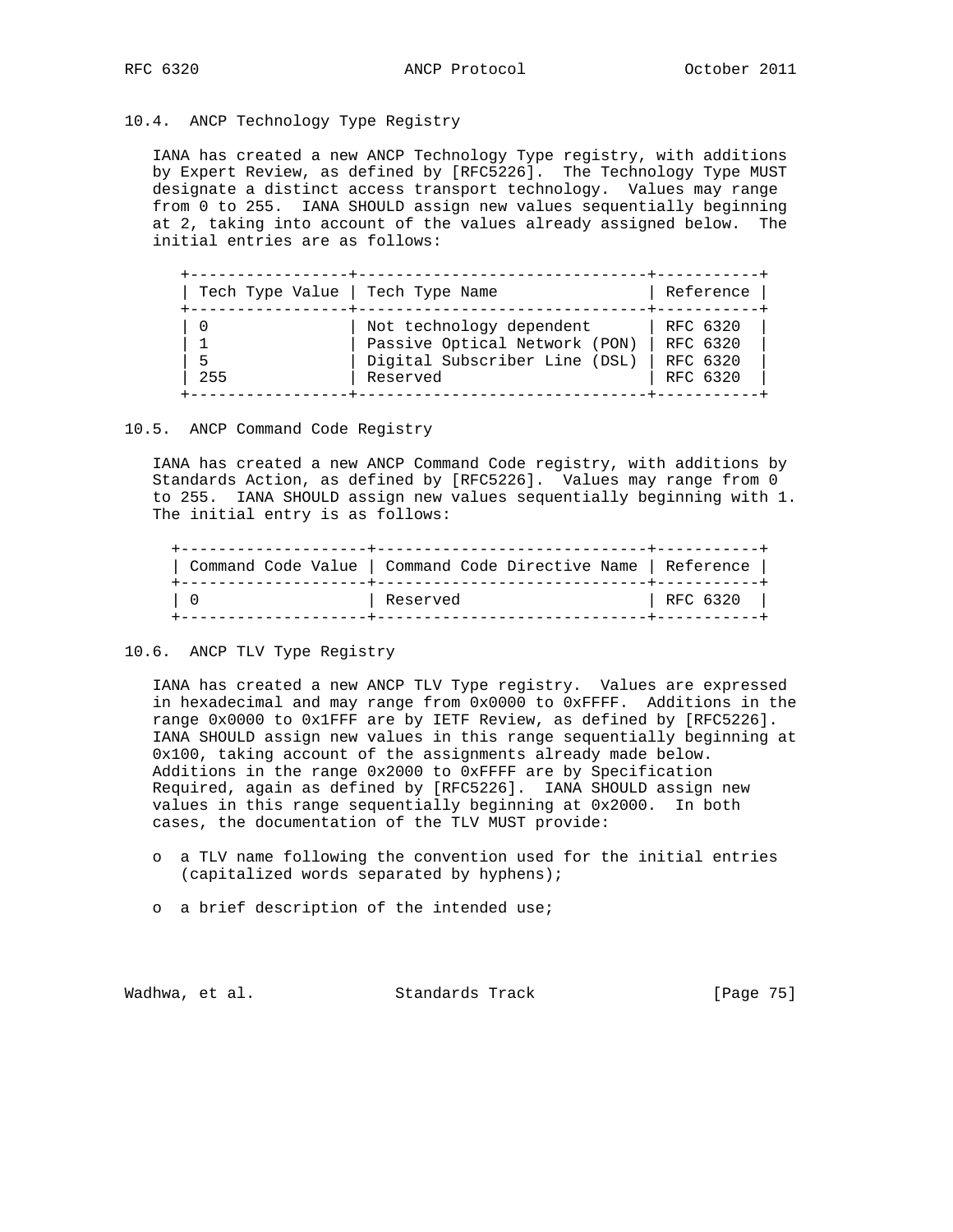- - o a precise description of the contents of each fixed field, including its length, type, and units (if applicable);
	- o identification of any mandatory encapsulated TLVs;
	- o an indication of whether optional TLVs may be encapsulated, with whatever information is available on their identity (could range from a general class of information to specific TLV names, depending on the nature of the TLV being defined).

The initial entries are as follows:

| Type Code        | TLV Name                                   | Reference |
|------------------|--------------------------------------------|-----------|
| 0x0000           | Reserved                                   | RFC 6320  |
| 0x0001           | Access-Loop-Circuit-ID                     | RFC 6320  |
| $0 \times 0002$  | Access-Loop-Remote-ID                      | RFC 6320  |
| 0x0003           | Access-Aggregation-Circuit-ID-ASCII        | RFC 6320  |
| 0x0004           | DSL-Line-Attributes                        | RFC 6320  |
| 0x0005           | Service-Profile-Name                       | RFC 6320  |
| 0x0006           | Access-Aggregation-Circuit-ID-Binary       | RFC 6320  |
| 0x0007           | OAM-Loopback-Test-Parameters               | RFC 6320  |
| $0 \times 0008$  | Opaque-Data                                | RFC 6320  |
| $0 \times 0009$  | OAM-Loopback-Test-Response-String          | RFC 6320  |
| $0 \times 0011$  | Command                                    | RFC 6320  |
| 0x0081           | Actual-Net-Data-Rate-Upstream              | RFC 6320  |
| $0 \times 0082$  | Actual-Net-Data-Rate-Downstream            | RFC 6320  |
| 0x0083           | Minimum-Net-Data-Rate-Upstream             | RFC 6320  |
| $0 \times 0084$  | Minimum-Net-Data-Rate-Downstream           | RFC 6320  |
| $0 \times 0085$  | Attainable-Net-Data-Rate-Upstream          | RFC 6320  |
| 0x0086           | Attainable-Net-Data-Rate-Downstream        | RFC 6320  |
| $0 \times 0087$  | Maximum-Net-Data-Rate-Upstream             | RFC 6320  |
| 0x0088           | Maximum-Net-Data-Rate-Downstream           | RFC 6320  |
| 0x0089           | Minimum-Net-Low-Power-Data-Rate-Upstream   | RFC 6320  |
| $0 \times 008$ A | Minimum-Net-Low-Power-Data-Rate-Downstream | RFC 6320  |
| $0 \times 008B$  | Maximum-Interleaving-Delay-Upstream        | RFC 6320  |
| $0 \times 008C$  | Actual-Interleaving-Delay-Upstream         | RFC 6320  |
| $0 \times 008$ D | Maximum-Interleaving-Delay-Downstream      | RFC 6320  |
| $0 \times 008E$  | Actual-Interleaving-Delay-Downstream       | RFC 6320  |
| 0x008F           | DSL-Line-State                             | RFC 6320  |
| 0x0090           | Access-Loop-Encapsulation                  | RFC 6320  |
| 0x0091           | DSL-Type                                   | RFC 6320  |
| 0x0106           | Status-Info                                | RFC 6320  |
| 0x1000           | Target (single access line variant)        | RFC 6320  |
| $0x1001 -$       | Reserved for Target variants               | RFC 6320  |
| 0x1020           |                                            |           |

Wadhwa, et al. Standards Track [Page 76]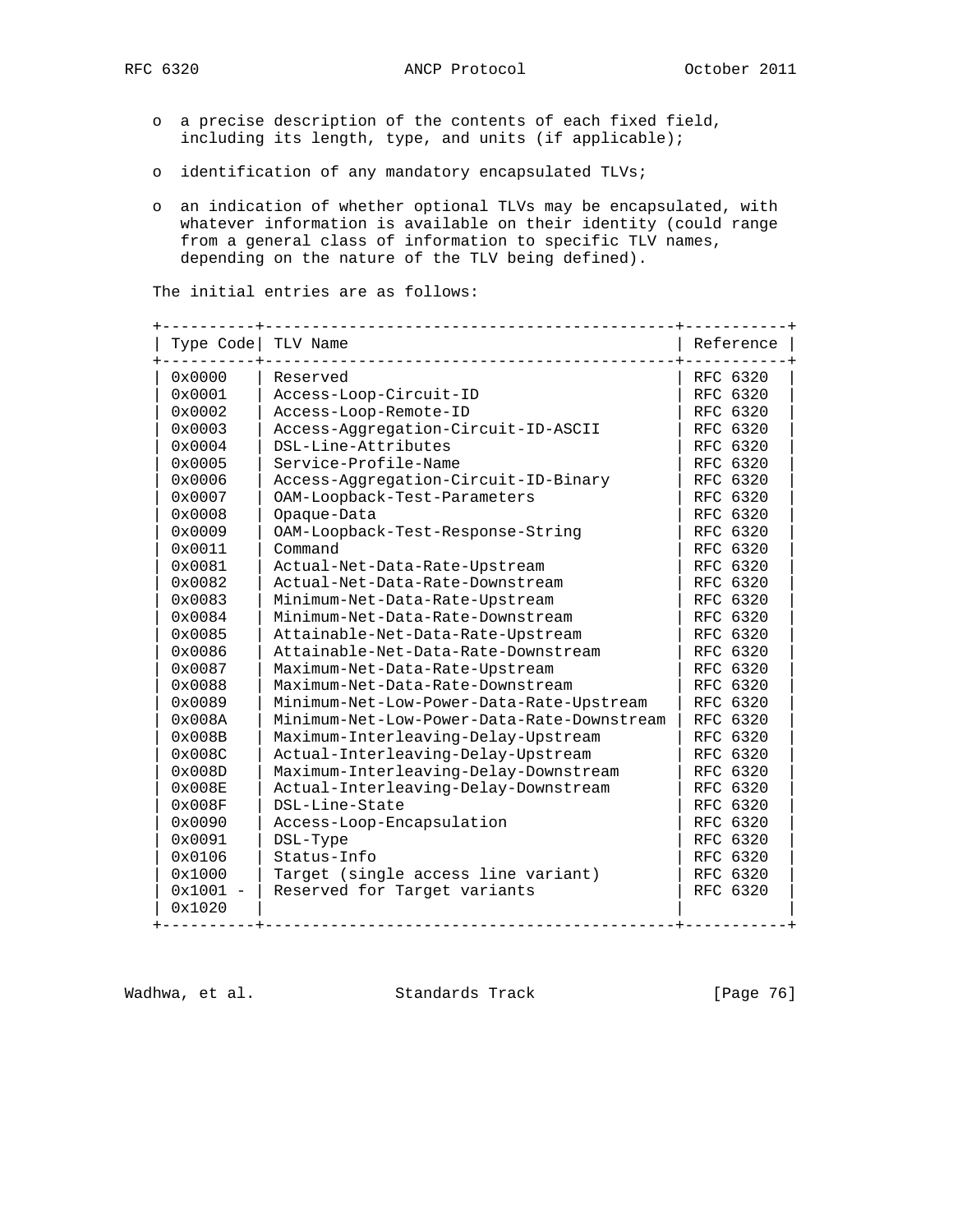# 10.7. ANCP Capability Type Registry

 IANA has created a new ANCP Capability Type registry, with additions by Standards Action as defined by [RFC5226]. Values may range from 0 to 255. IANA SHOULD assign values sequentially beginning at 5. The specification for a given capability MUST indicate the Technology Type value with which it is associated. The specification MUST further indicate whether the capability is associated with any capability data. Normally, a capability is expected to be defined in the same document that specifies the implementation of that capability in protocol terms. The initial entries in the ANCP capability registry are as follows:

| Value | Capability Type Name   | Tech<br>Type | Capability<br>Data? | Reference |
|-------|------------------------|--------------|---------------------|-----------|
|       | Reserved               |              |                     | RFC 6320  |
|       | DSL Topology Discovery | 5            | Nο                  | RFC 6320  |
|       | DSL Line Configuration | 5            | Nο                  | RFC 6320  |
|       | Reserved               |              |                     | RFC 6320  |
| 4     | DSL Line Testing       | ↳            | Nο                  | RFC 6320  |

## 10.8. Joint GSMP / ANCP Version Registry

 IANA has created a new joint GSMP / ANCP Version registry. Additions to this registry are by Standards Action as defined by [RFC5226]. Values may range from 0 to 255. Values for the General Switch Management Protocol (GSMP) MUST be assigned sequentially beginning with 4 for the next version. Values for the Access Network Control Protocol (ANCP) MUST be assigned sequentially beginning with 50 for the present version. The initial entries are as follows:

|          | Version   Description                                                | Reference                                    |
|----------|----------------------------------------------------------------------|----------------------------------------------|
| -2<br>50 | GSMP Version 1<br>GSMP Version 2<br>GSMP Version 3<br>ANCP Version 1 | RFC 1987<br>RFC 2297<br>RFC 3292<br>RFC 6320 |

11. Security Considerations

 Security of ANCP is discussed in [RFC5713]. A number of security requirements on ANCP are stated in Section 8 of that document. Those applicable to ANCP itself are copied to the present document:

Wadhwa, et al. Standards Track [Page 77]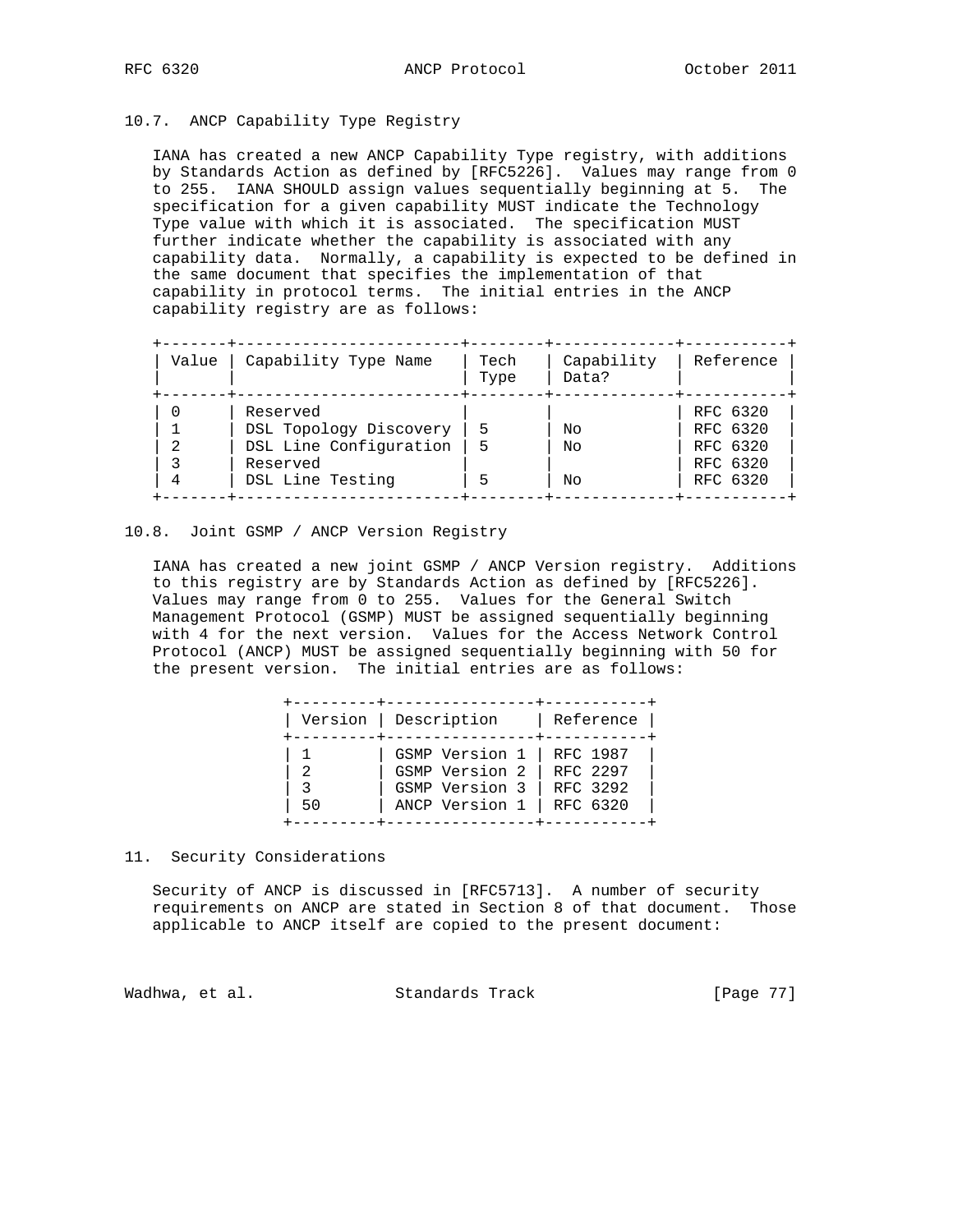- o The protocol solution MUST offer authentication of the AN to the NAS.
- o The protocol solution MUST offer authentication of the NAS to the AN.
- o The protocol solution MUST allow authorization to take place at the NAS and the AN.
- o The protocol solution MUST offer replay protection.
- o The protocol solution MUST provide data-origin authentication.
- o The protocol solution MUST be robust against denial-of-service (DoS) attacks. In this context, the protocol solution MUST consider a specific mechanism for the DoS that the user might create by sending many IGMP messages.
- o The protocol solution SHOULD offer confidentiality protection.
- o The protocol solution SHOULD ensure that operations in default configuration guarantee a low number of AN/NAS protocol interactions.

 Most of these requirements relate to secure transport of ANCP. Robustness against denial-of-service attacks partly depends on transport and partly on protocol design. Ensuring a low number of AN/NAS protocol interactions in default mode is purely a matter of protocol design.

 For secure transport, either the combination of IPsec with IKEv2 (references below) or the use of TLS [RFC5246] will meet the requirements listed above. However, the use of TLS has been rejected. The deciding point is a detail of protocol design that was unavailable when [RFC5713] was written. The ANCP adjacency is a major point of vulnerability for denial-of-service attacks. If the adjacency can be shut down, either the AN clears its state pending reestablishment of the adjacency, or the possibility of mismatches between the AN's and NAS's view of state on the AN is opened up. Two ways to cause an adjacency to be taken down are to modify messages so that the ANCP agents conclude that they are no longer synchronized, or to attack the underlying TCP session. TLS will protect message contents but not the TCP connection. One has to use either IPsec or the TCP authentication option [RFC5925] for that. Hence, the conclusion that ANCP MUST run over IPsec with IKEv2 for authentication and key management.

Wadhwa, et al. Standards Track [Page 78]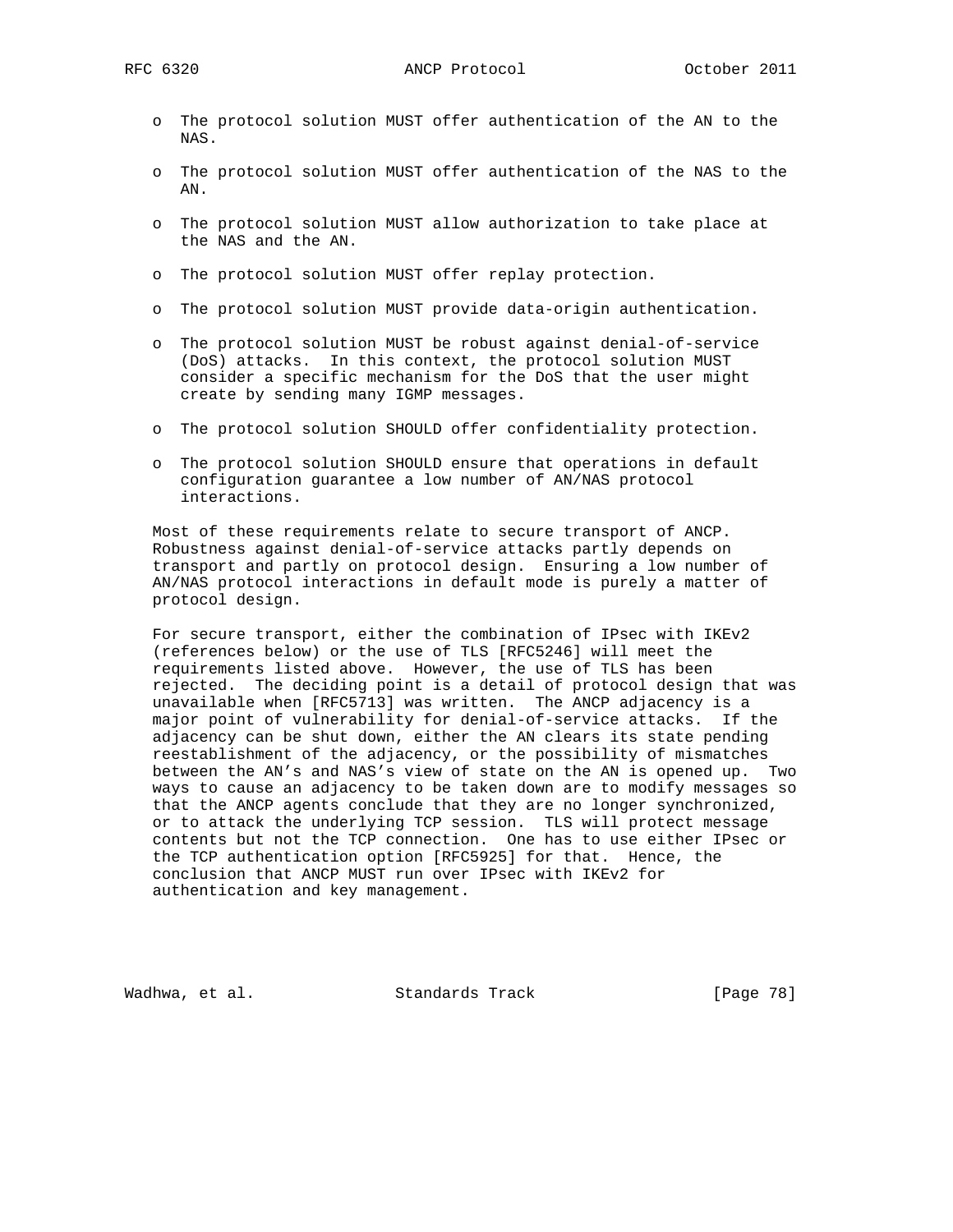In greater detail: the ANCP stack MUST include IPsec [RFC4301] running in transport mode, since the AN and NAS are the endpoints of the path. The Encapsulating Security Payload (ESP) [RFC4303] MUST be used, in order to satisfy the requirement for data confidentiality. ESP MUST be configured for the combination of confidentiality, integrity, and anti-replay capability. The traffic flow confidentiality service of ESP is unnecessary and, in fact, unworkable in the case of ANCP.

 IKEv2 [RFC5996] is also REQUIRED, to meet the requirements for mutual authentication and authorization. Since the NAS and AN MAY be in different trust domains, the use of certificates for mutual authentication could be the most practical approach. However, this is up to the operator(s) concerned.

The AN MUST play the role of initiator of the IKEv2 conversation.

12. Contributors

 Swami Subramanian was an early member of the authors' team. The ANCP Working Group is grateful to Roberta Maglione, who served as design team member and primary editor of this document for two years before stepping down.

13. Acknowledgements

 The authors would like to thank everyone who provided comments or inputs to this document. The authors acknowledge the inputs provided by Wojciech Dec, Peter Arberg, Josef Froehler, Derek Harkness, Kim Hyldgaard, Sandy Ng, Robert Peschi, and Michel Platnic, and the further comments provided by Mykyta Yevstifeyev, Brian Carter, Ben Campbell, Alexey Melnikov, Adrian Farrel, Robert Sparks, Peter St. Andre, Sean Turner, Dan Romascanu, Brian Carter, and Michael Scott.

- 14. References
- 14.1. Normative References

| [RFC2119] | Bradner, S., "Key words for use in RFCs to Indicate<br>Requirement Levels", BCP 14, RFC 2119, March 1997.                          |
|-----------|------------------------------------------------------------------------------------------------------------------------------------|
| [RFC3292] | Doria, A., Hellstrand, F., Sundell, K., and T.<br>Worster, "General Switch Management Protocol (GSMP)<br>V3", RFC 3292, June 2002. |
| [RFC3629] | Yergeau, F., "UTF-8, a transformation format of ISO<br>10646", STD 63, RFC 3629, November 2003.                                    |

Wadhwa, et al. Standards Track [Page 79]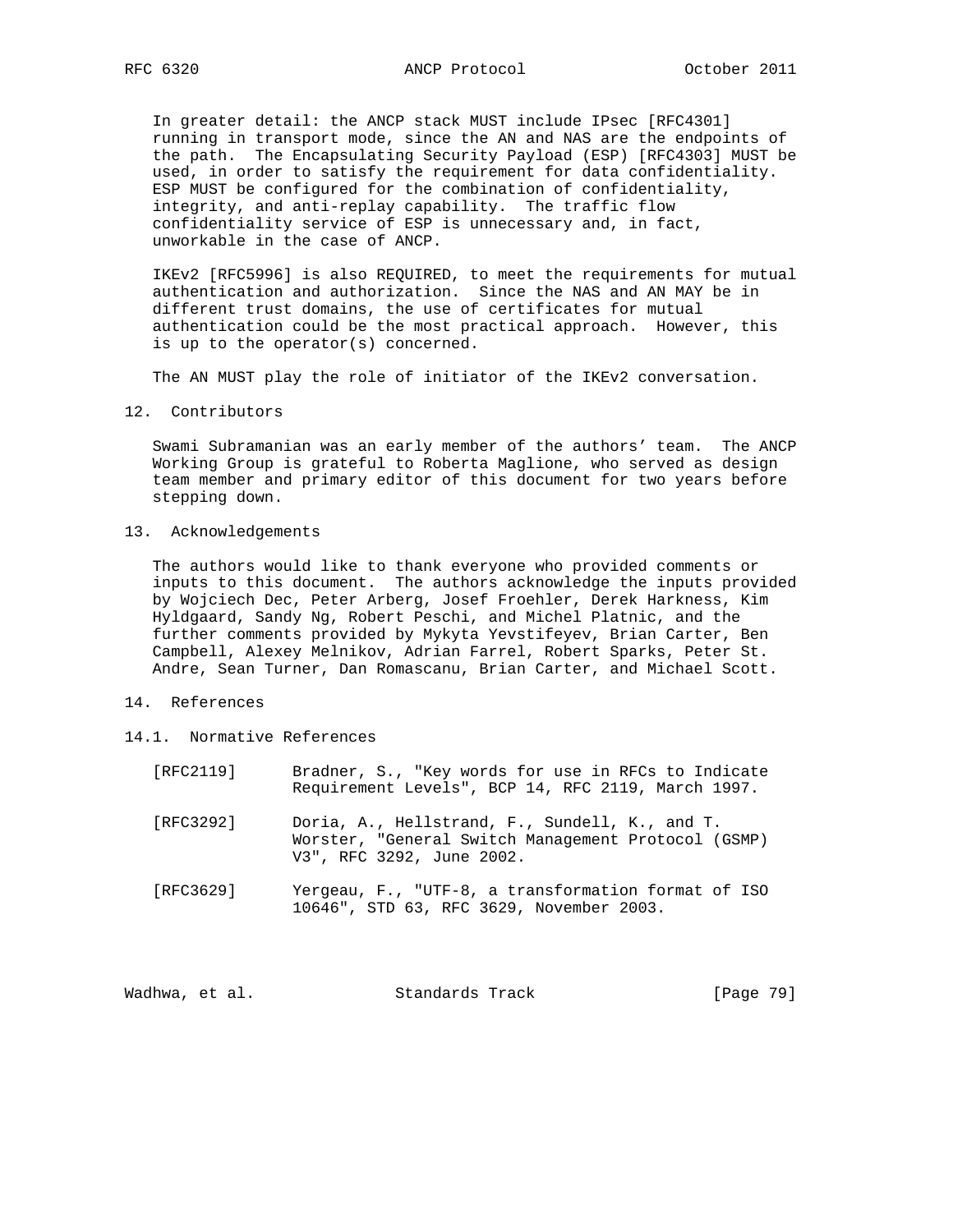- [RFC4301] Kent, S. and K. Seo, "Security Architecture for the Internet Protocol", RFC 4301, December 2005.
- [RFC4303] Kent, S., "IP Encapsulating Security Payload (ESP)", RFC 4303, December 2005.
- [RFC5646] Phillips, A. and M. Davis, "Tags for Identifying Languages", BCP 47, RFC 5646, September 2009.
- [RFC5996] Kaufman, C., Hoffman, P., Nir, Y., and P. Eronen, "Internet Key Exchange Protocol Version 2 (IKEv2)", RFC 5996, September 2010.
- 14.2. Informative References
	- [G.993.2] "ITU-T Recommendation G.993.2, Very high speed digital subscriber line transceivers 2 (VDSL2)", 2006.
	- [G.998.1] "ITU-T Recommendation G.998.1, ATM-based multi-pair bonding", 2005.
	- [G.998.2] "ITU-T Recommendation G.998.2, Ethernet-based multi pair bonding,", 2005.
	- [IEEE802.1Q] IEEE, "IEEE 802.1Q-2005, IEEE Standard for Local and Metropolitan Area Networks - Virtual Bridged Local Area Networks - Revision", 2005.
	- [IEEE802.1ad] IEEE, "IEEE 802.1ad-2005, Amendment to IEEE 802.1Q- 2005. IEEE Standard for Local and Metropolitan Area Networks - Virtual Bridged Local Area Networks - Revision - Amendment 4: Provider Bridges", 2005.
	- [RFC2131] Droms, R., "Dynamic Host Configuration Protocol", RFC 2131, March 1997.
	- [RFC3046] Patrick, M., "DHCP Relay Agent Information Option", RFC 3046, January 2001.
	- [RFC3315] Droms, R., Bound, J., Volz, B., Lemon, T., Perkins, C., and M. Carney, "Dynamic Host Configuration Protocol for IPv6 (DHCPv6)", RFC 3315, July 2003.
	- [RFC4649] Volz, B., "Dynamic Host Configuration Protocol for IPv6 (DHCPv6) Relay Agent Remote-ID Option", RFC 4649, August 2006.

Wadhwa, et al. Standards Track [Page 80]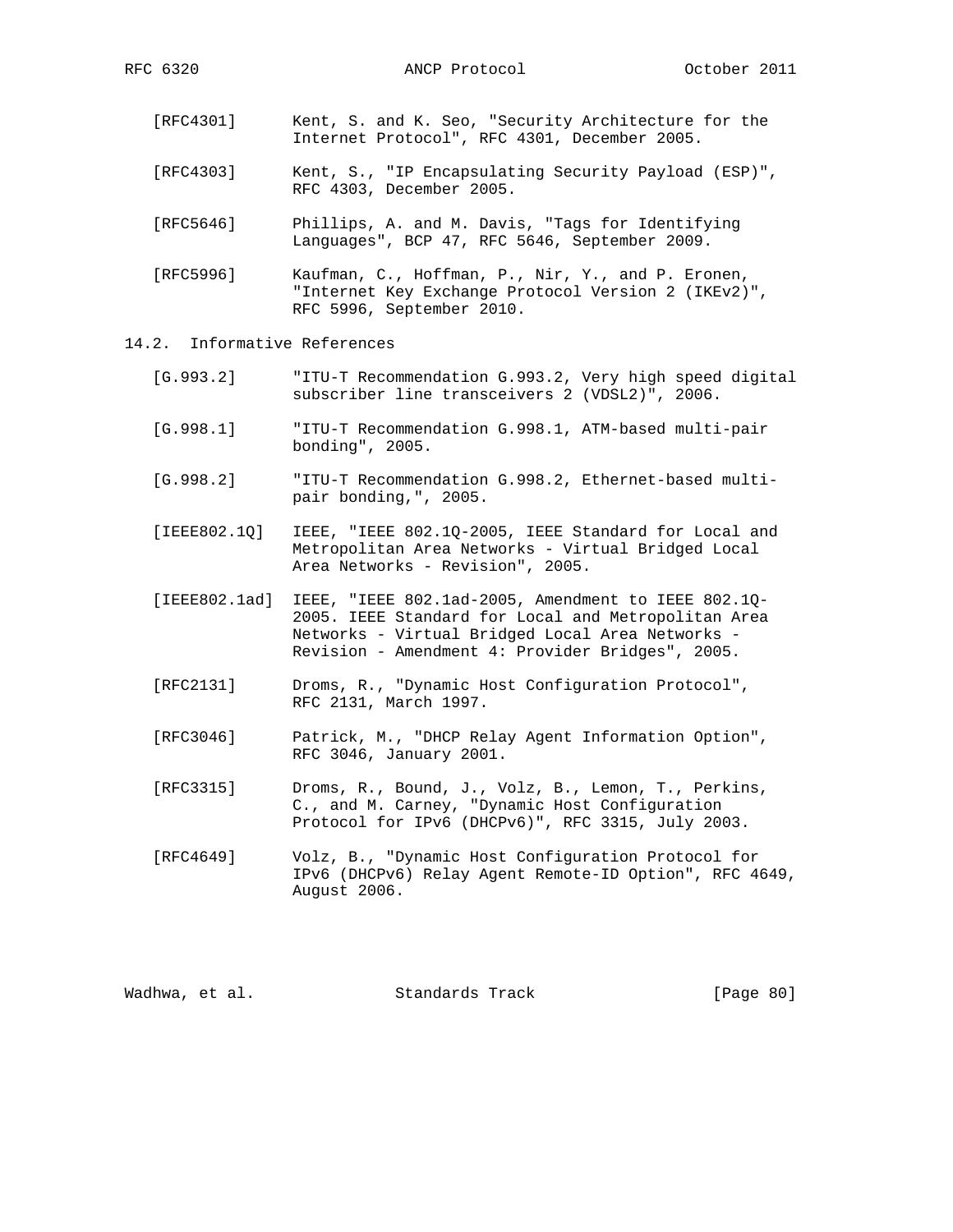RFC 6320 ANCP Protocol October 2011

- [RFC5226] Narten, T. and H. Alvestrand, "Guidelines for Writing an IANA Considerations Section in RFCs", BCP 26, RFC 5226, May 2008.
- [RFC5246] Dierks, T. and E. Rescorla, "The Transport Layer Security (TLS) Protocol Version 1.2", RFC 5246, August 2008.
- [RFC5713] Moustafa, H., Tschofenig, H., and S. De Cnodder, "Security Threats and Security Requirements for the Access Node Control Protocol (ANCP)", RFC 5713, January 2010.
- [RFC5851] Ooghe, S., Voigt, N., Platnic, M., Haag, T., and S. Wadhwa, "Framework and Requirements for an Access Node Control Mechanism in Broadband Multi-Service Networks", RFC 5851, May 2010.
- [RFC5925] Touch, J., Mankin, A., and R. Bonica, "The TCP Authentication Option", RFC 5925, June 2010.
- [TR-058] Broadband Forum, "TR-058, Multi-Service Architecture & Framework Requirements", September 2003.
- [TR-059] Broadband Forum, "TR-059, DSL Evolution Architecture Requirements for the Support of QoS-Enabled IP Services", September 2003.
- [TR-092] Broadband Forum, "TR-092, Broadband Remote access server requirements document", 2005.
- [TR-101] Broadband Forum, "TR-101, Architecture & Transport: Migration to Ethernet Based DSL Aggregation", 2005.
- [TR-147] Broadband Forum, "TR-147, Layer 2 Control Mechanism For Broadband Multi-Service Architectures", 2008.
- [US\_ASCII] American National Standards Institute, "Coded Character Set - 7-bit American Standard Code for Information Interchange", ANSI X.34, 1986.

Wadhwa, et al. Standards Track [Page 81]